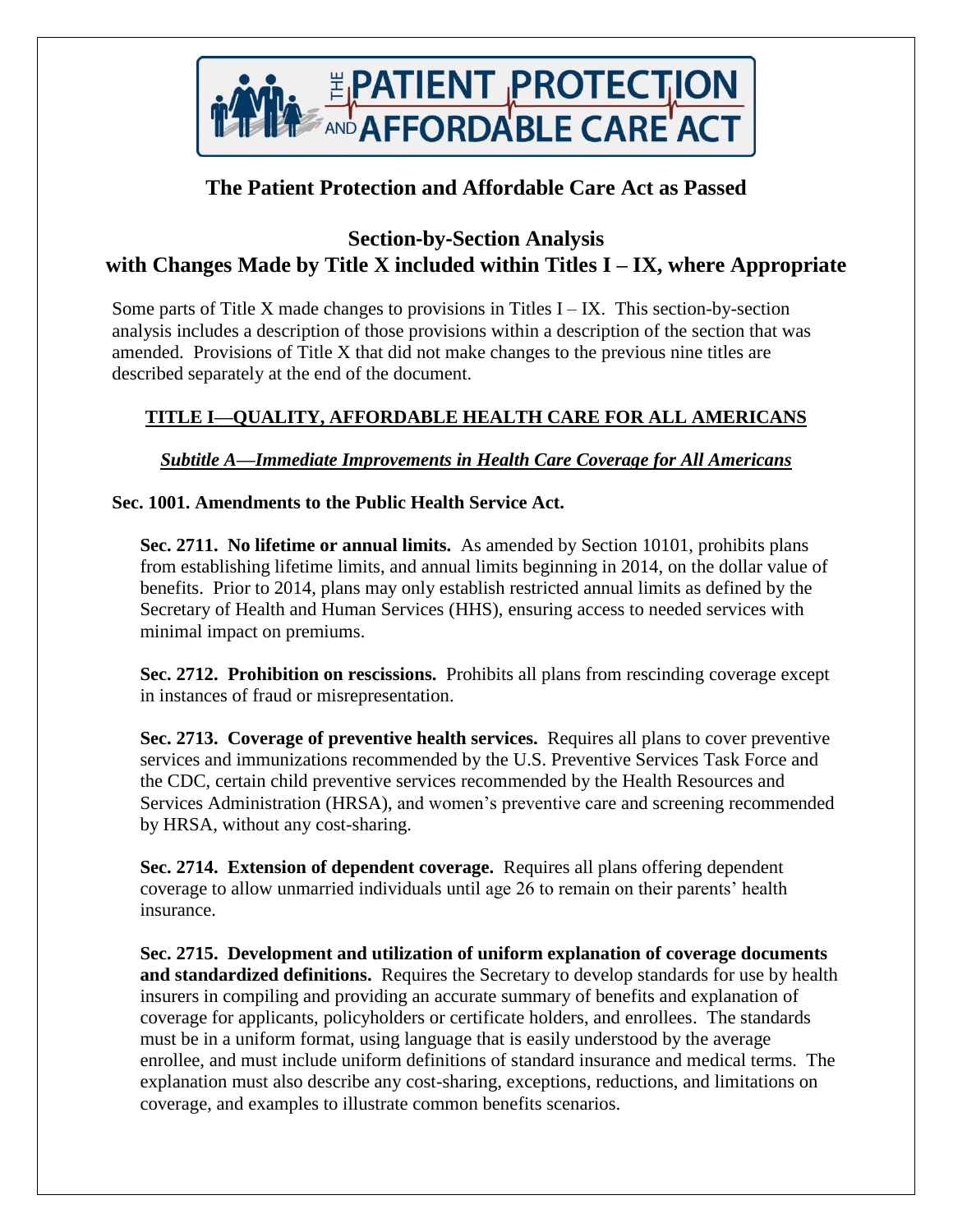**Sec. 2715A. Provision of additional information.** As added by Section 10101, requires all plans to disclose the information required in section 1311(e), such as claims payment policies and rating practices. Plans that are not offered through the Exchange must submit this information to the Secretary of HHS and the State insurance commissioner and make such information available to the public.

**Sec. 2716. Prohibition of discrimination in favor of highly compensated individuals.**  Employers that provide health coverage will be prohibited from limiting eligibility for coverage to highly compensated individuals.

**Sec. 2717. Ensuring quality of care.** Requires the Secretary to develop guidelines for use by health insurers to report information on initiatives and programs that improve health outcomes through the use of care coordination and chronic disease management, prevent hospital readmissions and improve patient safety, and promote wellness and health. As added by Section 10101, protects Second Amendment gun rights by precluding the collection and disclosure of information related to gun ownership or use for purposes of determining premium rates.

**Sec. 2718. Bringing down the cost of health care coverage.** As amended by Section 10101, requires plans offering coverage in the group and individual markets (including grandfathered plans but excluding self-insured plans) to report to the Secretary the amount of premium revenues spent on clinical services, activities to improve quality, and all other nonclaims costs as defined by the National Association of Insurance Commissioners and certified by the Secretary of HHS. Beginning in 2011, large group plans that spend less than 85 percent of premium revenue and small group and individual market plans that spend less than 80 percent of premium revenue on clinical services and quality must provide a rebate to enrollees. In addition, each hospital operating within the United States shall publish a list of standard charges for items and services provided by the hospital.

**Sec. 2719. Appeals process.** As amended by Section 10101, requires plans to implement an effective internal appeals process of coverage determinations and claims and comply with any applicable State external review process. If the State has not established an external review process or the plan is self-insured, the plan shall implement an external review process that meets minimum standards established by the Secretary. The Secretary may deem the external review process of a plan in operation as of enactment to be in compliance with this section.

**Sec. 2719A. Patient protections.** As added by Section 10101, requires that a plan enrollee be allowed to select their primary care provider, or pediatrician in the case of a child, from any available participating primary care provider. Precludes the need for prior authorization or increased cost-sharing for emergency services, whether provided by in-network or out-ofnetwork providers. Plans are precluded from requiring authorization or referral by the plan for a patient who seeks coverage for obstetrical or gynecological care by a specialist in these areas.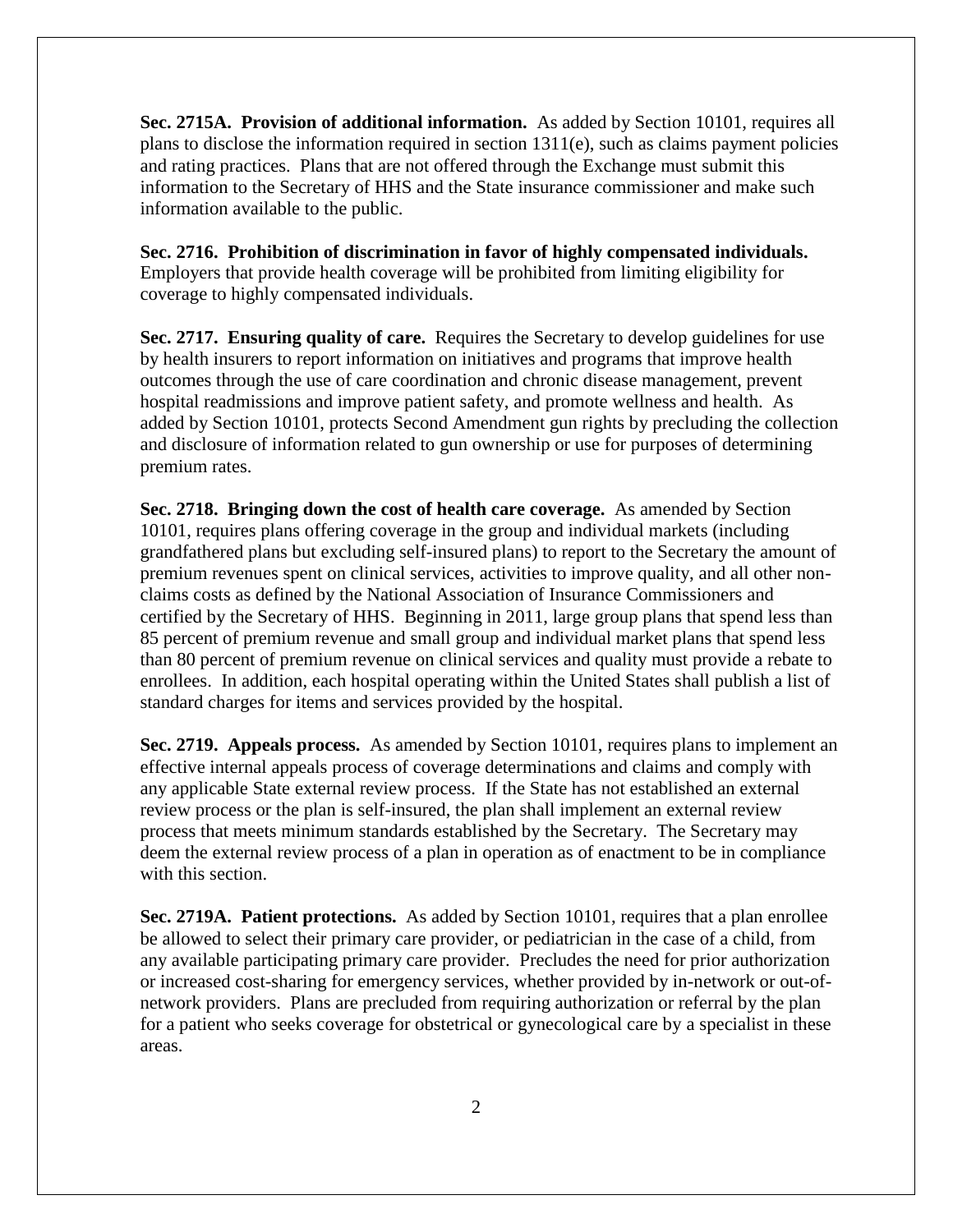**Sec. 1002. Health insurance consumer information.** The Secretary shall award grants to States to enable them (or the Exchange) to establish, expand, or provide support for offices of health insurance consumer assistance or health insurance ombudsman programs. These independent offices will assist consumers with filing complaints and appeals, educate consumers on their rights and responsibilities, and collect, track, and quantify consumer problems and inquiries. Provides \$30 million in funding and is effective upon the date of enactment of the bill.

**Sec. 1003. Ensuring that consumers get value for their dollars.** For plan years beginning in 2010, the Secretary and States will establish a process for the annual review of increases in premiums for health insurance coverage. Requires States to make recommendations to their Exchanges about whether health insurance issuers should be excluded from participation in the Exchanges based on unjustified premium increases. Provides \$250 million in funding to States from 2010 until 2014 to assist States in reviewing and, if appropriate under State law, approving premium increases for health insurance coverage and in providing information and recommendations to the Secretary. As added by Section 10101, allows for the establishment of medical reimbursement data centers to develop fee schedules and other database tools that reflect market rates for medical services.

**Sec. 1004. Effective dates.** Except for sections 1002 and 1003 (effective upon the date of enactment of this Act), this subtitle shall become effective for plan years beginning on or after the date that is 6 months after the date of enactment of this Act.

#### *Subtitle B – Immediate Action to Make Coverage More Affordable and More Available*

**Sec. 1101. Immediate access to insurance for people with a preexisting condition.** Enacts a temporary insurance program with financial assistance for those who have been uninsured for several months and have a pre-existing condition. Ensures premium rate limits for the newly insured population. Provides up to \$5 billion for this program, which terminates when the American Health Benefit Exchanges are operational in 2014. Also establishes a transition to the Exchanges for eligible individuals.

**Sec. 1102. Reinsurance for early retirees.** Establishes a temporary reinsurance program to provide reimbursement to participating employment-based plans, including (as clarified by Section 10102) plans sponsored by State and local governments, for part of the cost of providing health benefits to retirees (age 55-64) and their families. The program reimburses participating employment-based plans for 80 percent of the cost of benefits provided per enrollee in excess of \$15,000 and below \$90,000. The plans are required to use the funds to lower costs borne directly by participants and beneficiaries, and the program incentivizes plans to implement programs and procedures to better manage chronic conditions. The Act appropriates \$5 billion for this fund and funds are available until expended.

**Sec. 1103. Immediate information that allows consumers to identify affordable coverage options.** Establishes an Internet portal for beneficiaries to easily access affordable and comprehensive coverage options. This information will include eligibility, availability, premium rates, cost sharing, and the percentage of total premium revenues spent on health care, rather than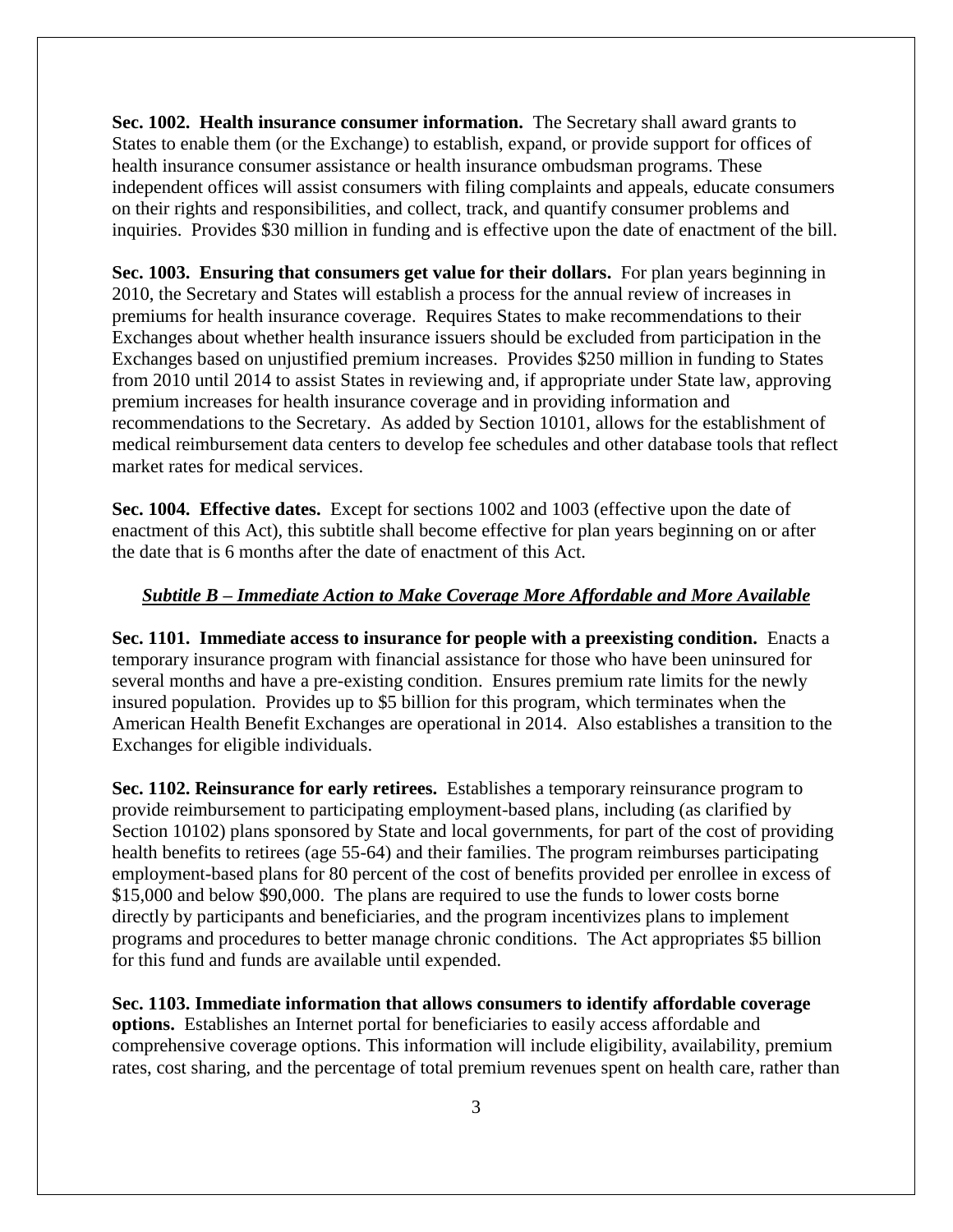administrative expenses, by the issuer. Section 10102 clarifies that the internet portal shall be available to small businesses and shall contain information on coverage options available to small businesses.

**Sec. 1104. Administrative simplification.** Accelerates HHS adoption of uniform standards and operating rules for the electronic transactions that occur between providers and health plans that are governed under the Health Insurance Portability and Accountability Act (such as benefit eligibility verification, prior authorization and electronic funds transfer payments). Establishes a process to regularly update the standards and operating rules for electronic transactions and requires health plans to certify compliance or face financial penalties collected by the Treasury Secretary. The goal of this section is to make the health system more efficient by reducing the clerical burden on providers, patients, and health plans.

**Sec. 1105. Effective dates.** Provides that this subtitle is effective upon enactment.

### *Subtitle C – Quality Health Insurance Coverage for All Americans*

#### **Part I – Health Insurance Market Reforms**

## **Sec. 1201. Amendment to the Public Health Service Act.**

**Sec. 2701. Fair health insurance premiums.** Establishes that premiums in the individual and small group markets may vary only by family structure, geography, the actuarial value of the benefit, age (limited to a ratio of 3 to 1), and tobacco use (limited to a ratio of 1.5 to 1). Section 10103 clarifies that this provision applies to insured plans in the large group market, not self-insured plans.

**Sec. 2702. Guaranteed availability of coverage.** Each health insurance issuer must accept every employer and individual in the State that applies for coverage, permitting annual and special open enrollment periods for those with qualifying lifetime events.

**Sec. 2703. Guaranteed renewability of coverage.** Requires guaranteed renewability of coverage regardless of health status, utilization of health services or any other related factor.

**Sec. 2704. Prohibition of preexisting condition exclusions or other discrimination based on health status.** No group health plan or insurer offering group or individual coverage may impose any pre-existing condition exclusion or discriminate against those who have been sick in the past.

**Sec. 2705. Prohibiting discrimination against individual participants and beneficiaries based on health status.** No group health plan or insurer offering group or individual coverage may set eligibility rules based on health status, medical condition, claims experience, receipt of health care, medical history, genetic information, evidence of insurability – including acts of domestic violence or disability. Permits employers to vary insurance premiums by as much as 30 percent for employee participation in certain health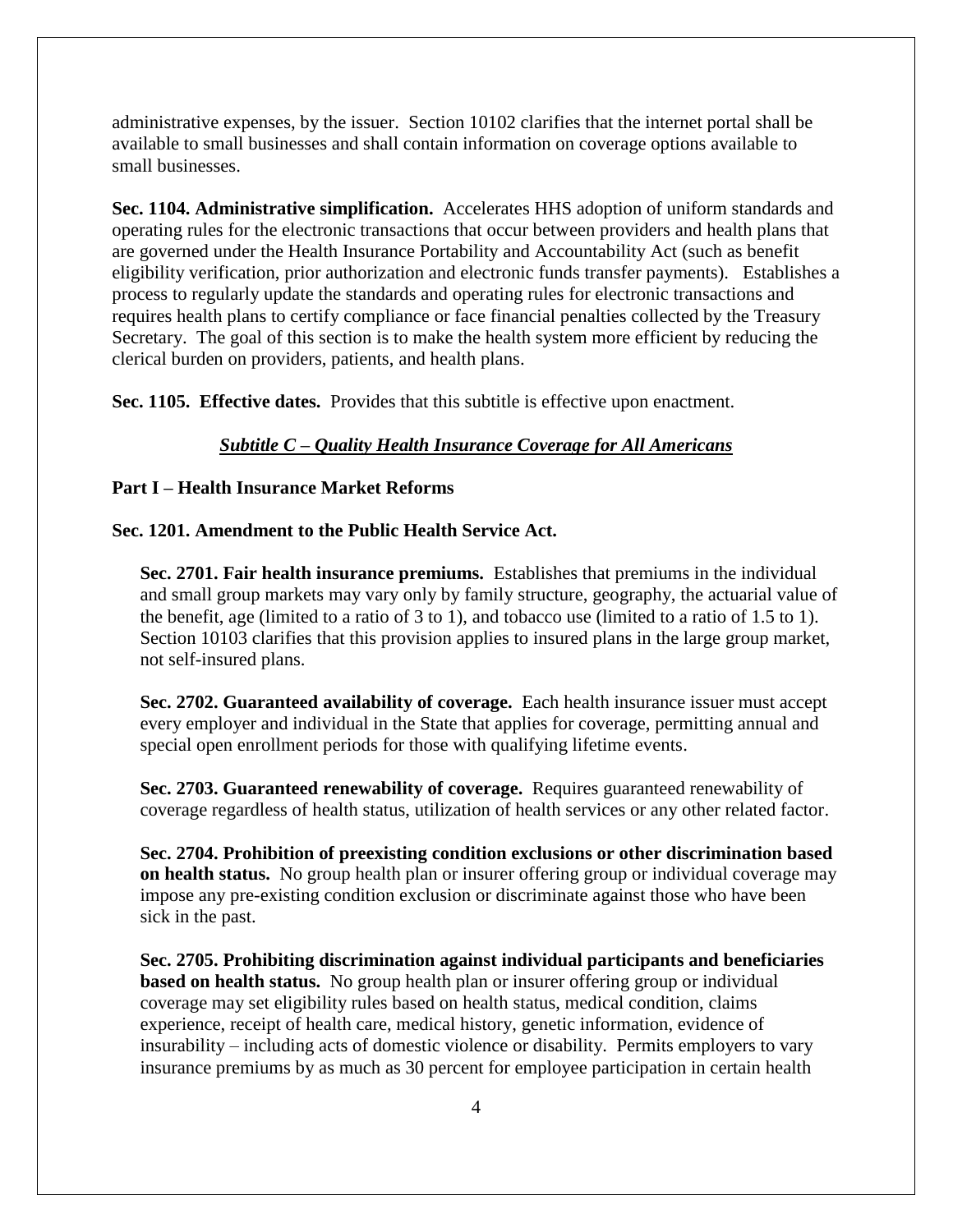promotion and disease prevention programs. Authorizes a 10-State demonstration to apply such a program in the individual market.

**Sec. 2706. Non-discrimination in health care.** Prohibits discrimination against health care providers acting within the scope of their professional license and applicable State laws.

**Sec. 2707. Comprehensive health insurance coverage.** Requires health insurance issuers in the small group and individual markets to include coverage which incorporates defined essential benefits, provides a specified actuarial value, and requires all health plans to comply with limitations on allowable cost-sharing.

**Sec. 2708. Prohibition on excessive waiting periods.** Prohibits any waiting periods for group coverage that exceeds 90 days. Section 10103 clarifies that waiting periods do not apply to the individual market.

**Sec. 2709. Coverage for individuals participating in approved clinical trials.** As added by Section 10103, prohibits insurers from dropping coverage because an individual chooses to participate in a clinical trial and from denying coverage for routine care that they would otherwise provide just because an individual is enrolled in a clinical trial. Applies to all clinical trials that treat cancer or other life-threatening diseases.

## **Part II – Other Provisions**

**Sec. 1251. Preservation of right to maintain existing coverage.** Allows any individual enrolled in any form of health insurance to maintain their coverage as it existed on the date of enactment. Section 10103 applies the requirements for medical loss ratios and uniform coverage documents to grandfathered plans.

**Sec. 1252. Rating reforms must apply uniformly to all health insurance issuers and group health plans.** Standards and requirements adopted by States must be applied uniformly to all plans in each relevant insurance market in a State.

**Sec. 1253. Annual report on self-insured plans.** As added by Section 10103, requires the Secretary of Labor to prepare an annual report on various aspects of self-insured group health plans.

**Sec. 1254. Study of large group market.** As added by Section 10103, requires the Secretary of HHS to conduct a study of the fully-insured and self-insured group health plan markets to compare characteristics and determine the extent to which new insurance market reforms are likely to cause adverse selection in the large group market.

**Sec. 1255. Effective dates.** Section 10103 redesignates this section, previously 1253, as 1255. All provisions in this subtitle take effect on January 1, 2014. Section 10103 clarifies that the grandfathering takes effect on the date of enactment and applies the prohibition on pre-existing condition exclusions with respect to children effective six months after enactment.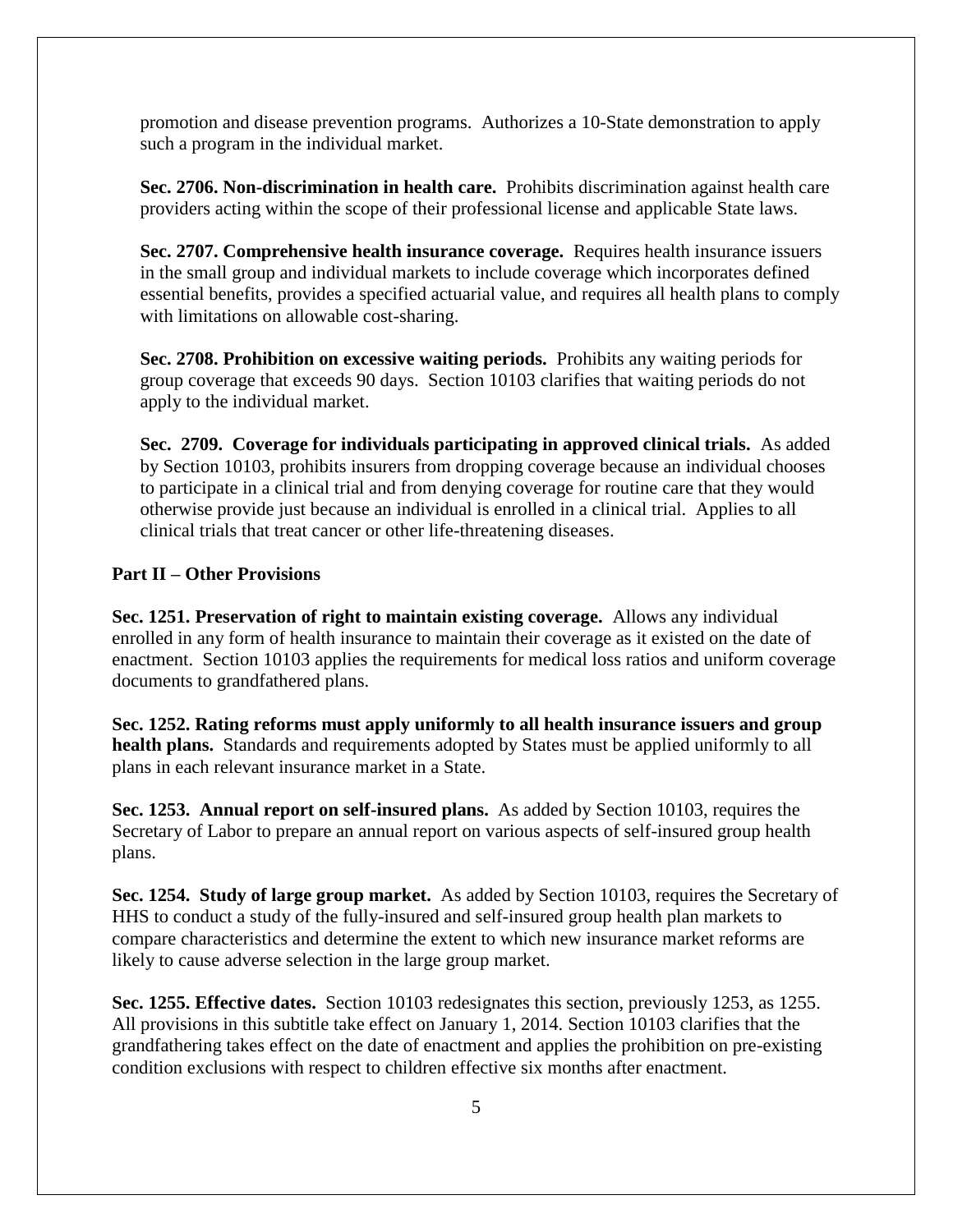### *Subtitle D – Available Coverage for All Americans*

#### **Part I—Establishment of Qualified Health Plans**

**Sec. 1301. Qualified health plan defined.** Requires qualified health plans to be certified by Exchanges, provide the essential health benefits package, and be offered by licensed insurers that offer at least one qualified health plan at the silver and gold levels. Section 10104 strikes the community health insurance option from this section, adds multi-state plans, and allows qualified health plans to provide coverage through a qualified direct primary care medical home plan that meets requirements established by the Secretary of HHS.

**Sec. 1302. Essential health benefits requirements.** Defines an essential health benefits package as one that covers essential health benefits, limits cost-sharing, and has a specified actuarial value (pays for a specified percentage of costs), as follows:

- 1. For the individual and small group markets, requires the Secretary to define essential health benefits, which must be equal in scope to the benefits of a typical employer plan.
- 2. For all plans in all markets, prohibits out-of-pocket limits that are greater than the limits for Health Savings Accounts. For the small group market, prohibits deductibles that are greater than \$2,000 for individuals and \$4,000 for families. Indexes the limits and deductible amounts by the percentage increase in average per capita premiums.
- 3. For the individual and small group markets, requires one of the following levels of coverage, under which the plan pays for the specified percentage of costs:

| Bronze:   | 60 percent |
|-----------|------------|
| Silver:   | 70 percent |
| Gold:     | 80 percent |
| Platinum: | 90 percent |

In the individual market, a catastrophic-only plan may be offered to individuals who are under the age of 30 or who are exempt from the individual responsibility requirement because coverage is unaffordable to them or because of a hardship. A catastrophic plan must cover essential health benefits and at least three primary care visits, but must require cost-sharing up to the HSA outof-pocket limits. Also, if an insurer offers a qualified health plan, it must offer a child-only plan at the same level of coverage.Finally, Section 10104 requires payments by qualified health plans to Federally Qualified Health Centers (FQHCs) to be at least as high as payments to FQHCs under Medicaid.

**Sec. 1303. Special rules.** As amended by Section 10104, this section:

- Affirms that States may prohibit abortion coverage in qualified health plans offered through an Exchange in such State if such State enacts a law to provide for such prohibition.
- Ensures that plans may elect whether or not to cover abortion.Requires a segregation of funds for subsidy-eligible individuals in plans that cover abortions for which the expenditure of Federal funds appropriated for the Department of Health and Human Services is not permitted. Subsidy-eligible individuals would pay one premium with two distinct payment transactions, with one going to an allocation account to be used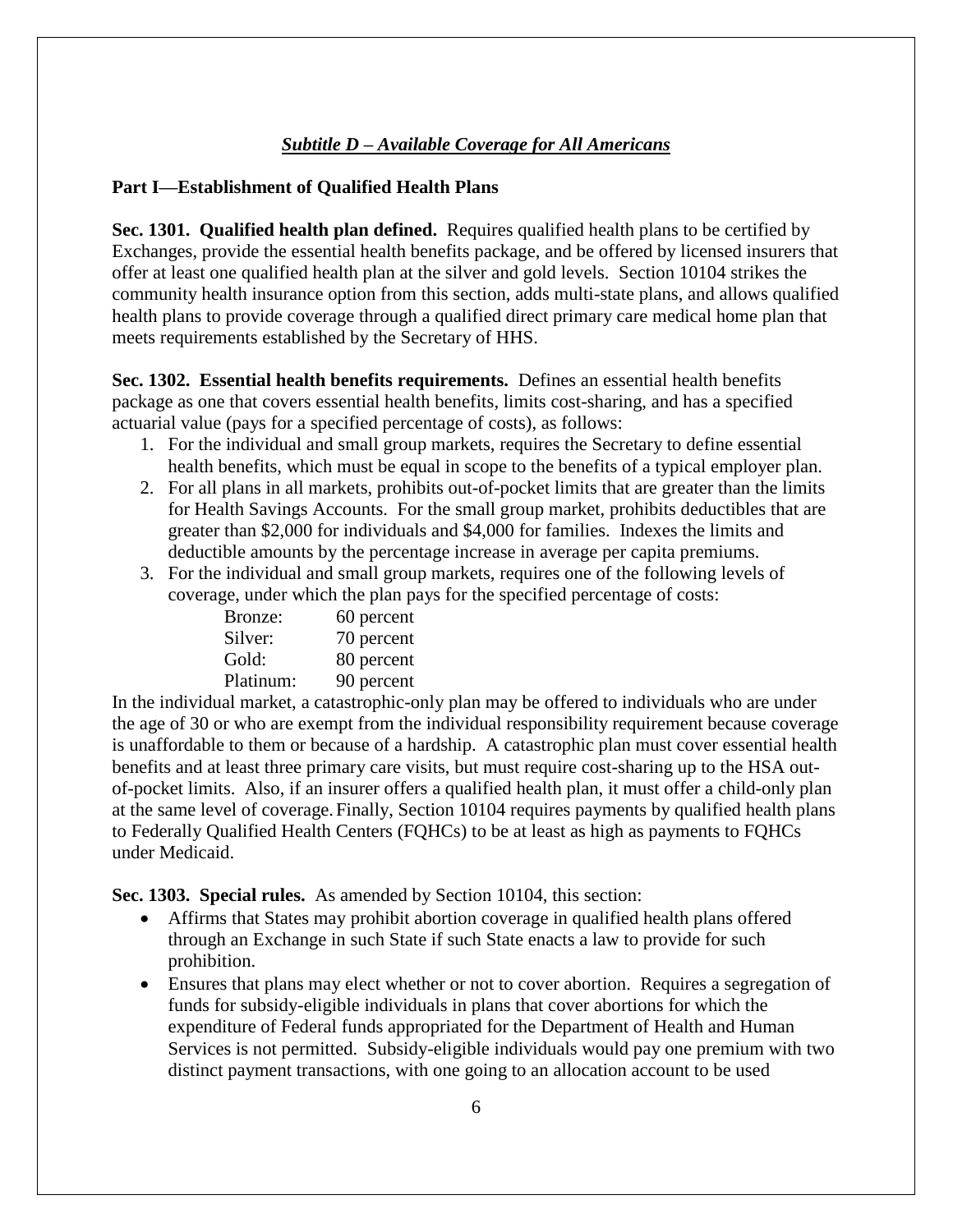exclusively for payment of such services. Requires State insurance commissioners to ensure compliance with the requirement to segregate federal funds in accordance with generally accepted accounting requirements and guidance from the Office of Management and Budget (OMB) and Government Accountability Office (GAO). Plans would be required to include in their benefit descriptions whether or not they cover abortion, as they will do for all other benefits. The allocation of the premium into its components would not be advertised or used in enrollment material. All applicants would see the same premium when they are choosing a plan.

- Includes conscience language that prohibits qualified health plans from discriminating against any individual health care provider or health care facility because of its unwillingness to provide, pay for, provide coverage of, or refer for abortions.
- Ensures that federal and State laws regarding abortion are not preempted.

**Sec. 1304. Related definitions.** Defines the small group market as the market in which a plan is offered by a small employer that employs 1-100 employees. Defines the large group market as the market in which a plan is offered by a large employer that employs more than 100 employees. Before 2016, a State may limit the small group market to 50 employees. As amended by Section 10104, defines an "educated health care consumer," and requires Exchanges to consult with enrollees who are educated health care consumers.

#### **Part II—Consumer Choices and Insurance Competition through Health Benefit Exchanges**

**Sec. 1311. Affordable choices of health benefit plans.** Requires the Secretary to award grants, available until 2015, to States for planning and establishment of American Health Benefit Exchanges. By 2014, requires States to establish an American Health Benefit Exchange that facilitates the purchase of qualified health plans and includes a SHOP Exchange for small businesses. Requires the Secretary to:

- Establish certification criteria for qualified health plans, requiring such plans to meet marketing requirements, ensure a sufficient choice of providers, include essential community providers in their networks, be accredited on quality, implement a quality improvement strategy, use a uniform enrollment form, present plan information in a standard format, and provide data on quality measures.
- Develop a rating system for qualified health plans, including information on enrollee satisfaction, and a model template for an Exchange's Internet portal.
- Determine an initial and annual open enrollment period, as well as special enrollment periods for certain circumstances.

Allows States to require benefits in addition to essential health benefits, but States must defray the cost of such additional benefits. Section 10104 clarifies that States must make payments to cover the cost of additional benefits directly to individuals or plans, and not to Exchanges. Requires Exchanges to certify qualified health plans, operate a toll-free hotline and Internet website, rate qualified health plans, present plan options in a standard format, inform individuals of eligibility for Medicaid and CHIP, provide an electronic calculator to calculate plan costs, and grant certifications of exemption from the individual responsibility requirement. Beginning in 2015, requires Exchanges to be self-sustaining and allows them to charge assessments or user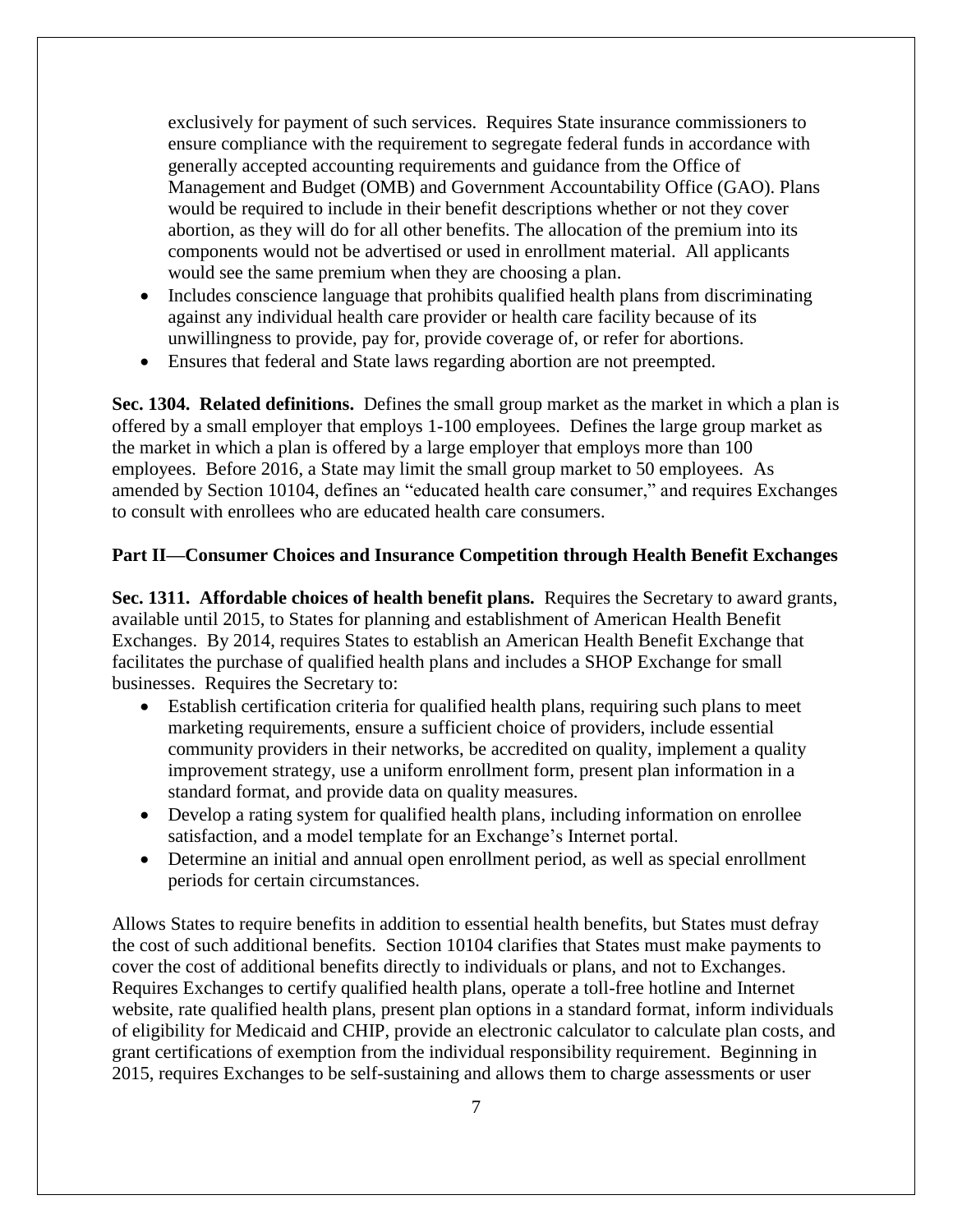fees. Allows Exchanges to certify qualified health plans if they meet certification criteria and offering them is in the interests of individuals and employers, and, as amended by Section 10104, requires Exchanges to consider the reasonableness of premium rate increases when determining whether to certify and offer plans. Allows regional or interstate Exchanges if the States agree to, and the Secretary approves, such Exchanges. Requires Exchanges to award grants to Navigators, which may include resource partners of the Small Business Administration, to educate the public about qualified health plans, distribute information on enrollment and tax credits, facilitate enrollment, and provide referrals on grievances, complaints, or questions.

As added by Section 10104, requires plans seeking certification by Exchanges to publicly disclose, in plain language, information on claims payment policies, enrollment, denials, rating practices, out-of-network cost-sharing, and enrollee rights. Requires such plans to provide information to enrollees on the amount of cost-sharing for a specific item or service. Requires the Secretary of Labor to update disclosure rules for group health plans to conform to these standards. Requires qualified health plans to implement activities to reduce health disparities, including the use of language services, community outreach, and cultural competency trainings.

**Sec. 1312. Consumer choice.** Allows qualified individuals, defined as individuals who are not incarcerated and who are lawfully residing in a State, to enroll in qualified health plans through that State's Exchange. Allows qualified employers to offer a choice of qualified health plans at one level of coverage; small employers qualify to do so, and States may allow large employers to qualify beginning in 2017. Requires insurers to pool the risk of all enrollees in all plans (except grandfathered plans) in each market, regardless of whether plans are offered through Exchanges. Requires the offering of only qualified health plans though Exchanges to Members of Congress and their staff. As amended by Section 10104, requires the Secretary to establish procedures to allow agents or brokers to enroll individuals and employers in qualified health plans and assist them in applying for tax credits and cost-sharing reductions.

**Sec. 1313. Financial integrity.** Requires Exchanges to keep an accurate accounting of all expenditures and submit annual accounting reports to the Secretary. Requires Exchanges to cooperate with Secretarial investigations and allows for Secretarial audits of Exchanges. If the Secretary finds serious misconduct in a State, allows the Secretary to rescind up to 1 percent of Federal payments to the State. As amended by Section 10104, narrows the application of the False Claims Act's public disclosure bar to ensure that whistleblowers who play a significant role in exposing fraud can be included in otherwise meritorious litigation. Also, requires GAO to study the cost and affordability of qualified health plans offered through Exchanges.

#### **Part III—State Flexibility Relating to Exchanges**

**Sec. 1321. State flexibility in operation and enforcement of Exchanges and related requirements.** Requires the Secretary, in consultation with NAIC, to set standards for Exchanges, qualified health plans, reinsurance, and risk adjustment. Requires States to implement these standards by 2014. If the Secretary determines before 2013 that a State will not have an Exchange operational by 2014, or will not implement the standards, requires the Secretary to establish and operate an Exchange in the State and to implement the standards.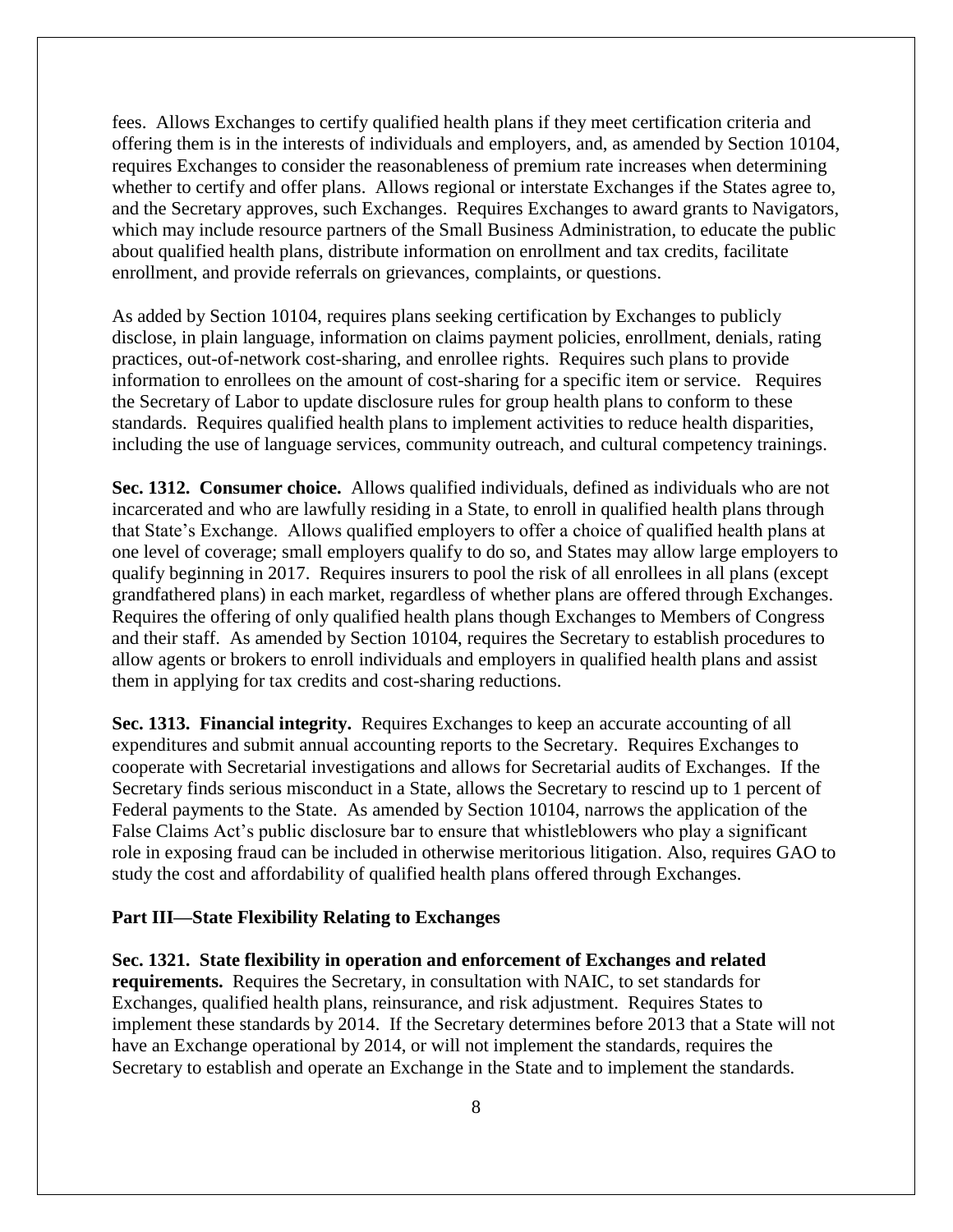Presumes that a State operating an Exchange before 2010 meets the standards, and establishes a process for the State to come into compliance with the standards.

**Sec. 1322. Federal program to assist establishment and operation of nonprofit, memberrun health insurance issuers.** Requires the Secretary to award loans for start-up costs and grants to meet solvency requirements, until July 1, 2013, to member-run nonprofits that will offer qualified health plans. As amended by Section 10104, such loans must be repaid within 15 years. Establishes an Advisory Board with members appointed by the Comptroller General, to terminate by 2016. Prohibits health insurance issuers that existed on July 16, 2009 or governmental organizations from qualifying for the program. Allows participants to form a private purchasing council to enter into collective purchasing arrangements for items and services, but which may not set provider payment rates. Prohibits government representatives from serving on the board of directors of participants or the council. Appropriates \$6 billion for the CO-OP program, and exempts participants from taxation.

**Sec. 1323. Community health insurance option.** This section was struck by Section 10104.

**Sec. 1324. Level playing field.** Requires qualified health plans offered under the CO-OP program, or as multi-state plans, to be subject to all Federal and State laws that apply to private health insurers.

#### **Part IV—State Flexibility to Establish Alternative Programs**

**Sec. 1331. State flexibility to establish basic health programs for low-income individuals not eligible for Medicaid.** Allows States to contract, through a competitive process that includes negotiation of premiums, cost-sharing, and benefits, with standard health plans for individuals who are not eligible for Medicaid or other affordable coverage and have income below 200 percent of the Federal Poverty Level (FPL). Requires the Secretary to certify that participating individuals do not have to pay more in premiums and cost-sharing than they would have paid under qualified health plans, and that the plans cover essential health benefits. Requires the Secretary to transfer to participating States 95 percent of the tax credits and costsharing reductions that would have been provided to individuals enrolled in standard health plans if they were enrolled in qualified health plans. Section 10104 clarifies that legal immigrants whose income is less than 133 percent of the Federal Poverty Level (FPL), and who are not eligible for Medicaid by virtue of the five year waiting period, are eligible for the basic health program.

**Sec. 1332. Waiver for State innovation.** Beginning in 2017, allows States to apply for a waiver for up to 5 years of requirements relating to qualified health plans, Exchanges, costsharing reductions, tax credits, the individual responsibility requirement, and shared responsibility for employers. Requires States to enact a law and to comply with regulations that ensure transparency. Requires the Secretary to provide to a State the aggregate amount of tax credits and cost-sharing reductions that would have been paid to residents of the State in the absence of a waiver. Requires the Secretary to determine that the State plan for a waiver will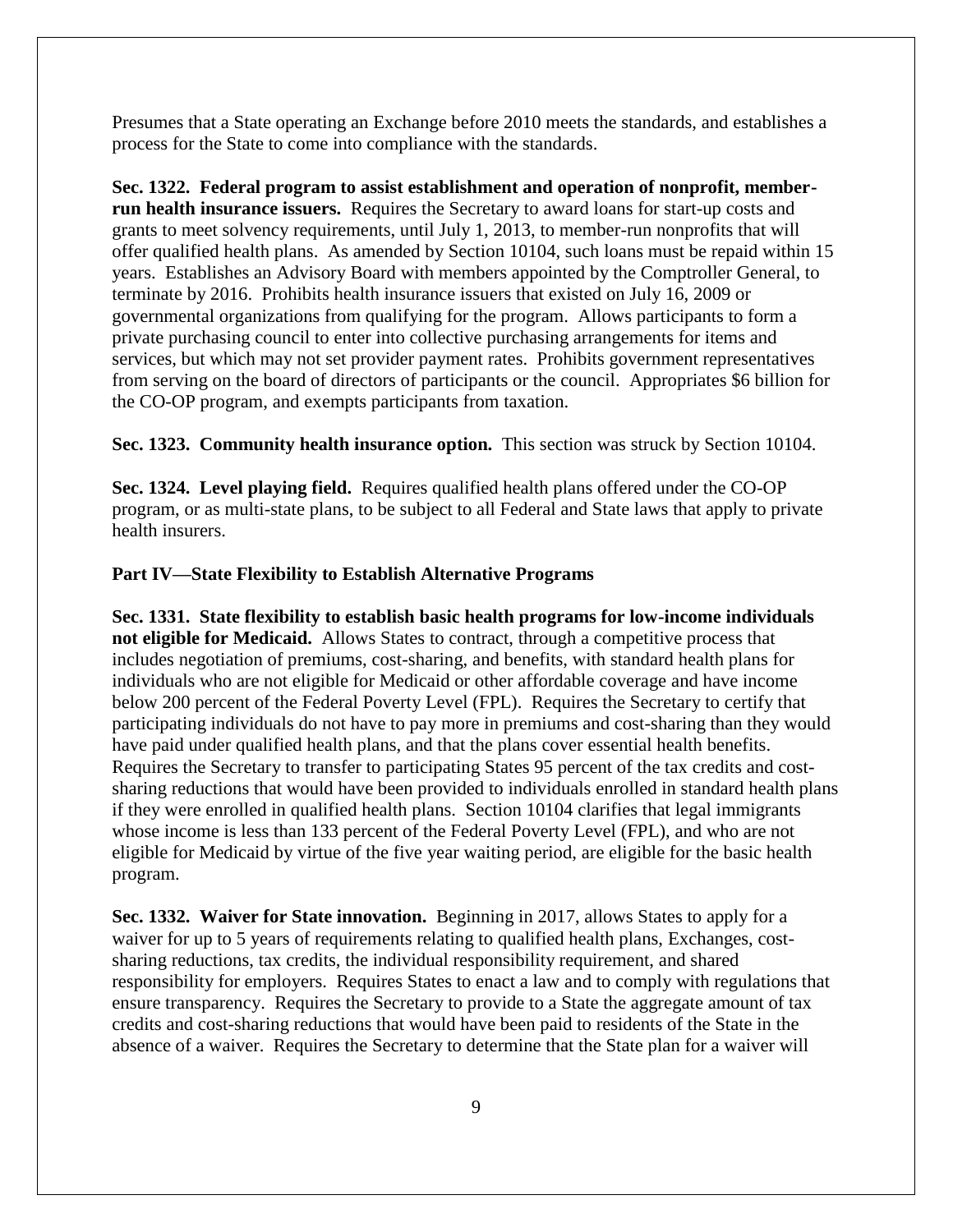provide coverage that is at least as comprehensive and affordable, to at least a comparable number of residents, as this title would provide; and that it will not increase the Federal deficit.

**Sec. 1333. Provisions relating to offering of plans in more than one State.** By July 1, 2013, requires the Secretary, in consultation with NAIC, to issue regulations for interstate health care choice compacts, which can be entered into beginning in 2016. Under such compacts, qualified health plans could be offered in all participating States, but insurers would still be subject to the consumer protection laws of the purchaser's State. Insurers would be required to be licensed in all participating States (or comply as if they were licensed), and to clearly notify consumers that a policy may not be subject to all the laws and regulations of the purchaser's State. Requires States to enact a law to enter into compacts and Secretarial approval, but only if the Secretary determines that the compact will provide coverage that is at least as comprehensive and affordable, to at least a comparable number of residents, as this title would provide; and that it will not increase the Federal deficit or weaken enforcement of State consumer protection laws.

**Sec. 1334. Multi-State Plans.** As added by Section 10104, requires the Office of Personnel Management (OPM) to contract with health insurers to offer at least two multi-state qualified health plans (at least one non-profit) through Exchanges in each State. Requires OPM to negotiate contracts in a manner similar to the manner in which it negotiates contracts for Federal Employees Health Benefits Program (FEHBP), and allows OPM to prohibit multi-state plans that do not meet standards for medical loss ratios, profit margins, and premiums. Requires multistate plans to cover essential health benefits and meet all of the requirements of a qualified health plan; States may require multi-state plans to offer additional benefits, but must pay for the additional cost. Multi-state plans must comply with 3:1 age rating, except States may require more protective age rating. Multi-state plans must comply with the minimum standards and requirements of FEHBP, unless they conflict with the PPACA. Guarantees that FEHBP will maintain a separate risk pool and remain a separate program.

## **Part V—Reinsurance and Risk Adjustment**

**Sec. 1341. Transitional reinsurance program for individual and small group markets in each State.** For 2014, 2015, and 2016, requires States to establish a nonprofit reinsurance entity that collects payments from insurers market and makes payments to insurers in the individual market that cover high-risk individuals. Requires the Secretary to establish Federal standards for the determination of high-risk individuals, a formula for payment amounts, and the contributions required of insurers, which must total \$25 billion over the three years.

**Sec. 1342. Establishment of risk corridors for plans in individual and small group markets.** Requires the Secretary to establish risk corridors for qualified health plans in 2014, 2015, and 2016. If a plan's costs (other than administrative costs) exceed 103 percent of total premiums, the Secretary makes payments to the plan to defray the excess. If a plan's costs (other than administrative costs) are less than 97 percent of total premiums, the plan makes payments to the Secretary.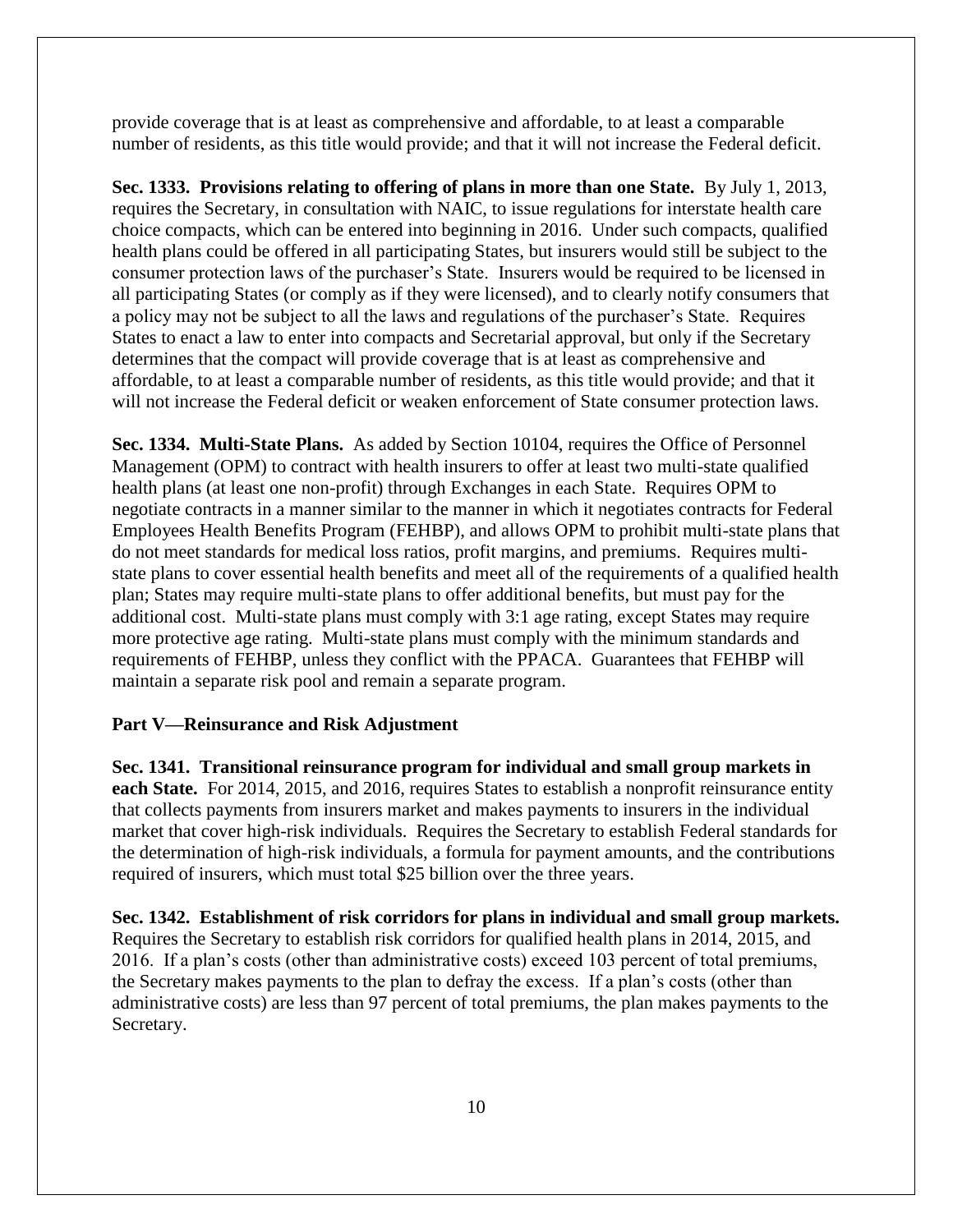**Sec. 1343. Risk adjustment.** Requires States to assess charges on health plans with enrollees of lower-than-average risk, and to provide payments to health plans with enrollees of higher-thanaverage risk. Risk adjustment applies to plans in the individual and small group markets, but not to grandfathered health plans.

### *Subtitle E—Affordable Coverage Choices for All Americans*

#### **Part I – Premium Tax Credits and Cost-Sharing Reductions**

**Sec. 1401. Refundable tax credit providing premium assistance for coverage under a qualified health plan.** Amends the Internal Revenue Code to provide tax credits to assist with the cost of health insurance premiums.

**Sec. 36B. Refundable credit for coverage under a qualified health plan.** The premium assistance credit amount is calculated on sliding scale starting at two percent of income for those at or above 100 percent of poverty and phasing out to 9.8 percent of income for those at 400 percent of poverty. The reference premium is the second lowest cost silver plan available in the individual market in the rating area in which the taxpayer resides. The premium assistance credits do not take into account benefits mandated by States. Employees offered coverage by an employer under which the plan's share of the total allowed costs of benefits provided under the plan is less than 60 percent of such costs or the premium exceeds 9.8 percent of the employee's income are eligible for the premium assistance credit. This section also provides for reconciliation of the premium assistance credit amount at the end of the taxable year and for a study on the affordability of health insurance coverage by the Comptroller General.

**Sec. 1402. Reduced cost-sharing for individuals enrolling in qualified health plans.** The standard out-of-pocket maximum limits (\$5,950 for individuals and \$11,900 for families) would be reduced to one-third for those between 100-200 percent of poverty, one-half for those between 200-300 percent of poverty, and to two-thirds for those between 300-400 percent of poverty. The plan's share of total allowed costs of benefits would be increased to 90 percent for those between 100-150 percent of poverty (i.e., the individual's liability is limited to 10 percent on average) and to 80 percent for those between 150-200 percent of poverty (i.e., the individual's liability is limited to 20 percent on average). The cost-sharing assistance does not take into account benefits mandated by States.

**Sec. 1411. Procedures for determining eligibility for Exchange participation, premium tax credits and reduced cost-sharing, and individual responsibility exemptions.** The Secretary shall establish a program for determining whether an individual applying for coverage in the individual market by a qualified health plan offered through an Exchange, or who is claiming a premium tax credit or reduced cost-sharing, is a citizen or national of the United States or an alien lawfully present in the United States and meets the income and coverage requirements; whether an individual's coverage under an employer-sponsored health benefits plan is treated as unaffordable; and whether to grant a certification attesting that, for purposes of the individual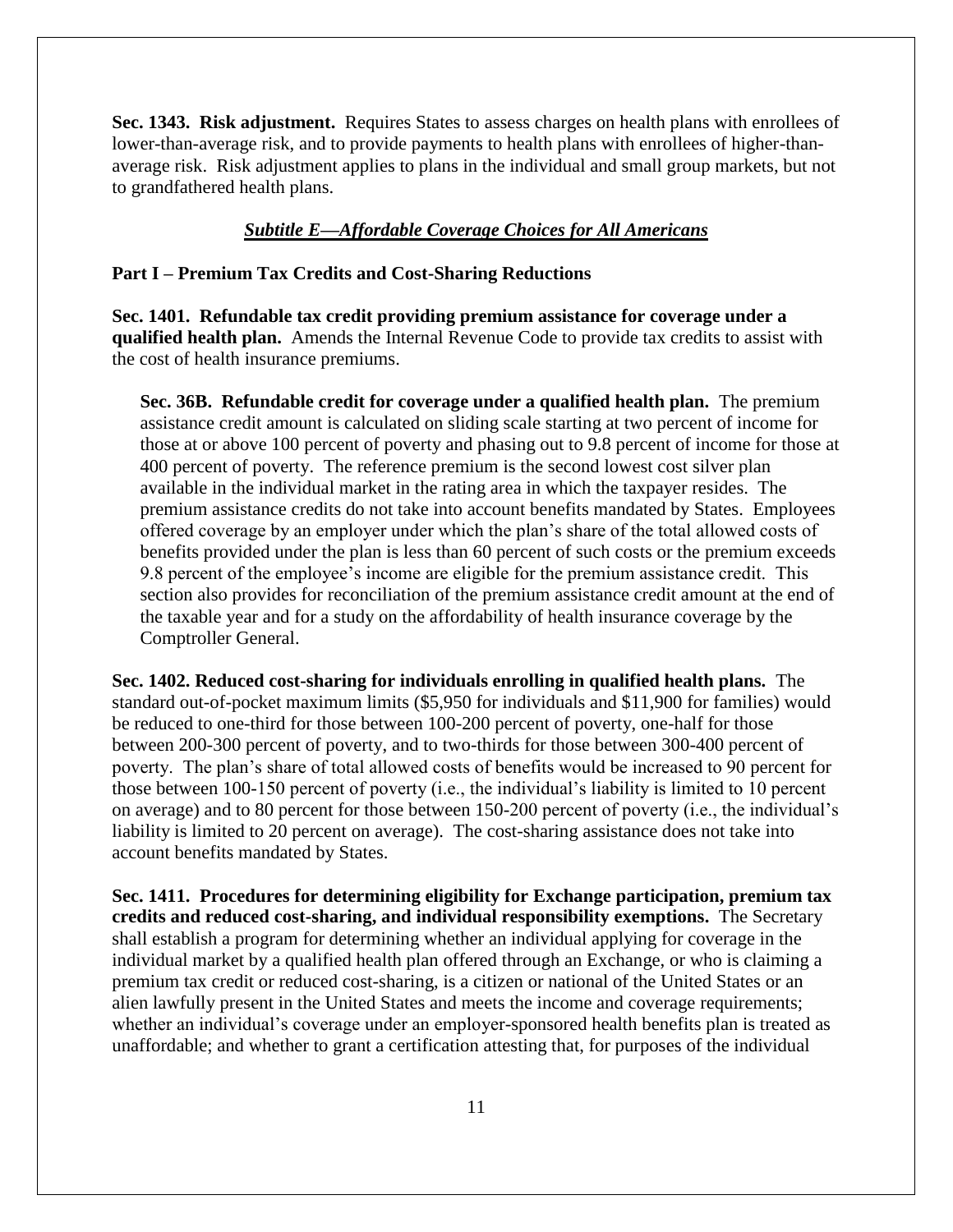responsibility requirement, an individual is entitled to an exemption from either the individual responsibility requirement or the penalty imposed by such section.

**Sec. 1412. Advance determination and payment of premium tax credits and cost-sharing reductions.** Allows for the advanced payment of premium assistance tax credits and costsharing reductions for eligible individuals. Prohibits any Federal payments to individuals who are not lawfully present in the United States.

**Sec. 1413. Streamlining of procedures for enrollment through an Exchange and State Medicaid, CHIP, and health subsidy programs.** Requires the Secretary to establish a system for the residents of each State to apply for enrollment in, receive a determination of eligibility for participation in, and continue participation in, applicable State health subsidy programs. The system will ensure that if any individual applying to an Exchange is found to be eligible for Medicaid or a State children's health insurance program (CHIP), the individual is enrolled for assistance under such plan or program.

**Sec. 1414. Disclosures to carry out eligibility requirements for certain programs.** Allows for limited disclosure of tax return information to carry out eligibility requirements for certain programs listed in the Act.

**Sec. 1415. Premium tax credit and cost-sharing reduction payments disregarded for Federal and Federally-assisted programs.** Precludes the premium assistance tax credits and cost-sharing reductions from being counted as income for purposes of determining eligibility for any Federal program or under any State or local program financed in whole or in part with Federal funds.

**Sec. 1416. Study of geographic variation in application of FPL.** As added by Section 10105, directs the Secretary of HHS to study adjusting the definition of "federal poverty level" to reflect cost of living variations among different geographic areas within the United States.

## **Part II – Small Business Tax Credit**

**Sec. 1421. Credit for employee health insurance expenses of small businesses.** Amends the Internal Revenue Code to provide tax credits to small employers.

**Sec. 45R. Employee health insurance expenses of small employers.** As amended by Section 10105, provides a sliding scale tax credit to small employers with fewer than 25 employees and average annual wages of less than \$50,000 that purchase health insurance for their employees. The full credit will be available to employers with 10 or fewer employees and average annual wages of less than \$25,000. To be eligible for a tax credit, the employer must contribute at least 50 percent of the total premium cost or 50 percent of a benchmark premium. In 2010 through 2013, eligible employers can receive a small business tax credit for up to 35 percent of their contribution toward the employee's health insurance premium. Tax-exempt small businesses meeting the above requirements are eligible for tax credits of up to 25 percent of their contribution. In 2014 and beyond, eligible employers who purchase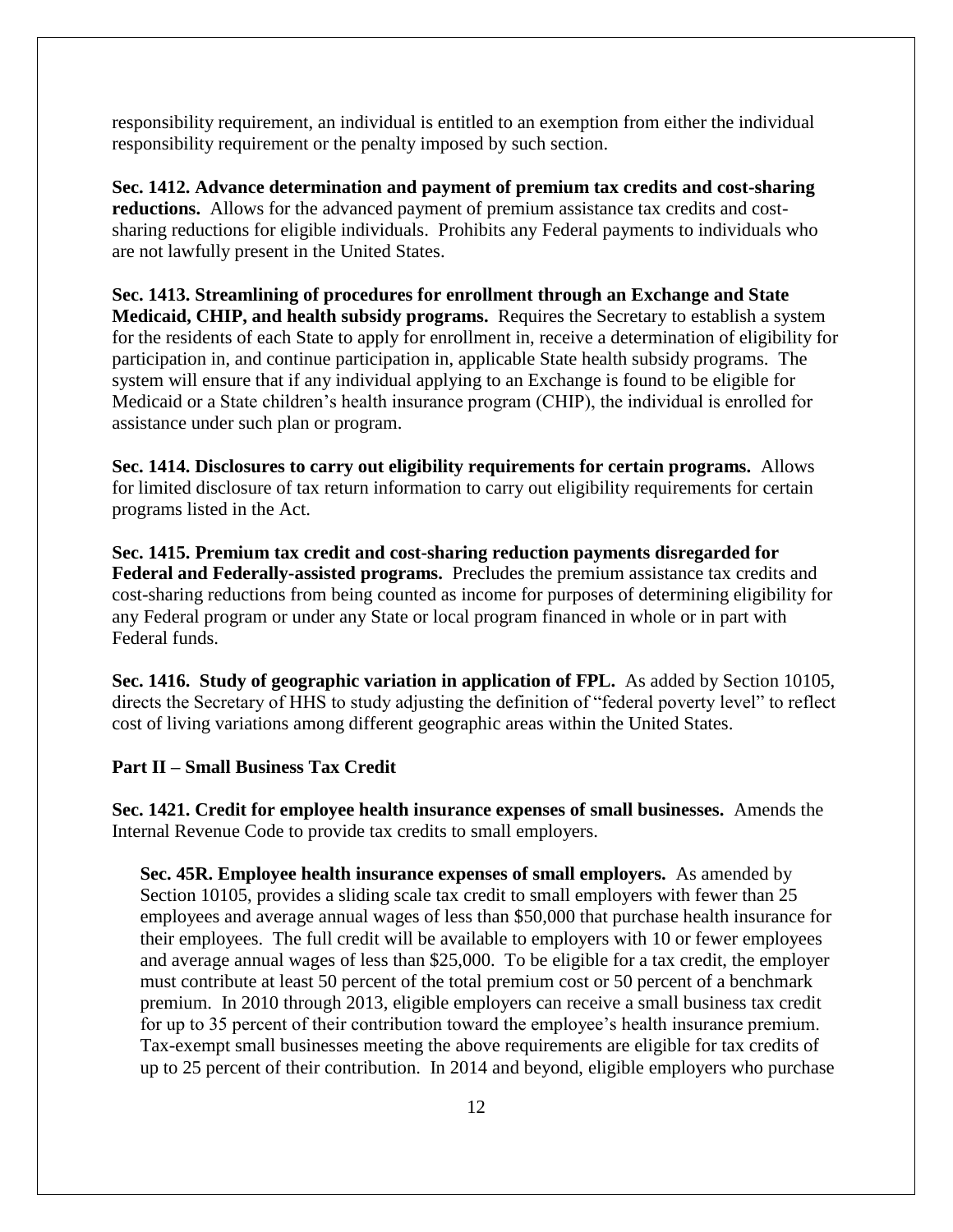coverage through the State Exchange can receive a tax credit for two years of up to 50 percent of their contribution. Tax-exempt small businesses meeting the above requirements are eligible for tax credits of up to 35 percent of their contribution.

#### *Subtitle F—Shared Responsibility for Health Care*

#### **Part I – Individual Responsibility**

**Sec. 1501. Requirement to maintain minimum essential coverage.** Contains findings of Congress related to the individual responsibility requirement, which are amended by Section 10106.

**Sec. 5000A. Requirement to maintain minimum essential coverage.** Requires individuals to maintain minimum essential coverage beginning in 2014. As amended by Section 10106, Failure to maintain coverage will result in a penalty of the greater of \$95 in 2014, \$495 in 2015 and \$750 in 2016, or up to two percent of income by 2016, up to a cap of the national average bronze plan premium. Families will pay half the amount for children up to a cap of \$2,250 for the entire family. After 2016, dollar amounts will increase by the annual cost of living adjustment. Exceptions to the individual responsibility requirement to maintain minimum essential coverage are made for religious objectors, individuals not lawfully present, and incarcerated individuals. Exemptions from the penalty will be made for those who cannot afford coverage, taxpayers with income under 100 percent of poverty, members of Indian tribes, those who have received a hardship waiver and those who were not covered for a period of less than three months during the year.

**Sec. 1502. Reporting of health insurance coverage.** Amends the Internal Revenue Code to require the reporting of health insurance coverage.

**Sec. 6055. Reporting of health insurance coverage.** Requires every person that provides coverage to report certain information about the coverage to the IRS.

#### **Part II – Employer Responsibilities**

**Sec. 1511. Automatic enrollment for employees of large employers.** Requires employers with more than 200 employees to automatically enroll new full-time employees in coverage (subject to any waiting period authorized by law) with adequate notice and the opportunity for an employee to opt out of any coverage the individual or employee was automatically enrolled in.

**Sec. 1512. Employer requirement to inform employees of coverage options.** Requires that an employer provide notice to their employees informing them of the existence of an Exchange. Also, if the employer plan's share of the total allowed costs of benefits provided under the plan is less than 60 percent of such costs, that the employee may be eligible for a premium assistance tax credit and cost sharing reduction. Finally, if the employee purchases a qualified health plan through the Exchange, the employee will lose the employer contribution (if any) to any health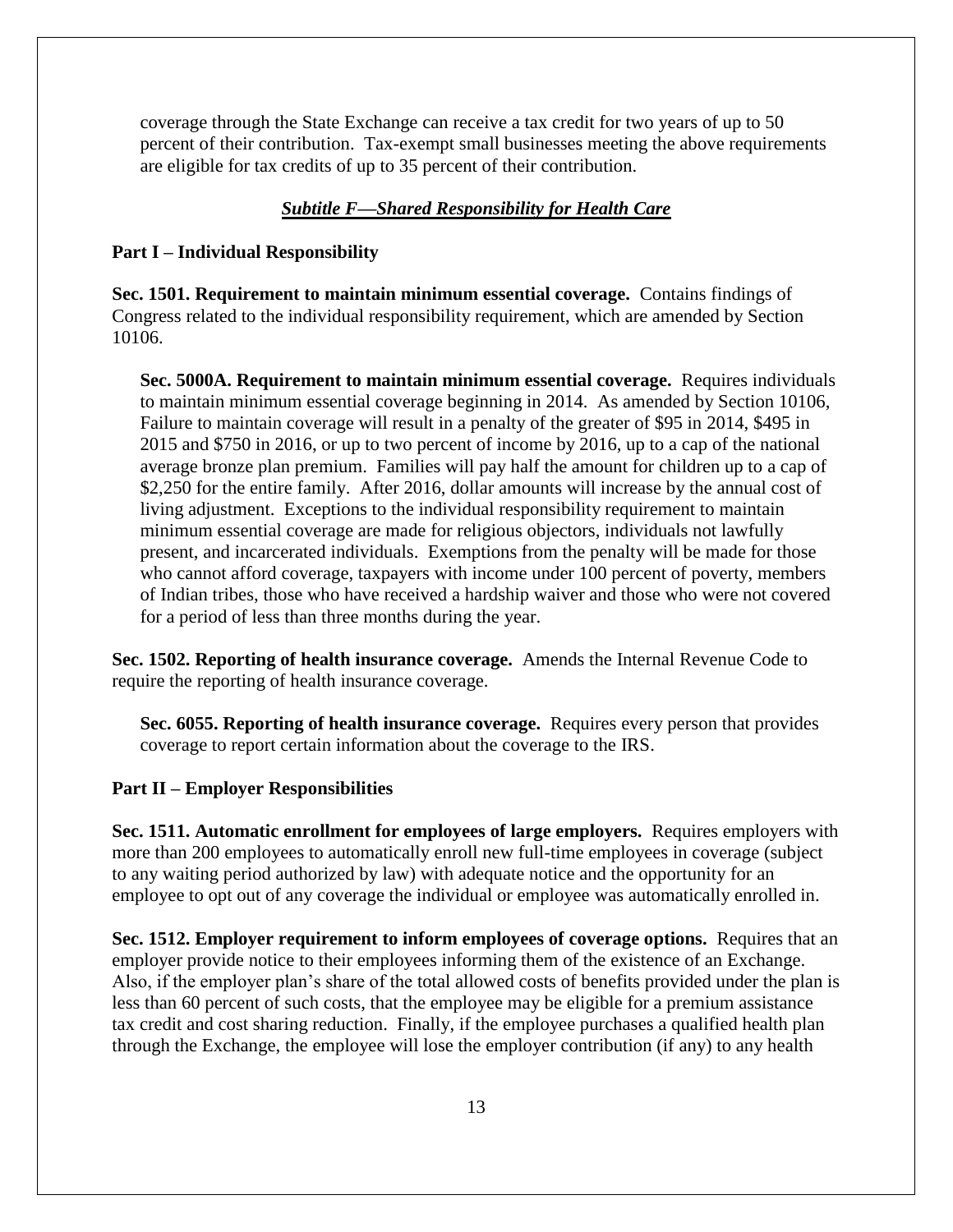benefits plan offered by the employer and that all or a portion of such contribution may be excludable from income for Federal income tax purposes.

**Sec. 1513. Shared responsibility for employers.** Requires an employer with more than 50 fulltime employees that does not offer coverage and has at least one full-time employee receiving the premium assistance tax credit to make a payment of \$750 per full-time employee. Section 10106 clarifies that the calculation of full-time workers is made on a monthly basis, and that an "applicable large employer" with respect to "construction industry employers" as employers with at least five full-time employees and with an annual payroll in excess of \$250,000. An employer with more than 50 full-time employees that requires a waiting period before an employee can enroll in health care coverage will pay \$400 for any full-time employee in a 30-60 day waiting period and \$600 for any full-time employee in a waiting period longer than 60 days. An employer with more than 50 employees that does offer coverage but has at least one full-time employee receiving the premium assistance tax credit will pay the lesser of \$3,000 for each of those employees receiving a tax credit or \$750 for each of their full-time employees total. The Secretary of Labor shall conduct a study to determine whether employees' wages are reduced by reason of the application of the assessable payments.

**Sec. 1514. Reporting of employer health insurance coverage.** Requires large employers to report to the Secretary whether it offers to its full-time employees (and their dependents) the opportunity to enroll in minimum essential coverage under an eligible employer-sponsored plan, the length of any applicable waiting period, the lowest cost option in each of the enrollment categories under the plan, and the employer's share of the total allowed costs of benefits provided under the plan. The employer must also report the number and names of full-time employees receiving coverage.

**Sec. 1515. Offering of exchange-participating qualified health plans through cafeteria plans.** Amends the Internal Revenue Code related to cafeteria plans.

**Sec. 125(f)(3). Certain exchange-participating health plans not qualified.** Plans provided through the exchange will not be an eligible benefit under an employer-sponsored cafeteria plan, except in the case of qualified employers (i.e., small employers, and, after 2017, large employers in electing states) offering a choice of plans to their employees through the exchange.

## *Subtitle G—Miscellaneous Provisions*

**Sec. 1551. Definitions.** Applies the definitions contained in section 2791 of the Public Health Service Act to this title.

**Sec. 1552. Transparency in government.** Not later than 30 days after the date of enactment of this Act, the HHS Secretary shall publish on the HHS website a list of all of the authorities provided to the Secretary under this Act.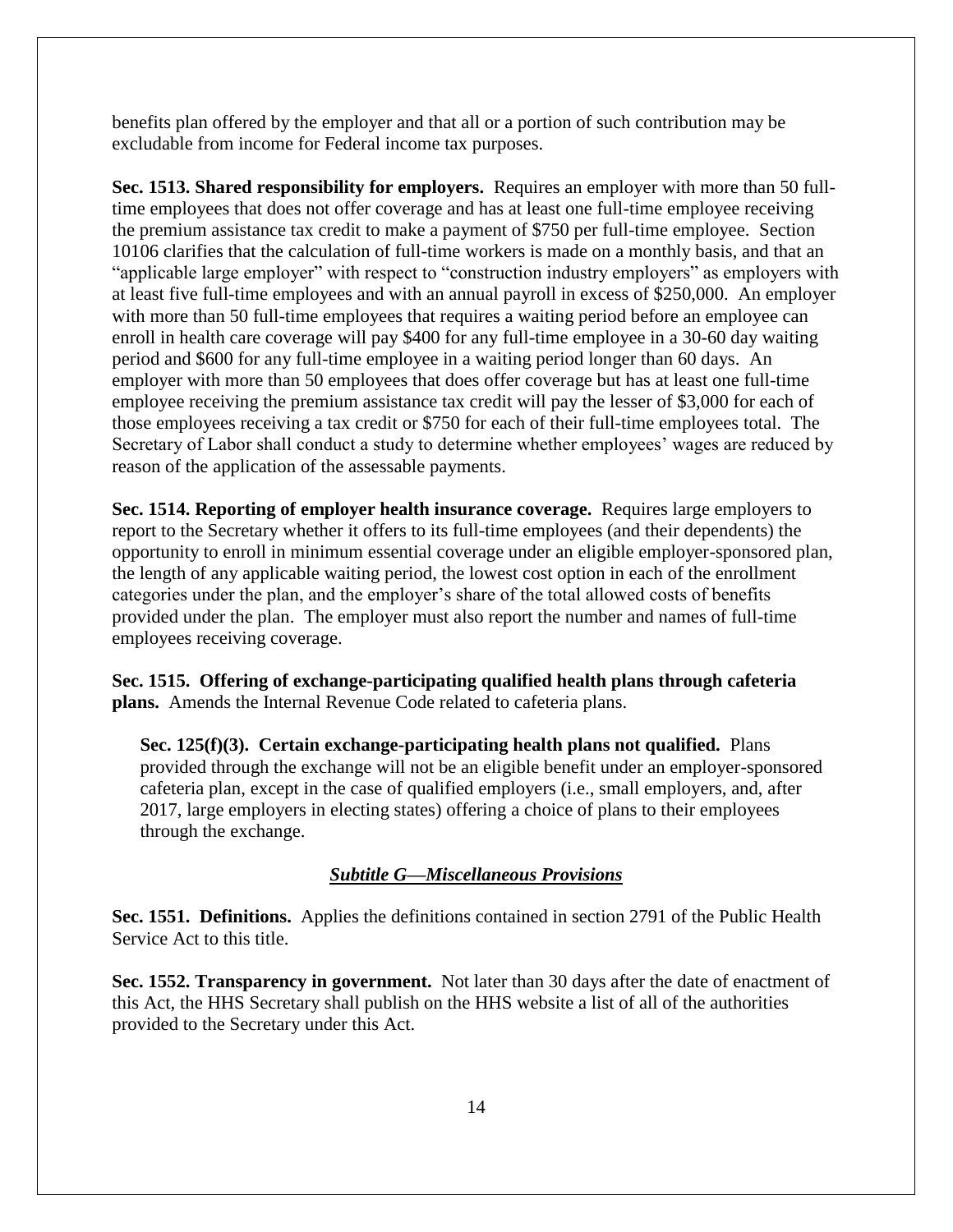**Sec. 1553. Prohibition against discrimination on assisted suicide.** Prevents the Federal government, and any State or local government or health care provider that receives Federal financial assistance from subjecting any individual or institutional health care entity to discrimination on the basis that the entity does not provide assisted suicide, euthanasia, or mercy killing.

**Sec. 1554. Access to therapies.** Prevents the HHS Secretary from promulgating certain regulations limiting access to health care services.

**Sec. 1555. Freedom not to participate in Federal health insurance programs.** Provides that no individual, company, business, nonprofit entity, or health insurance issuer shall be required to participate in any Federal health insurance program created under this Act.

**Sec. 1556. Equity for certain eligible survivors.** Provides for improvements to the Black Lung Benefits Act.

**Sec. 1557. Nondiscrimination.** Protects individuals against discrimination under the Civil Rights Act, the Education Amendments Act, the Age Discrimination Act, and the Rehabilitation Act, through exclusion from participation in or denial of benefits under any health program or activity.

**Sec. 1558. Protection for employees.** Amends the Fair Labor Standards Act to ensure that no employer shall discharge or in any manner discriminate against any employee with respect to his or her compensation, terms, conditions, or other privileges of employment because the employee has received a premium tax credit or for other reasons.

**Sec. 1559. Oversight.** The Inspector General of the Department of HHS shall have oversight authority with respect to the administration and implementation of this title as it relates to such Department.

**Sec. 1560. Rules of construction.** Nothing in this title shall be construed to modify, impair, or supersede the operation of any antitrust laws. Nothing in this title shall modify or limit the application of the exemption for Hawaii's Prepaid Health Care Act under ERISA. Nothing in this title shall be construed to prohibit an institution of higher education from offering a student health insurance plan, to the extent that such requirement is otherwise permitted under applicable Federal, State, or local law.

**Sec. 1561. Health information technology enrollment standards and protocols.** Requires the development of standards and protocols to promote the interoperability of systems for enrollment of individuals in Federal and State health and human services programs. These standards shall allow for electronic data matching, and electronic documentation. The Secretary may require State or other entities to incorporate such standards as a condition of receiving Federal health information technology funds.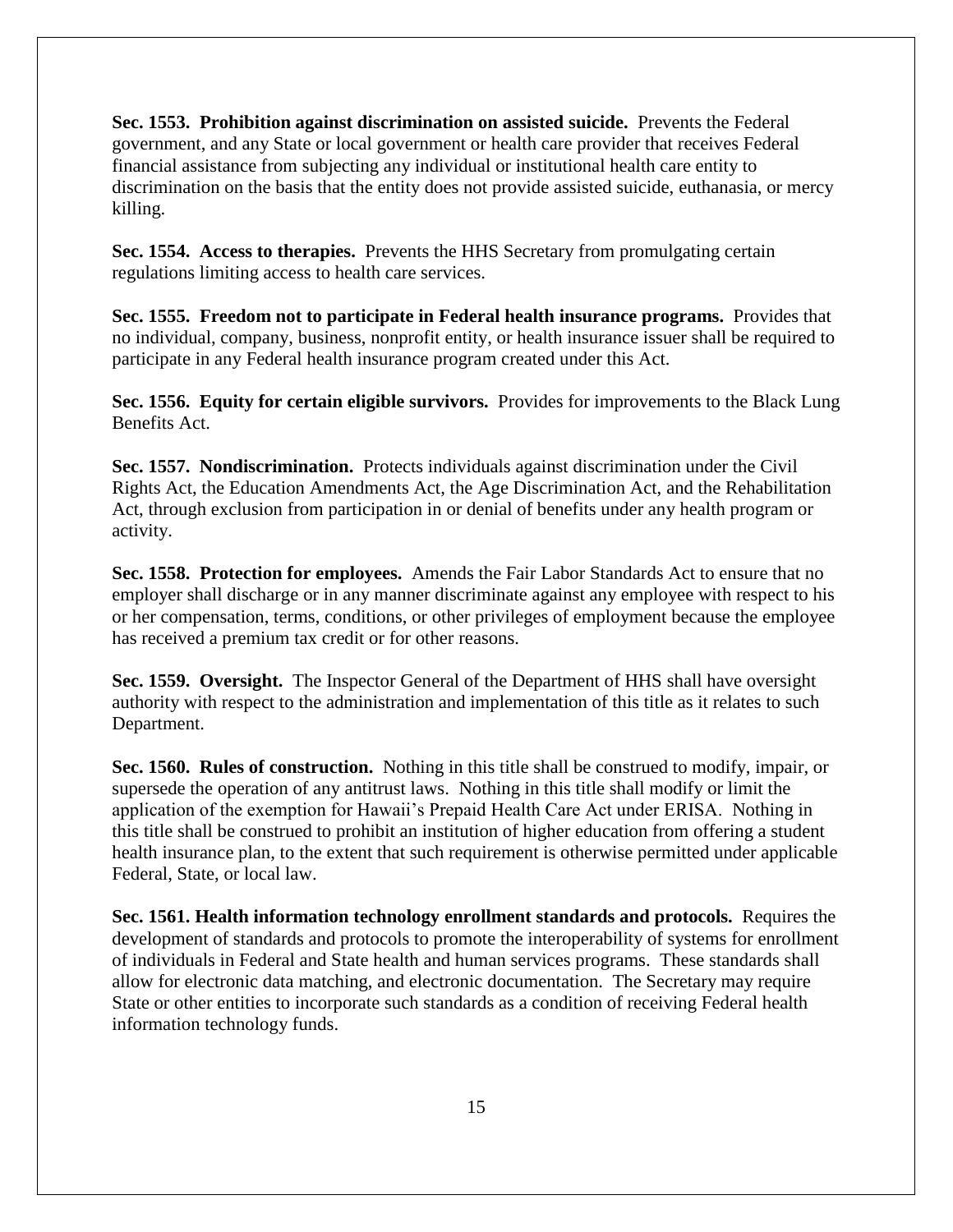**Sec. 1562. GAO study regarding the rate of denial of coverage and enrollment by health insurance issuers and group health plans.** As added by Section 10107, Directs the GAO to study the rate of denial of coverage and enrollment by health insurance issuers and group health plans.

**Sec. 1563. Conforming amendments.** Provides for technical and conforming amendments.

**Sec. 1563. Small business procurement.** Section 10107 moved this section, previously Section 1562, to Section 1563. Disallows any waiver of small business contracts under the Federal Acquisition Regulation of the Small Business Act.

## **TITLE II – ROLE OF PUBLIC PROGRAMS**

#### *Subtitle A – Improved Access to Medicaid*

#### **Sec. 2001. Medicaid coverage for the lowest income populations.**

Eligibility. Creates a new State option to provide Medicaid coverage through a State plan amendment beginning on April 1, 2010, as amended by Section 10201. Eligible individuals include: all non-elderly, non-pregnant individuals who are not entitled to Medicare (e.g., childless adults and certain parents). Creates a new mandatory Medicaid eligibility category for all such "newly-eligible" individuals with income at or below 133 percent of the Federal Poverty Level (FPL) beginning January 1, 2014. Also, as of January 1, 2014, the mandatory Medicaid income eligibility level for children ages six to 19 changes from 100 percent FPL to 133 percent FPL. States have the option to provide Medicaid coverage to all non-elderly individuals above 133 percent of FPL through a State plan amendment.

Benefits. Newly-eligible, non-elderly, non-pregnant individuals would receive benchmark or benchmark-equivalent coverage consistent with the requirements of section 1937 of the Social Security Act. Benchmark and benchmark-equivalent coverage would be required to provide at least essential benefits (as defined for the Exchange) and prescription drugs and mental health services would be added to the list of services that must be covered at actuarial equivalence.

Increased Federal assistance. From 2014 through 2016, the Federal government will pay 100 percent of the cost of covering newly-eligible individuals. In 2017 and 2018, States that initially covered less of the newly-eligible population (called "Other States") would receive more assistance than those States that covered at least some non-elderly, non-pregnant individuals ("Expansion States"). Other States would receive a Federal Medical Assistance Percentage (FMAP) increase for services provided to newly-eligible individuals of 34.3 and 33.3 percentage points in 2017 and 2018, respectively. Expansion States would receive 30.3 and 31.3 percentage points in 2017 and 2018, respectively. Beginning in 2019 and thereafter, all States would receive an FMAP increase of 32.3 percentage points for such services. As amended by Section 10201, applies pre-2017 matching rate to subsequent years in Nebraska.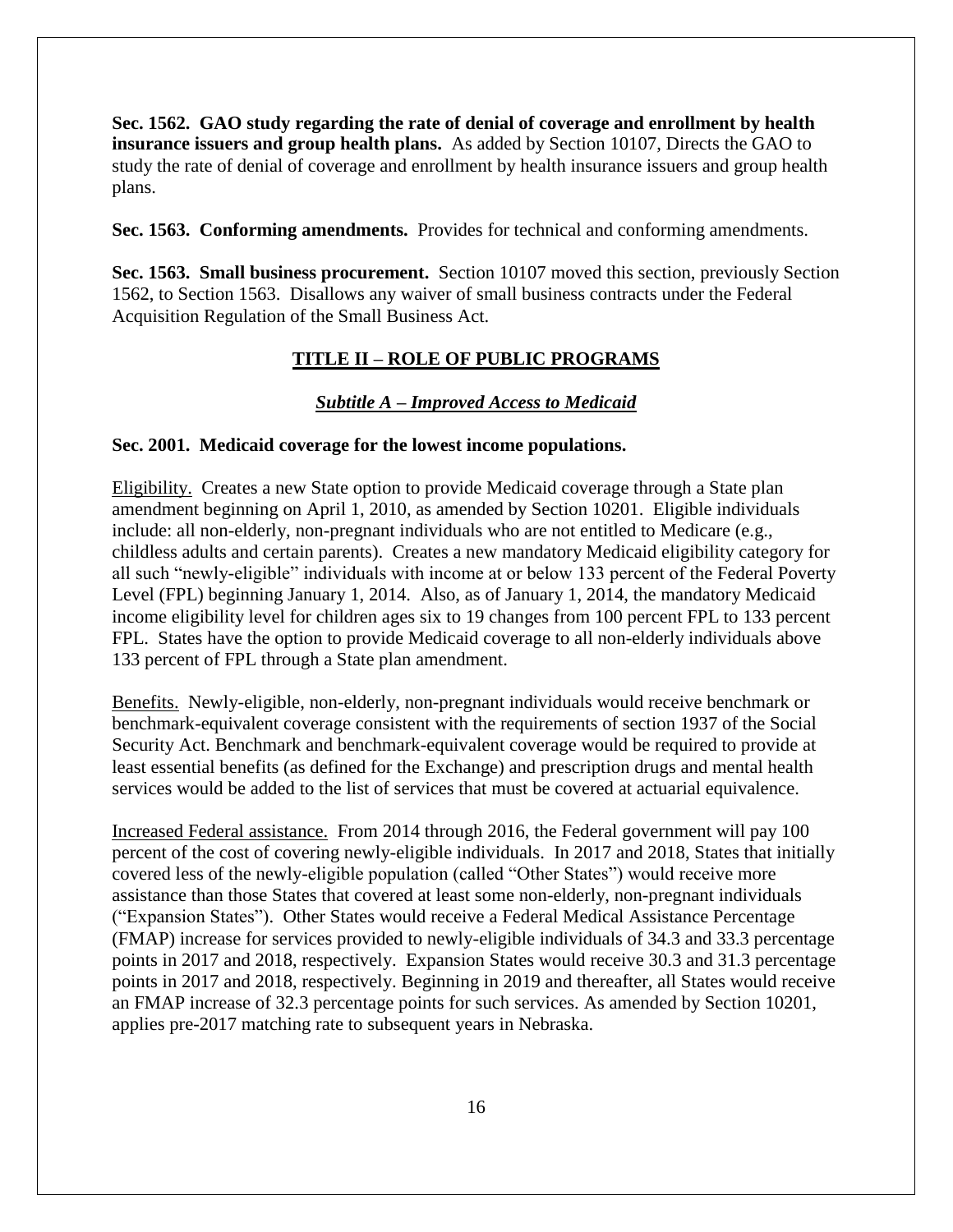Maintenance of income eligibility. States would be required to maintain the same income eligibility levels through December 31, 2013 for all adults. This "maintenance of effort" (MOE) requirement would be extended through September 30, 2019 for all children currently covered in Medicaid or CHIP. Between January 1, 2011 and January 1, 2014, a State would be exempt from the MOE requirement for optional, non-pregnant, non-disabled, adult populations whose family income is above 133 percent of FPL if the State certifies to the Secretary that the State is currently experiencing a budget deficit or projects to have a budget deficit in the following State fiscal year.

**Sec. 2002. Income eligibility for nonelderly determined using modified gross income.**  Beginning January 1, 2014, States would be required to use modified gross income to determine Medicaid eligibility, the same measure used in the State Exchanges. Income disregards and asset tests would no longer apply in Medicaid, except for long-term services and supports. Existing Medicaid income counting rules would continue to apply for certain exempted groups including (1) individuals that are eligible for Medicaid through another program, (2) the elderly or Social Security Disability Insurance (SSDI) program beneficiaries, (3) the medically needy, (4) enrollees in a Medicare Savings Program, and (5) the disabled.

**Sec. 2003. Requirement to offer premium assistance for employer-sponsored insurance.**  Requires States to offer premium assistance and wrap-around benefits to all Medicaid beneficiaries who are offered employer-sponsored insurance (ESI) if it is cost-effective to do so, based on current law requirements.

**Sec. 2004. Medicaid coverage for former foster care children.** As amended by Section 10201, Makes the State option to cover former foster children in Medicaid mandatory, moves the effective date up to 2014, and limits it to only those children who have aged out of the foster care system as of the date of enactment. Children who qualify for Medicaid through this eligibility pathway would receive all benefits under Medicaid, including EPSDT.

**Sec. 2005. Payments to territories.** Increases the spending caps for the territories by 30 percent and the applicable FMAP by five percentage points – to 55 percent – beginning on January 1, 2011 and for each fiscal year thereafter. Beginning in 2014, payments made to the territories with respect to amounts expended for medical assistance for newly eligible individuals would not count against the spending caps.

**Sec. 2006. Special adjustment to FMAP determination for certain States recovering from a major disaster.** Reduces projected decreases in Medicaid funding for States that have experienced major, statewide disasters.

**Sec. 2007. Medicaid Improvement Fund rescission.** Rescinds funds available in the Medicaid Improvement Fund (MIF) for fiscal years 2014 through 2018.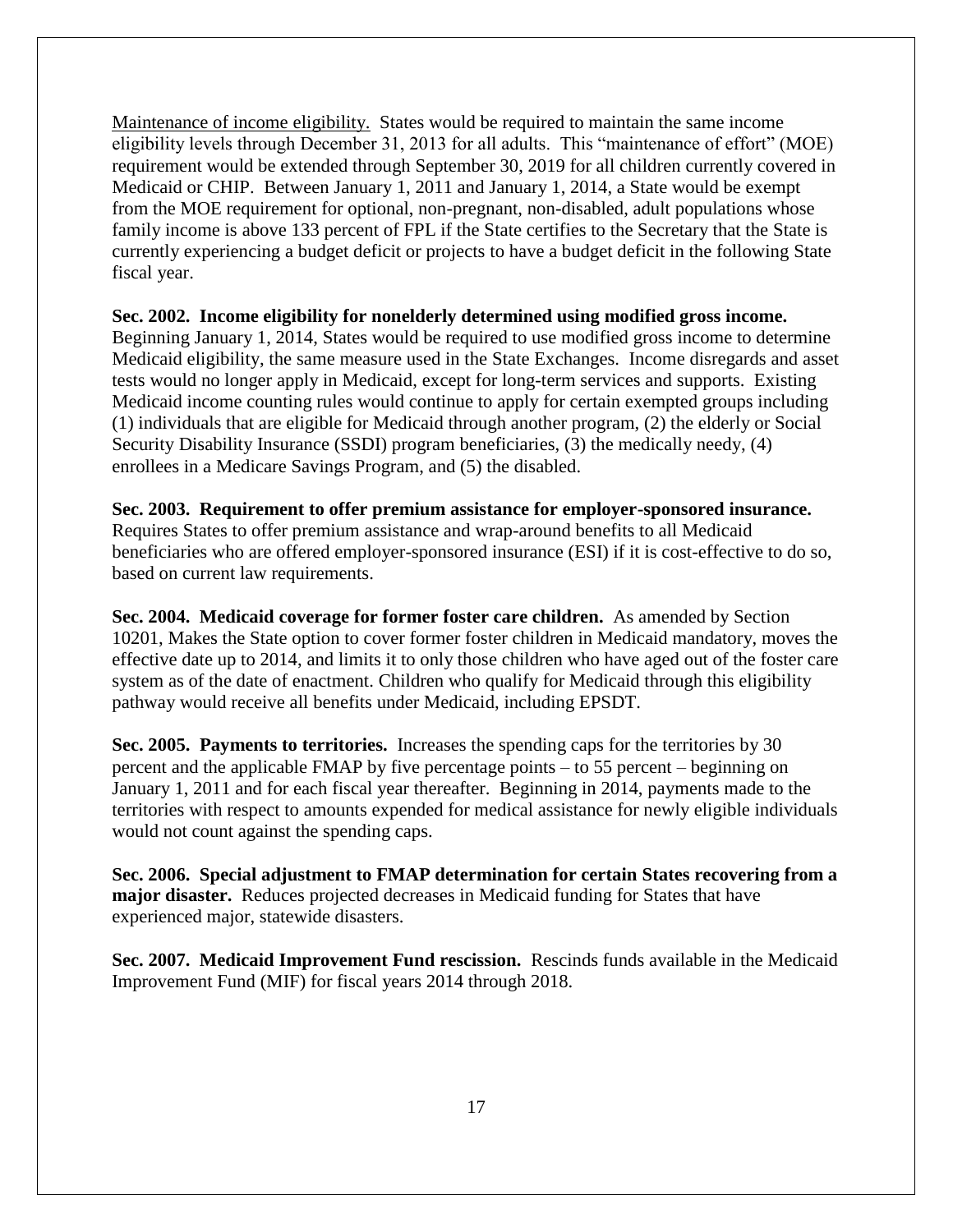## *Subtitle B – Enhanced Support for the Children's Health Insurance Program*

**Sec. 2101. Additional Federal financial participation for CHIP.** Upon enactment, States would be required to maintain income eligibility levels for CHIP through September 30, 2019. From fiscal year 2014 to 2019, States would receive a 23 percentage point increase in the CHIP match rate, subject to a cap of 100 percent. CHIP-eligible children who cannot enroll in CHIP due to Federal allotment caps would be eligible for tax credits in the State Exchange. As amended by Section 10203, extends the current reauthorization period of CHIP for two years, through September 30, 2015. States will receive a 23 percentage point increase in their federal match rates beginning fiscal year 2016 through fiscal year 2019. This provision also increases outreach and enrollment grants by \$40 million, makes some children of public employees eligible for CHIP, and precludes transitioning coverage from CHIP to the Exchange without Secretarial certification. It also requires insurers in the Exchange to report to the Secretary on pediatric quality measures.

**Sec. 2102. Technical corrections.** Makes technical corrections to selected provisions in the Children's Health Insurance Program Reauthorization Act of 2009 (CHIPRA) and the American Recovery and Reinvestment Act of 2009 (ARRA).

## *Subtitle C – Medicaid and CHIP Enrollment Simplification*

**Sec. 2201. Enrollment Simplification and coordination with State Health Insurance Exchanges.** Allows individuals to apply for and enroll in Medicaid, CHIP or the Exchange through a State-run website. Requires State Medicaid and CHIP programs and the Exchange to coordinate enrollment procedures to provide seamless enrollment for all programs.

**Sec. 2202. Permitting hospitals to make presumptive eligibility determinations for all Medicaid eligible populations.** Allows any hospital the option, based off preliminary information, to provide Medicaid services during a period of presumptive eligibility to members of all Medicaid eligibility categories.

### *Subtitle D – Improvements to Medicaid Services*

**Sec. 2301. Coverage for freestanding birth center services.** Requires coverage of services provided by free-standing birth centers.

**Sec. 2302. Concurrent care for children.** Allows children who are enrolled in either Medicaid or CHIP to receive hospice services without foregoing curative treatment related to a terminal illness.

**Sec. 2303. State eligibility option for family planning services.** Adds a new optional categorically-needy eligibility group to Medicaid comprised of (1) non-pregnant individuals with income up to the highest level applicable to pregnant women covered under Medicaid or CHIP, and (2) individuals eligible under the standards and processes of existing section 1115 waivers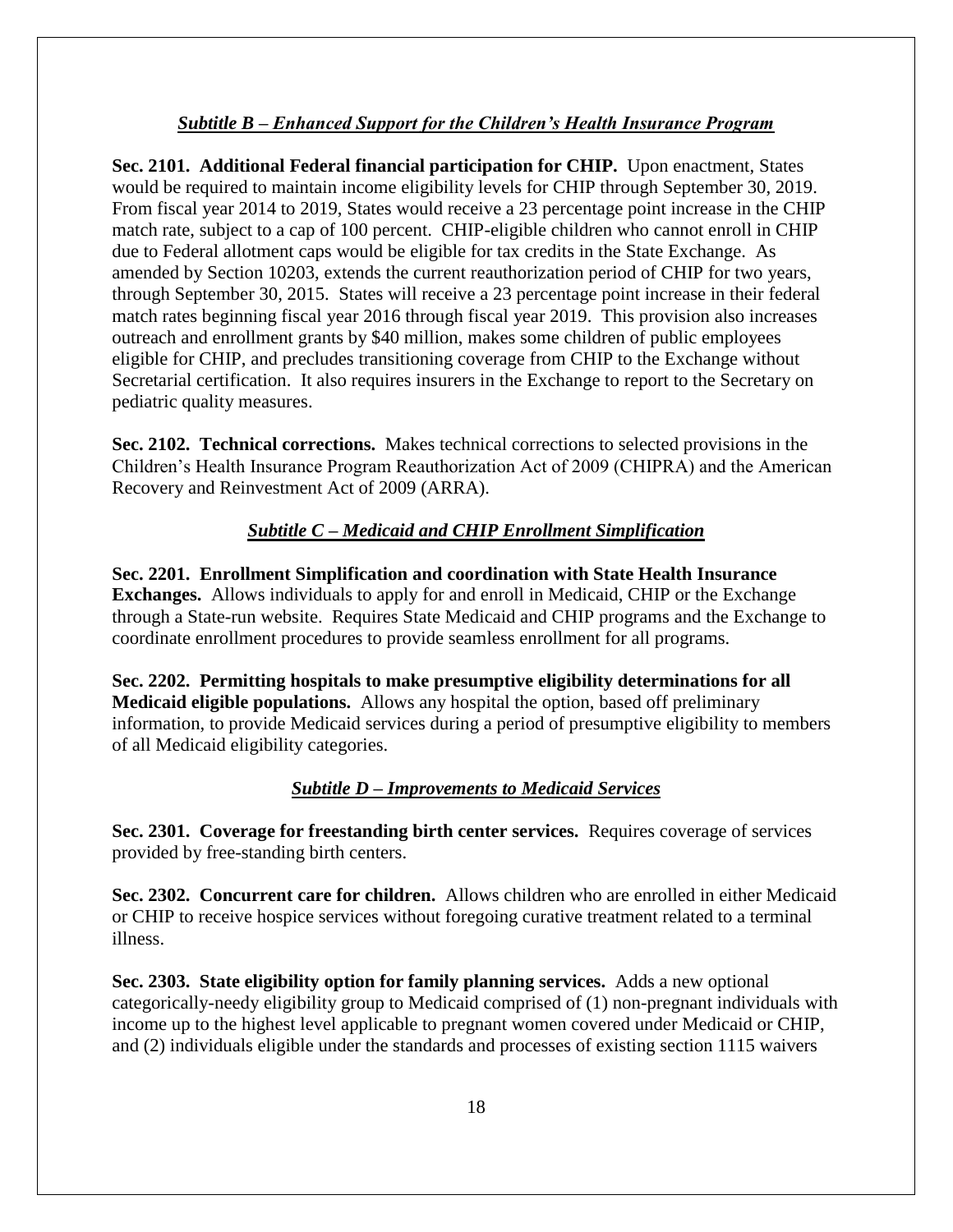that provide family planning services and supplies. Benefits would be limited to family planning services and supplies, including related medical diagnostic and treatment services.

**Sec. 2304. Clarification of definition of medical assistance.** Clarifies that "medical assistance" encompasses both payment for services provided and the services themselves.

## *Subtitle E – New Options for States to Provide Long-Term Services and Supports*

**Sec. 2401. Community First Choice Option.** Establishes an optional Medicaid benefit through which States could offer community-based attendant services and supports to Medicaid beneficiaries with disabilities who would otherwise require the level of care offered in a hospital, nursing facility, or intermediate care facility for the mentally retarded.

**Sec. 2402. Removal of barriers to providing home and community-based services.** Removes barriers to providing HCBS by giving States the option to provide more types of HCBS through a State plan amendment to individuals with higher levels of need, rather than through a waiver, and to extend full Medicaid benefits to individuals receiving HCBS under a State plan amendment.

**Sec. 2403. Money Follows the Person Rebalancing Demonstration.** Extends the Money Follows the Person Rebalancing Demonstration through September 30, 2016 and changes the eligibility rules for individuals to participate in the demonstration project by requiring that individuals reside in an inpatient facility for not less than 90 consecutive days.

**Sec. 2404. Protection for recipients of home and community-based services against spousal impoverishment.** Requires States to apply spousal impoverishment rules to beneficiaries who receive HCBS. This provision would apply for a five-year period beginning on January 1, 2014.

**Sec. 2405. Funding to expand State Aging and Disability Resource Centers.** Appropriates, to the Secretary of HHS, \$10 million for each of FYs 2010 through 2014 to carry out Aging and Disability Resource Center (ADRC) initiatives.

**Sec. 2406. Sense of the Senate regarding long-term care.** Expresses the Sense of the Senate that during the 111th Congress, Congress should address long-term services and supports in a comprehensive way that guarantees elderly and disabled individuals the care they need, in the community as well as in institutions.

## *Subtitle F – Medicaid Prescription Drug Coverage*

**Sec. 2501. Prescription drug rebates.** The flat rebate for single source and innovator multiple source outpatient prescription drugs would increase from 15.1 percent to 23.1 percent, except the rebate for clotting factors and outpatient drugs approved by the Food and Drug Administration exclusively for pediatric indications would increase to 17.1 percent. The basic rebate percentage for multi-source, non-innovator drugs would increase from 11 percent to 13 percent. Drug manufacturers would also be required to pay rebates for drugs dispensed to Medicaid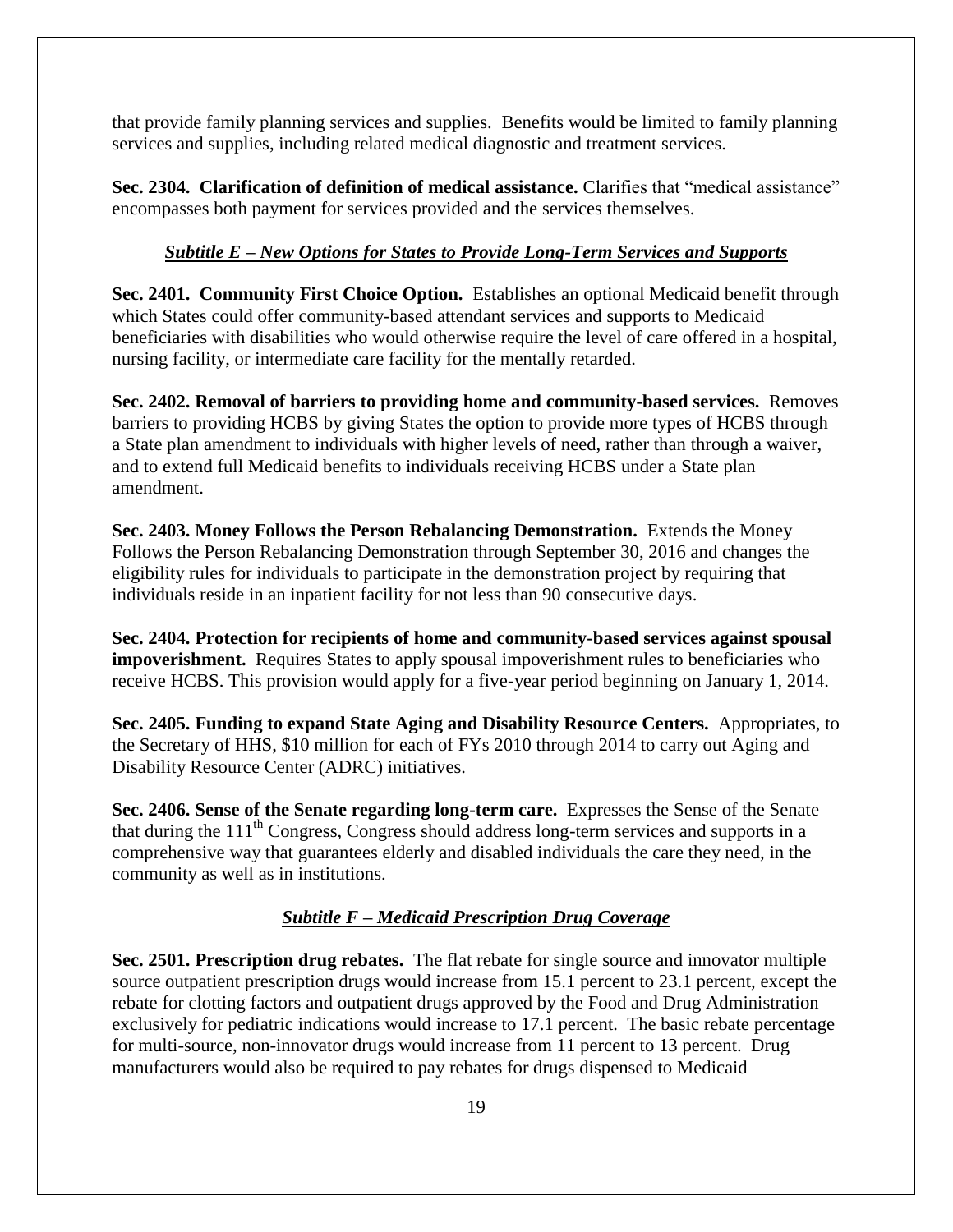beneficiaries who receive care from a Medicaid managed care organization (MCO). Total rebate liability would be limited to 100 percent of the average manufacturer price (AMP). Additional revenue generated by these increases will be remitted to the federal government.

**Sec. 2502. Elimination of exclusion of coverage of certain drugs.** Beginning with drugs dispensed on January 1, 2014, smoking cessation drugs, barbiturates, and benzodiazepines would be removed from Medicaid's excludable drug list.

**Sec. 2503. Providing adequate pharmacy reimbursement.** Requires the Secretary to calculate the Federal upper limit (FUL) as no less than 175 percent of the weighted average (determined on the basis of utilization) of the most recently reported monthly average manufacturer prices for pharmaceutically and therapeutically equivalent multiple source drugs available nationally through commercial pharmacies.

### *Subtitle G – Medicaid Disproportionate Share Hospital (DSH) Payments*

**Sec. 2551. Disproportionate share hospital payments.** As amended by Section 10201, States' disproportionate share hospital (DSH) allotments are reduced once a state's uninsured rate decreases by 45 percent. The initial reduction for states that spent 99.90 percent of their allotments over the five-year period of 2004 through 2008 would be 50 percent, unless they are defined as low DSH states, in which case they would receive a 25 percent reduction. The initial reduction for states that spent greater than 99.90 percent of their allotments would be 35 percent, or 17.5 percent for low DSH states in this category. As the uninsured rate continues to decline, states' DSH allotments would be reduced by a corresponding amount. At no time could a state's allotment be reduced by more than 50 percent compared to its FY2012 allotment. In addition, this section gives Hawaii a Medicaid Disproportionate Share Hospital allotment.

#### *Subtitle H – Improved Coordination for Dual Eligible Beneficiaries*

**Sec. 2601. 5-year period for demonstration projects.** Clarifies that Medicaid waivers for coordinating care for dual eligible beneficiaries could be authorized for as long as five years.

**Sec. 2602. Providing Federal coverage and payment coordination for dual eligible beneficiaries.** Requires the Secretary to establish a Federal Coordinated Health Care Office (CHCO) within CMS by March 1, 2010. The purpose of the CHCO would be to bring together officials of the Medicare and Medicaid programs to (1) more effectively integrate benefits under those programs, and (2) improve the coordination between the Federal and State governments for individuals eligible for benefits under both Medicare and Medicaid (dual eligibles) to ensure that dual eligibles have full access to the items and services to which they are entitled.

#### *Subtitle I – Improving the Quality of Medicaid for Patients and Providers*

**Sec. 2701. Adult health quality measures.** Directs the Secretary of HHS to develop a set of quality measures for Medicaid eligible adults that is similar to the quality measurement program for children enacted in the Children's Health Insurance Program Reauthorization Act of 2009.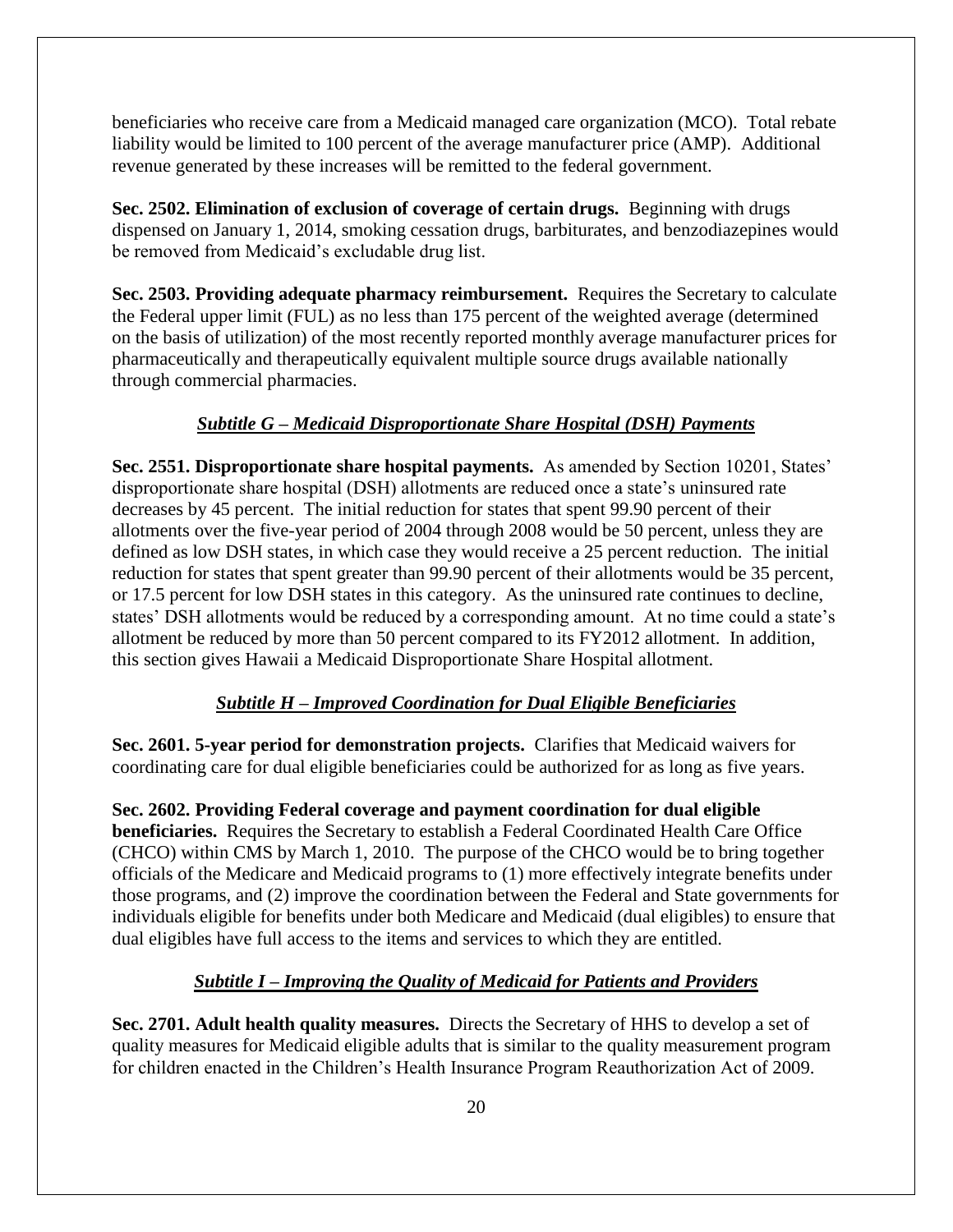The Secretary and the States will report on the development of and improvements to the quality measurement program on a regular basis.

**Sec. 2702. Payment adjustment for health care-acquired conditions.** Prohibits Medicaid payment for services related to a health care-acquired condition. The Secretary will develop a list of health care-acquired conditions for Medicaid based on those defined under Medicare as well as current State practices.

**Sec. 2703. State option to provide health homes for enrollees with chronic conditions.** Provide States the option of enrolling Medicaid beneficiaries with chronic conditions into a health home. Health homes would be composed of a team of health professionals and would provide a comprehensive set of medical services, including care coordination.

**Sec. 2704. Demonstration project to evaluate integrated care around a hospitalization.** Establishes a demonstration project, in up to eight States, to study the use of bundled payments for hospital and physicians services under Medicaid.

**Sec. 2705. Medicaid global payment system demonstration project.** Establishes a demonstration project, in coordination with the CMS Innovation Center, in up to five States that would allow participating States to adjust their current payment structure for safety net hospitals from a fee-for-service model to a global capitated payment structure.

**Sec. 2706. Pediatric Accountable Care Organization demonstration project.** Establishes a demonstration project that allows qualified pediatric providers to be recognized and receive payments as Accountable Care Organizations (ACO) under Medicaid. The pediatric ACO would be required to meet certain performance guidelines. Pediatric ACOs that met these guidelines and provided services at a lower cost would share in those savings.

**Sec. 2707. Medicaid emergency psychiatric demonstration project.** Requires the Secretary of HHS to establish a three-year Medicaid demonstration project in up to eight States. Participating States would be required to reimburse certain institutions for mental disease (IMDs) for services provided to Medicaid beneficiaries between the ages of 21 and 65 who are in need of medical assistance to stabilize an emergency psychiatric condition.

## *Subtitle J – Improvements to the Medicaid and CHIP Payment and Access Commission*

**Sec. 2801. MACPAC assessment of policies affecting all Medicaid beneficiaries.** Clarifies the topics to be reviewed by the Medicaid and CHIP Payment and Access Commission (MACPAC) including Federal Medicaid and CHIP regulations, additional reports of Statespecific data, and an assessment of adult services in Medicaid. The provision would also authorize \$11 million to fund MACPAC for FY2010.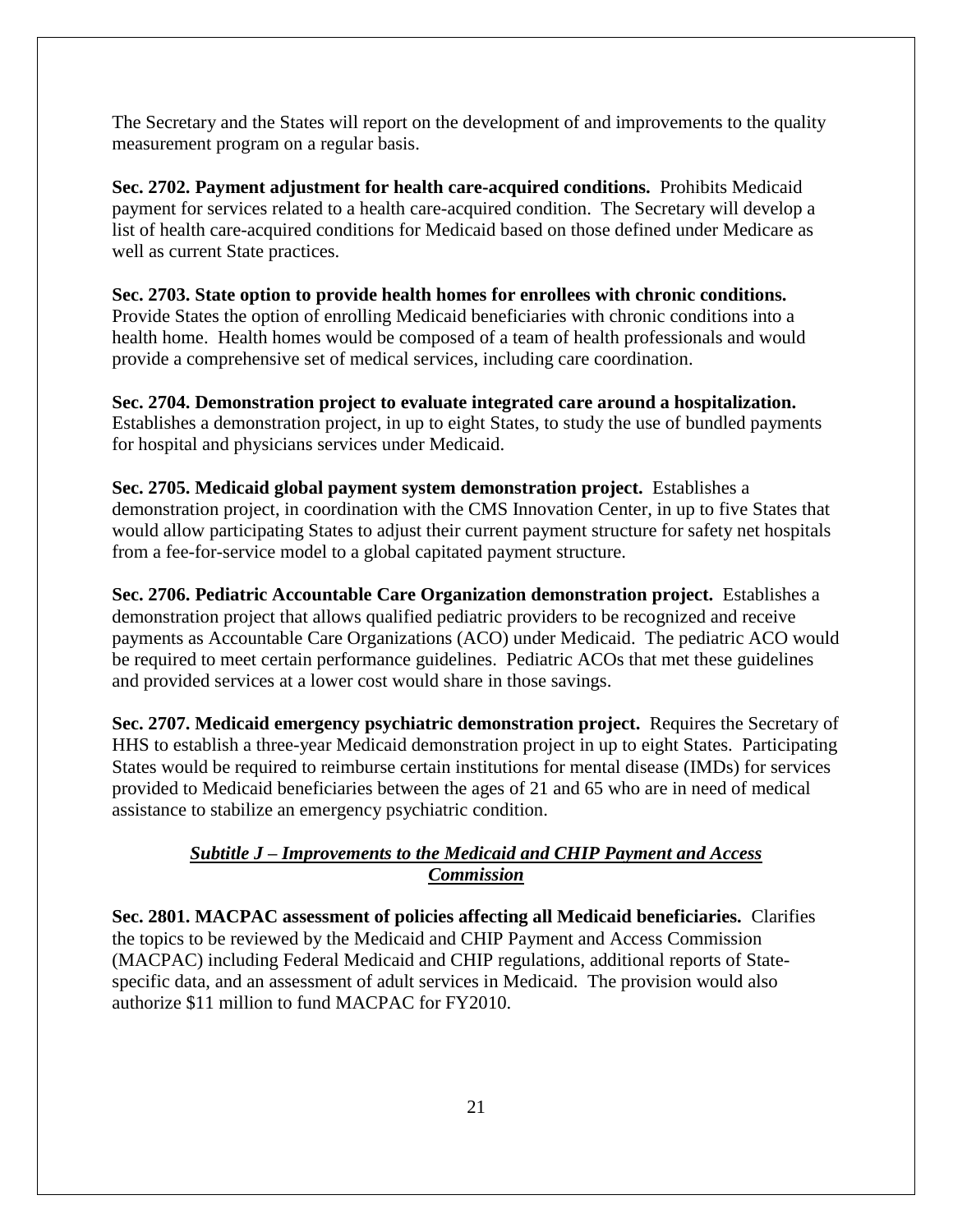#### *Subtitle K – Protections for American Indians and Alaska Natives*

**Sec. 2901. Special rules relating to Indians.** Prohibits cost-sharing for Indians enrolled in a qualified health benefit plan in the individual market through a State Exchange. Also, facilities operated by the Indian Health Service (IHS) and Indian, Tribal, and Urban Indian facilities (I/T/Us) would be added to the list of agencies that could serve as an "Express Lane" agency able to determine Medicaid and CHIP eligibility.

**Sec. 2902. Elimination of sunset for reimbursement for all Medicare Part B services furnished by certain Indian hospitals and clinics.** Removes the sunset provision, allowing IHS and I/T/U services to continue to be reimbursed by Medicare Part B.

#### *Subtitle L – Maternal and Child Health Services*

**Sec. 2951. Maternal, infant, and early childhood home visiting programs.** Provides funding to States, tribes, and territories to develop and implement one or more evidence-based Maternal, Infant, and Early Childhood Visitation model(s). Model options would be targeted at reducing infant and maternal mortality and its related causes by producing improvements in prenatal, maternal, and newborn health, child health and development, parenting skills, school readiness, juvenile delinquency, and family economic self-sufficiency.

**Sec. 2952. Support, education, and research for postpartum depression.** Provides support services to women suffering from postpartum depression and psychosis and also helps educate mothers and their families about these conditions. Provides support for research into the causes, diagnoses, and treatments for postpartum depression and psychosis.

**Sec. 2953. Personal responsibility education.** Provides \$75 million per year through FY2014 for Personal Responsibility Education grants to States for programs to educate adolescents on both abstinence and contraception for prevention of teenage pregnancy and sexually transmitted infections, including HIV/AIDS. Funding is also available for 1) innovative teen pregnancy prevention strategies and services to high-risk, vulnerable, and culturally under-represented populations, 2) allotments to Indian tribes and tribal organizations, and 3) research and evaluation, training, and technical assistance.

**Sec. 2954. Restoration of funding for abstinence education.** Appropriates \$50 million per year through FY 2014 for abstinence education.

**Sec. 2955. Inclusion of information about the importance of having a health care power of attorney in transition planning for children aging out of foster care and independent living programs.** Enables children aging out of the foster care system to have the opportunity to designate a medical power of attorney prior to emancipation from foster care. States must supply information and an opportunity for the child to designate another individual to make medical decisions on their behalf should they be unable to participate in such decision making process as part of the transition process for children expected to age out of the foster care system.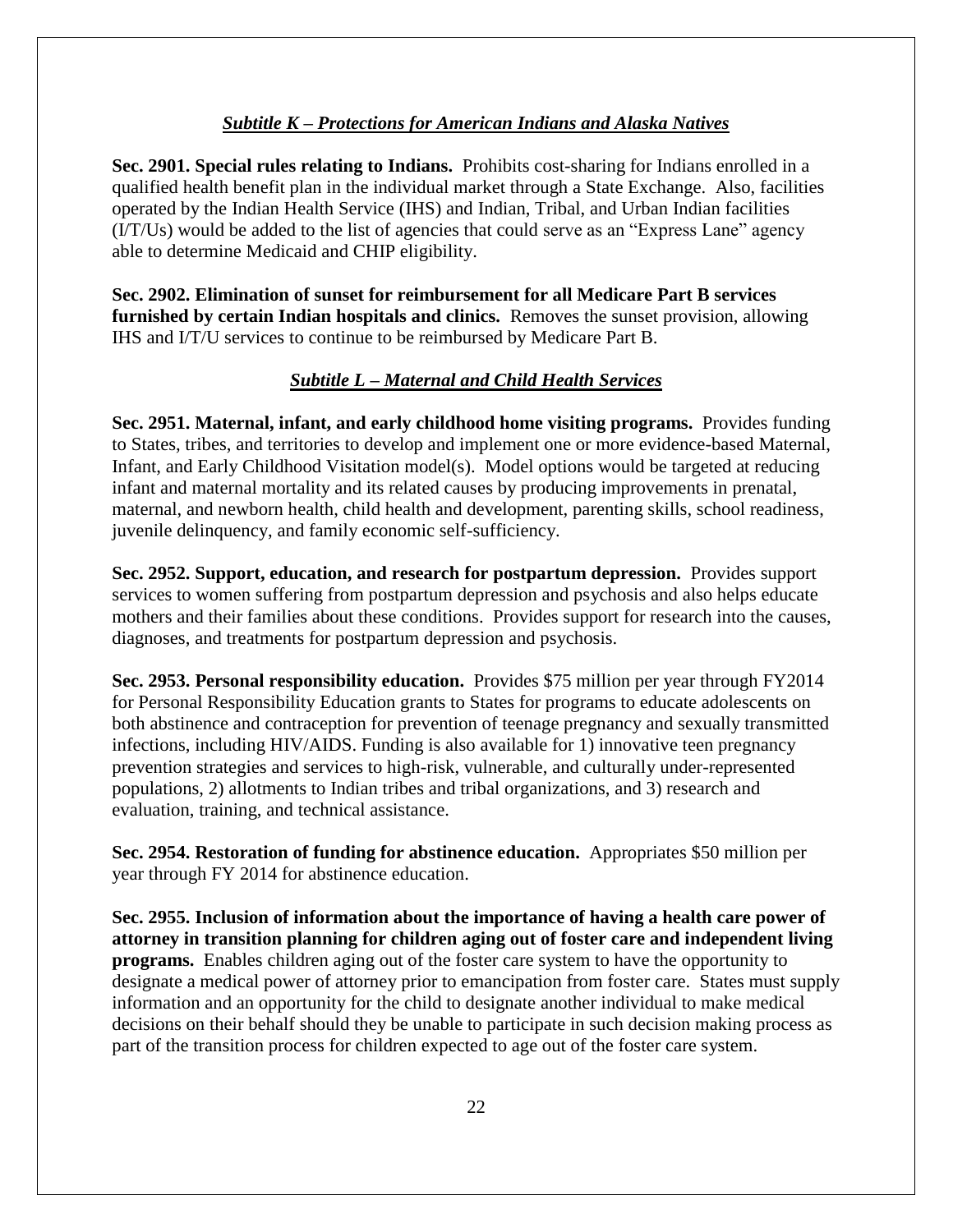## **TITLE III—IMPROVING THE QUALITY AND EFFICIENCY OF HEALTH CARE**

## *Subtitle A—Transforming the Health Care Delivery System*

## **Part I – Linking Payment to Quality Outcomes under the Medicare Program**

**Sec. 3001. Hospital value-based purchasing program.** The proposal would establish a valuebased purchasing program for hospitals starting in FY2013. Under this program, a percentage of hospital payment would be tied to hospital performance on quality measures related to common and high-cost conditions, such as cardiac, surgical and pneumonia care. Quality measures included in the program (and in all other quality programs in this title) will be developed and chosen with input from external stakeholders. Section 10335 clarifies that the hospital VBP program shall not include measures of hospital readmissions.

**Sec. 3002. Improvements to the physician quality reporting initiative.** Extends through 2014 payments under the PQRI program, which provide incentives to physicians who report quality data to Medicare. Creates appeals and feedback processes for participating professionals in PQRI. Establishes a participation pathway for physicians completing a qualified Maintenance of Certification program with their specialty board of medicine. Beginning in 2014, physicians who do not submit measures to PQRI will have their Medicare payments reduced. Section 10327 provides an additional 0.5 percent Medicare payment bonus to physicians who successfully report quality measures to CMS via the new Maintenance of Certification program and eliminates the MA Regional Plan Stabilization Fund.

**Sec. 3003. Improvements to the physician feedback program.** Expands Medicare's physician resource use feedback program to provide for development of individualized reports by 2012. Reports will compare the per capita utilization of physicians (or groups of physicians) to other physicians who see similar patients. Reports will be risk-adjusted and standardized to take into account local health care costs.

**Sec. 3004. Quality reporting for long-term care hospitals, inpatient rehabilitation hospitals, inpatient psychiatric hospitals and hospice programs.** Establishes a path toward value-based purchasing for long-term care hospitals, inpatient rehabilitation facilities, and hospice providers by requiring the Secretary to implement quality measure reporting programs for these providers in FY2014. Providers under this section who do not successfully participate in the program would be subject to a reduction in their annual market basket update. Section 10322 also establishes a quality measure reporting program for inpatient psychiatric hospitals beginning FY2014.

**Sec. 3005. Quality reporting for PPS-exempt cancer hospitals.** Establishes a quality measure reporting program for PPS-exempt cancer hospitals beginning in FY2014. Providers under this section who do not successfully participate in the program would be subject to a reduction in their annual market basket update.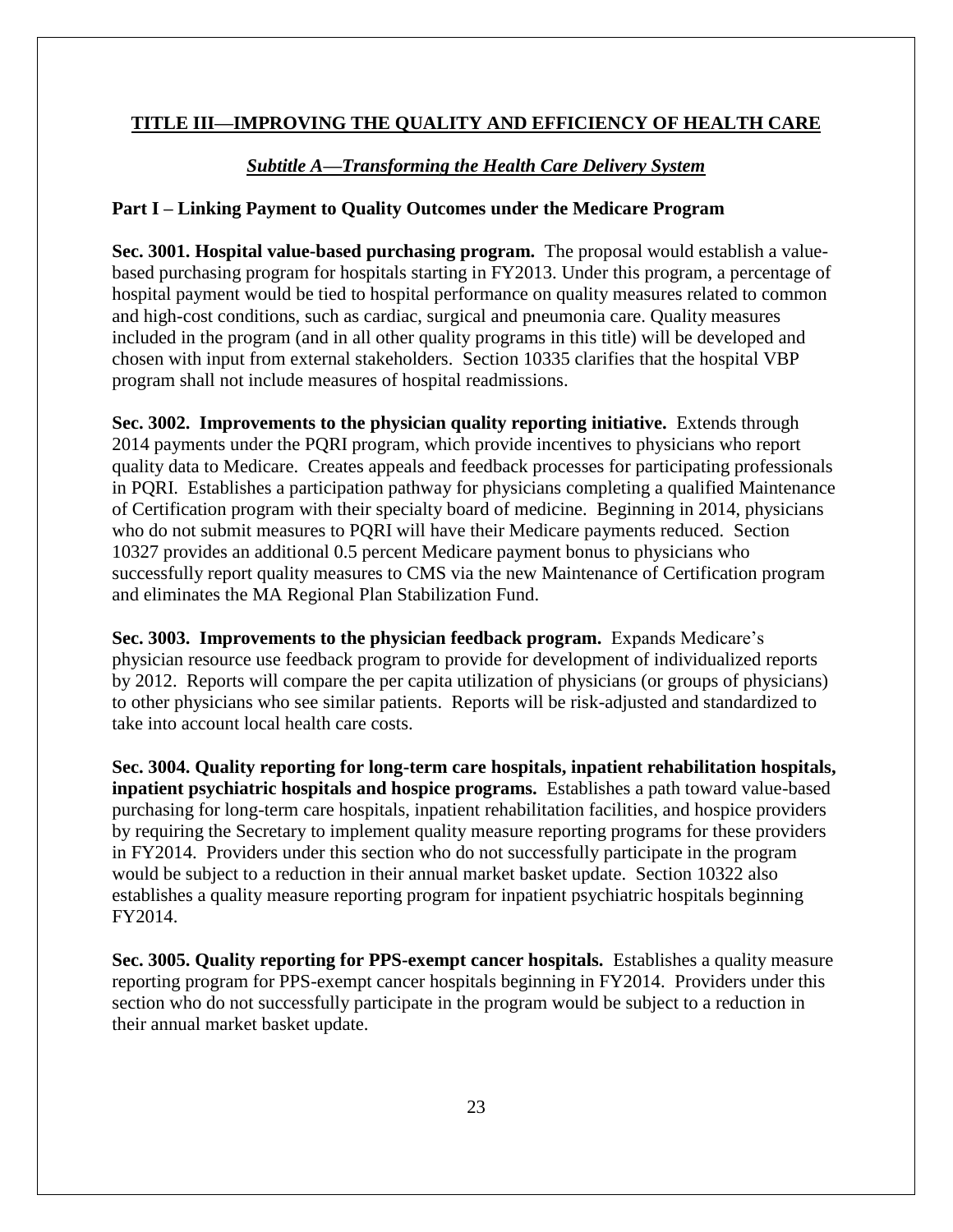**Sec. 3006. Plans for a value-based purchasing program for skilled nursing facilities and home health agencies.** Directs the Secretary to submit a plan to Congress by FY2012 outlining how to effectively move these providers into a value-based purchasing payment system. As amended by Section 10301, requires the Secretary of HHS to develop a plan to reimburse Ambulatory Surgery Centers (ASCs) based on the quality and efficiency of care delivered in ASCs.

**Sec. 3007. Value-based payment modifier under the physician fee schedule.** Directs the Secretary of HHS to develop and implement a budget-neutral payment system that will adjust Medicare physician payments based on the quality and cost of the care they deliver. Quality and cost measures will be risk-adjusted and geographically standardized. The Secretary will phase-in the new payment system over a two-year period beginning in 2015.

**Sec. 3008. Payment adjustment for conditions acquired in hospitals.** Starting in FY2015, hospitals in the top 25th percentile of rates of hospital acquired conditions for certain high-cost and common conditions would be subject to a payment penalty under Medicare. This provision also requires the Secretary to submit a report to Congress by January 1, 2012 on the appropriateness of establishing a healthcare acquired condition policy related to other providers participating in Medicare, including nursing homes, inpatient rehabilitation facilities, long-term care hospitals, outpatient hospital departments, ambulatory surgical centers, and health clinics.

#### **Part II – National Strategy to Improve Health Care Quality**

**Sec. 3011. National strategy.** Requires the Secretary to establish and update annually a national strategy to improve the delivery of health care services, patient health outcomes, and population health. Establishes, not later than January 1, 2011, a Federal health care quality internet website. Section 10302 clarifies that the limitations on use of comparative effectiveness data apply to the development of the National Strategy for Quality Improvement.

**Sec. 3012. Interagency Working Group on Health Care Quality.** Requires the President to convene an Interagency Working Group on Health Care Quality comprised of Federal agencies to collaborate on the development and dissemination of quality initiatives consistent with the national strategy.

**Sec. 3013. Quality measure development.** Authorizes \$75 million over 5 years for the development of quality measures at AHRQ and the Centers for Medicare and Medicaid Services (CMS). Quality measures developed under this section will be consistent with the national strategy. As amended by Section 10303, requires the Secretary of HHS to develop and publicly report on patient outcomes measures.

**Sec. 3014. Quality measurement.** Provides \$20 million to support the endorsement and use of endorsed quality and efficiency measures by the HHS Secretary for use in Medicare, reporting performance information to the public, and in health care programs.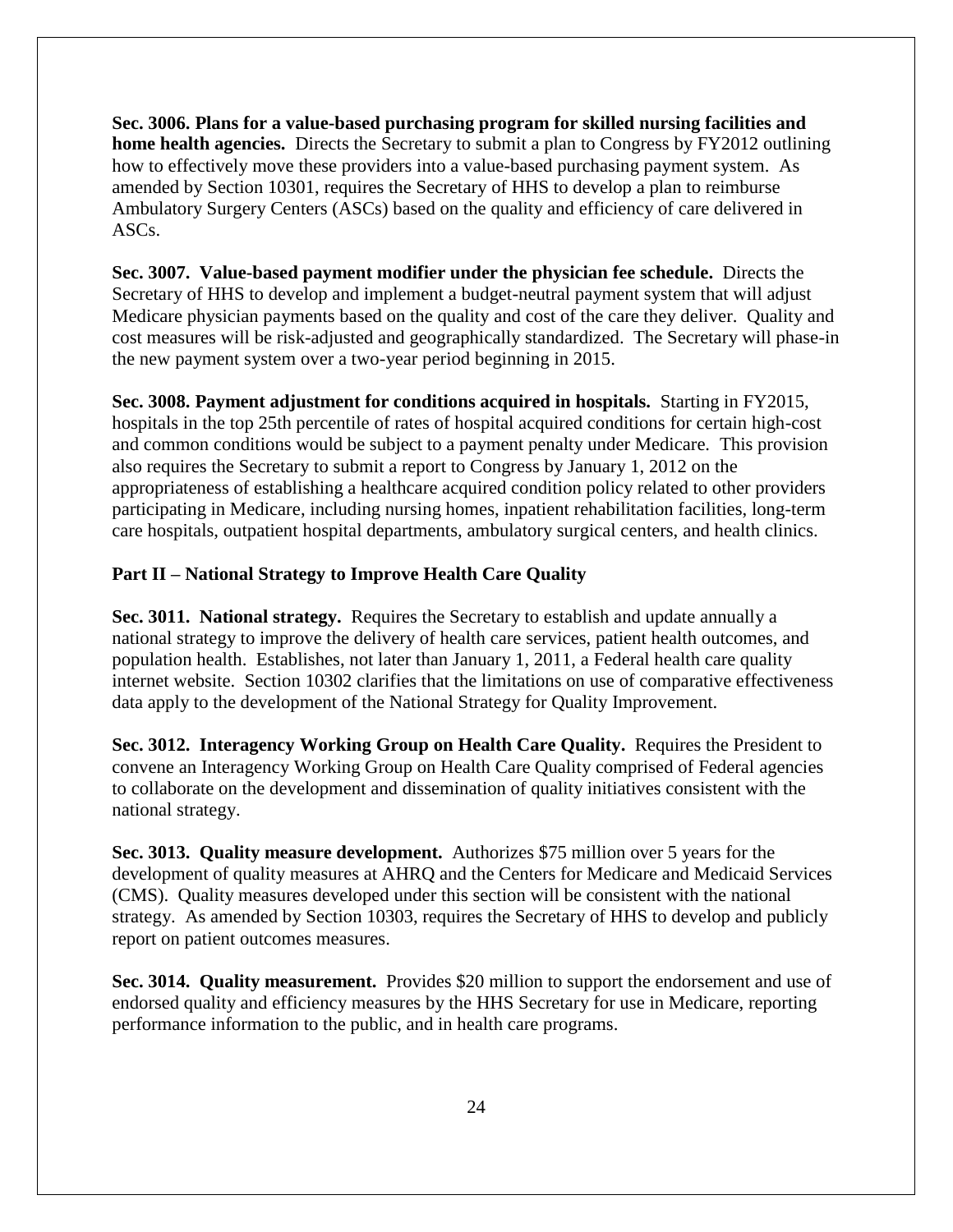**Sec. 3015. Data Collection; Public Reporting.** Requires the Secretary to collect and aggregate consistent data on quality and resource use measures from information systems used to support health care delivery to implement the public reporting of performance information. As amended by Section 10305, requires the Secretary of HHS to develop a plan for the collection and public reporting of quality measures.

#### **Part III – Encouraging Development of New Patient Care Models**

**Sec. 3021. Establishment of Center for Medicare and Medicaid Innovation within CMS.**  Establishes within the Centers for Medicare and Medicaid Services (CMS) a Center for Medicare & Medicaid Innovation. The purpose of the Center will be to research, develop, test, and expand innovative payment and delivery arrangements to improve the quality and reduce the cost of care provided to patients in each program. Dedicated funding is provided to allow for testing of models that require benefits not currently covered by Medicare. Successful models can be expanded nationally. Section 10306 adds payment reform models to the list of projects for the Center to consider, including rural telehealth expansions and the development of a rapid learning network. Ensures that quality measures used by the Center are consistent with the quality framework within the underlying bill, and requires the Secretary to focus on models that both improve quality and reduce costs.

**Sec. 3022. Medicare shared savings program.** Rewards Accountable Care Organizations (ACOs) that take responsibility for the costs and quality of care received by their patient panel over time. ACOs can include groups of health care providers (including physician groups, hospitals, nurse practitioners and physician assistants, and others). ACOs that meet quality-ofcare targets and reduce the costs of their patients relative to a spending benchmark are rewarded with a share of the savings they achieve for the Medicare program. Section 10307 provides additional flexibility to the Secretary of HHS to implement innovative payment models for participating Accountable Care Organizations, including models currently used in the private sector.

**Sec. 3023. National pilot program on payment bundling.** Directs the Secretary to develop a national, voluntary pilot program encouraging hospitals, doctors, and post-acute care providers to improve patient care and achieve savings for the Medicare program through bundled payment models. Requires the Secretary to establish this program by January 1, 2013 for a period of five years. Before January 1, 2016, the Secretary is also required to submit a plan to Congress to expand the pilot program if doing so will improve patient care and reduce spending. Section 10308 provides the Secretary of HHS authority to expand the payment bundling pilot if it is found to improve quality and reduce costs. Also, directs the Secretary to test bundled payment arrangements involving continuing care hospitals within the bundling pilot program.

**Sec. 3024. Independence at home demonstration program.** Creates a new demonstration program for chronically ill Medicare beneficiaries to test a payment incentive and service delivery system that utilizes physician and nurse practitioner directed home-based primary care teams aimed at reducing expenditures and improving health outcomes.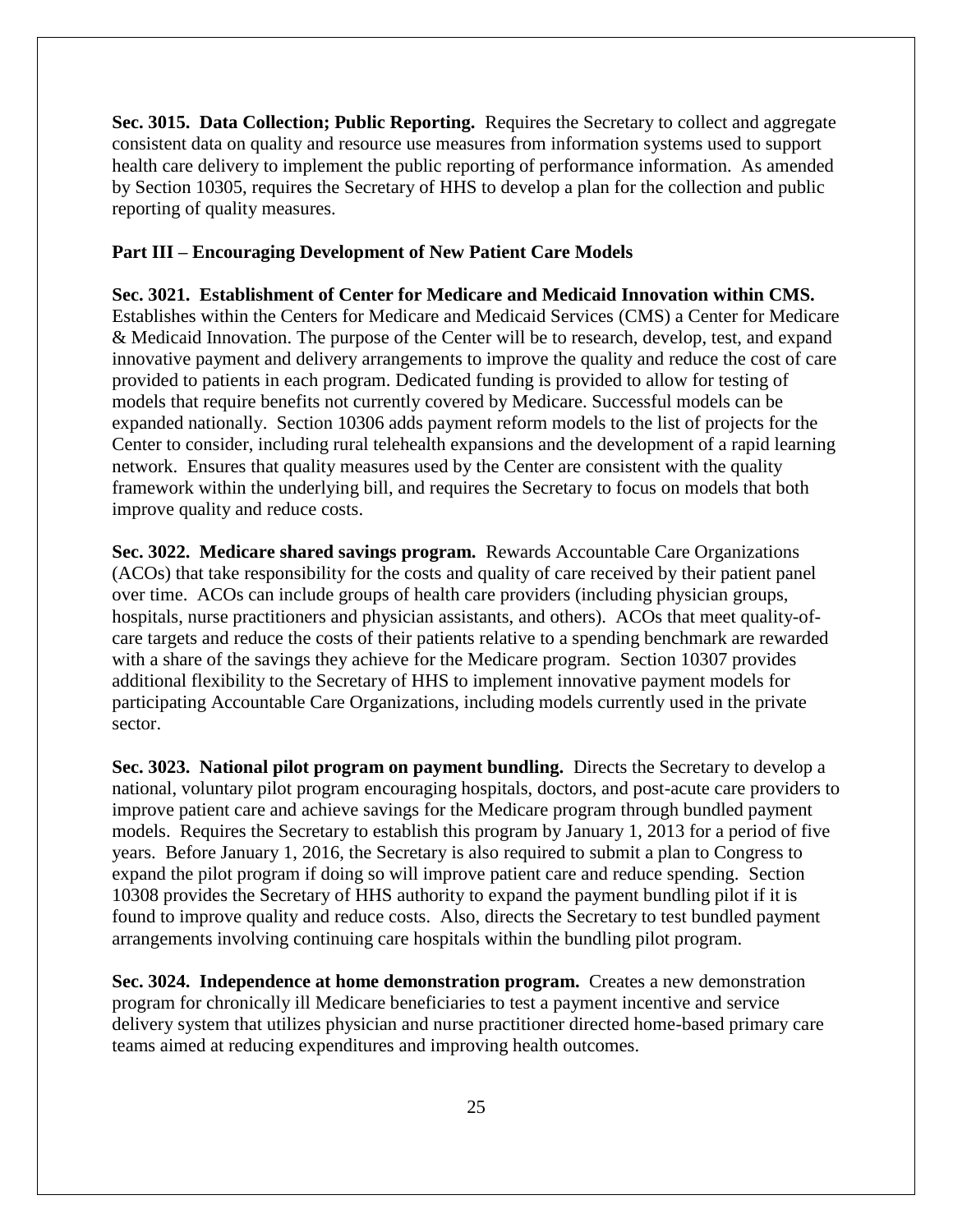**Sec. 3025. Hospital readmissions reduction program.** Beginning in FY2012, this provision would adjust payments for hospitals paid under the inpatient prospective payment system based on the dollar value of each hospital's percentage of potentially preventable Medicare readmissions for the three conditions with risk adjusted readmission measures that are currently endorsed by the National Quality Forum. Also, provides the Secretary authority to expand the policy to additional conditions in future years and directs the Secretary to calculate and make publicly available information on all patient hospital readmission rates for certain conditions. Section 10309 makes a technical correction to the hospital readmissions payment policy establishing in the underlying section.

**Sec. 3026. Community-based care transitions program.** Provides funding to hospitals and community-based entities that furnish evidence-based care transition services to Medicare beneficiaries at high risk for readmission.

**Sec. 3027. Extension of gainsharing demonstration.** The Deficit Reduction Act of 2005 authorized a demonstration to evaluate arrangements between hospitals and physicians designed to improve the quality and efficiency of care provided to beneficiaries. This provision would extend the demonstration through September 30, 2011 and extend the date for the final report to Congress on the demonstration to September 30, 2012. It would also authorize an additional \$1.6 million in FY2010 for carrying out the demonstration.

## *Subtitle B – Improving Medicare for Patients and Providers*

#### **Part I – Ensuring Beneficiary Access to Physician Care and Other Services**

**Sec. 3101. Increase in the physician payment update.** This section is repealed by Section 10310.

**Sec. 3102. Extension of the work geographic index floor and revisions to the practice expense geographic adjustment under the Medicare physician fee schedule.** Extends a floor on geographic adjustments to the work portion of the fee schedule through the end of 2010, with the effect of increasing practitioner fees in rural areas. Also provides immediate relief to areas negatively impacted by the geographic adjustment for practice expenses, and requires the Secretary of HHS to improve the methodology for calculating practice expense adjustments beginning in 2012.

**Sec. 3103. Extension of exceptions process for Medicare therapy caps.** Extends the process allowing exceptions to limitations on medically necessary therapy until December 31, 2010.

**Sec. 3104. Extension of payment for technical component of certain physician pathology services.** Extends a provision that directly reimburses qualified rural hospitals for certain clinical laboratory services through the end of 2010.

**Sec. 3105. Extension of ambulance add-ons.** Extends bonus payments made by Medicare for ground and air ambulance services in rural and other areas through the end of 2010. Section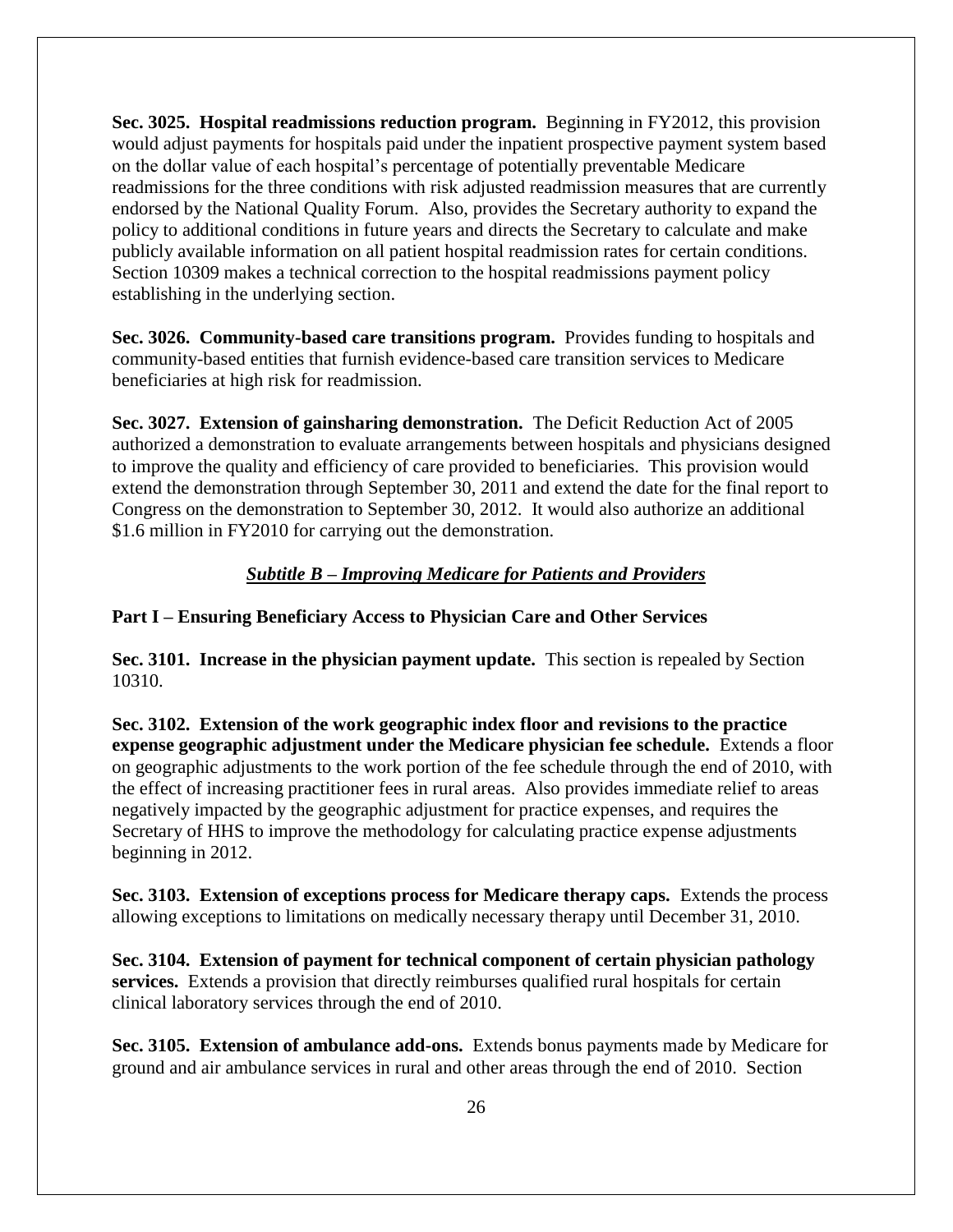10311 requires the Secretary of HHS to implement the extension of the ambulance payment bonuses on January 1, 2010.

**Sec. 3106. Extension of certain payment rules for long-term care hospital services and of moratorium on the establishment of certain hospitals and facilities.** Extends Sections 114 (c) and (d) of the Medicare, Medicaid and SCHIP Extension Act of 2007 by two years, as amended by Section 10312.

**Sec. 3107. Extension of physician fee schedule mental health add-on.** Increases the payment rate for psychiatric services by 5 percent for two years, through the end of 2010.

**Sec. 3108. Permitting physician assistants to order post-hospital extended care services.**  Authorizes physician assistants to order skilled nursing care services in the Medicare program beginning in 2011.

**Sec. 3109. Exemption of certain pharmacies from accreditation requirements.** Allows pharmacies with less than 5 percent of revenues from Medicare DMEPOS billings to be exempt from accreditation requirements until the Secretary of HHS develops pharmacy-specific standards.

**Sec. 3110. Part B special enrollment period for disabled TRICARE beneficiaries.** Creates a twelve-month special enrollment period for military retirees, their spouses (including widows/widowers) and dependent children, who are otherwise eligible for TRICARE and entitled to Medicare Part A based on disability or ESRD, but who have declined Part B.

**Sec. 3111. Payment for bone density tests.** Restores payment for dual-energy x-ray absorptiometry (DXA) services furnished during 2010 and 2011 to 70 percent of the Medicare rate paid in 2006.

**Sec. 3112. Revision to the Medicare Improvement Fund.** Eliminates the remaining funds in the Medicare Improvement Fund.

**Sec. 3113. Treatment of certain complex diagnostic laboratory tests.** Creates a demonstration program to test the impact of direct payments for certain complex laboratory tests on Medicare quality and costs.

**Sec. 3114. Improved access for certified nurse-midwife services.** Increases the payment rate for certified nurse midwives for covered services from 65 percent of the rate that would be paid were a physician performing a service to the full rate.

## **PART II – Rural Protections**

**Sec. 3121. Extension of outpatient hold harmless provision.** Extends the existing outpatient hold harmless provision through the end of FY2010 and would allow Sole Community Hospitals with more than 100 beds to also be eligible to receive this adjustment through the end of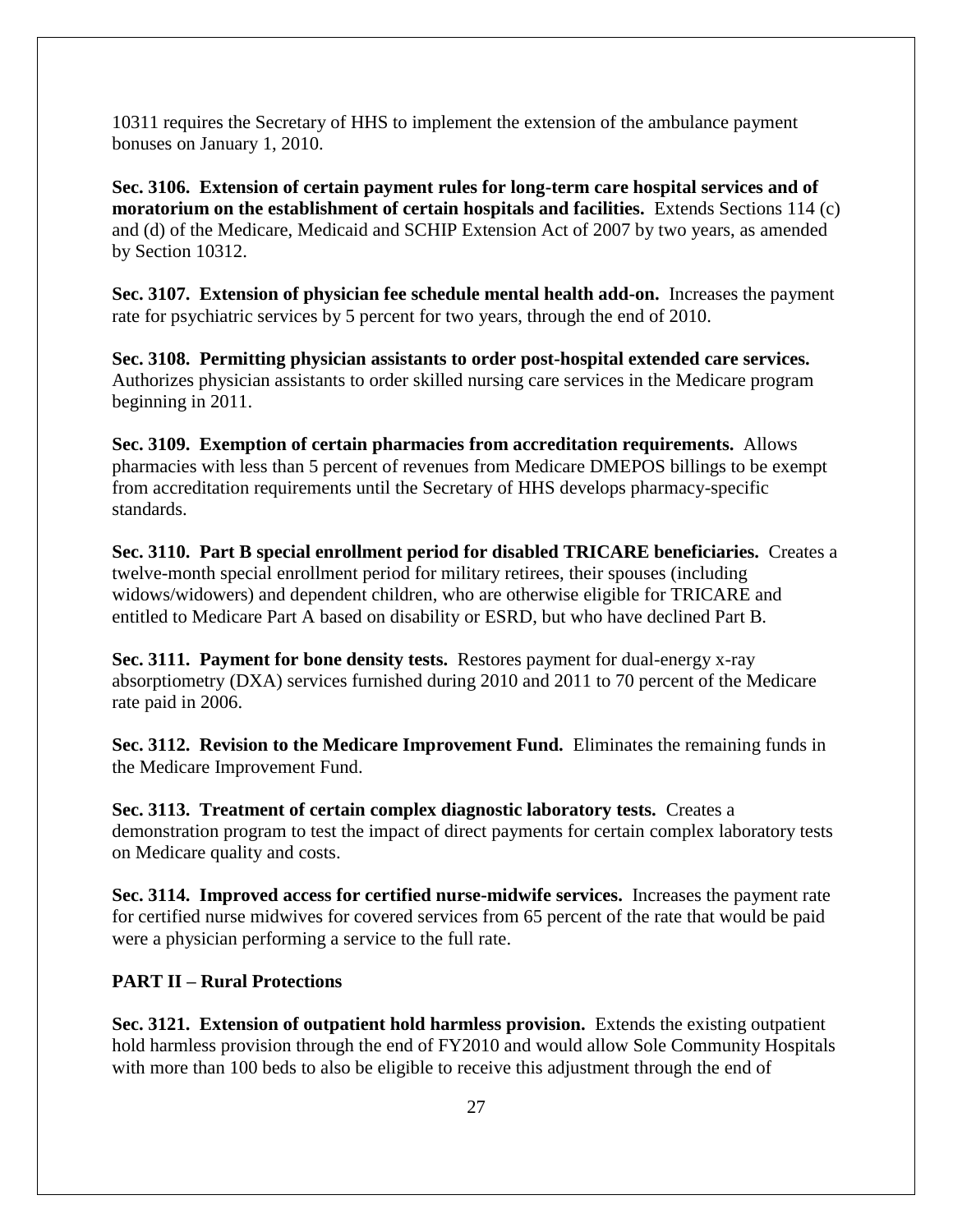#### FY2010.

**Sec. 3122. Extension of Medicare reasonable costs payments for certain clinical diagnostic laboratory tests furnished to hospital patients in certain rural areas.** Reinstates the policy included in the Medicare Modernization Act of 2003 (P.L. 108-173) that provides reasonable cost reimbursement for laboratory services provided by certain small rural hospitals from July 1, 2010 to July 1, 2011.

**Sec. 3123. Extension of the Rural Community Hospital Demonstration Program.** Extends the program for five years, as amended by Section 10313, expands eligible sites to additional States and additional rural hospitals, and makes adjustments to payment levels provided within the demonstration program.

**Sec. 3124. Extension of the Medicare-dependent hospital (MDH) program.** Extends the Medicare-dependent hospital program by one year through October 1, 2012. It would also require HHS to study whether certain urban hospitals should qualify for the MDH program.

**Sec. 3125. Temporary improvements to the Medicare inpatient hospital payment adjustment for low-volume hospitals.** Expands the program providing a temporary adjustment to inpatient hospital payments for certain low-volume hospitals through FY2012 and would modify eligibility requirements regarding distance from another facility. Also, in Section 10314, modifies requirements regarding the number of eligible discharges.

**Sec. 3126. Improvements to the demonstration project on community health integration models in certain rural counties.** The Medicare Improvements for Patients and Providers Act (MIPPA, P.L. 110-275) authorized a demonstration project that will allow eligible rural entities to test new models for the delivery of health care services in rural areas. This provision will expand the demonstration to allow additional counties to participate and will also allow physicians to participate in the demonstration project.

**Sec. 3127. MedPAC study on adequacy of Medicare payments for health care providers serving in rural areas.** This provision would require MedPAC to review payment adequacy for rural health care providers serving the Medicare program, including an analysis of the rural payment adjustments included in this legislation and beneficiaries' access to care in rural communities.

**Sec. 3128. Technical correction related to critical access hospital services.** This provision clarifies that CAHs can continue to be eligible to receive 101 percent of reasonable costs for providing outpatient care regardless of eligible billing method the facility uses and for providing qualifying ambulance services.

**Sec. 3129. Extension of and revisions to Medicare rural hospital flexibility program.** This provision extends the Flex Grant program through 2012 and will allow Flex grant funding to be used to support rural hospitals' efforts to implement delivery system reform programs, such as value-based purchasing programs, bundling, and other quality programs.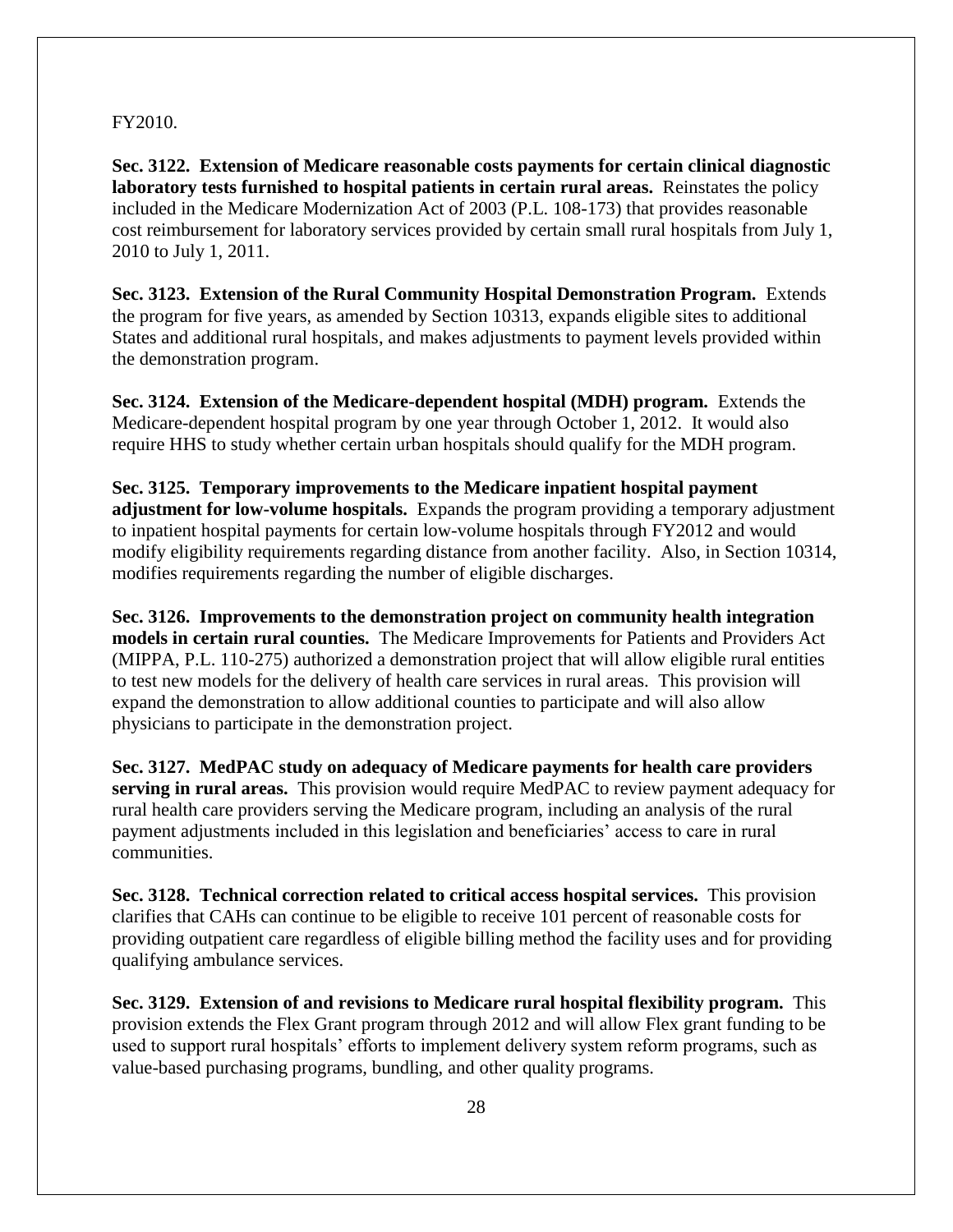### **Part III – Improving Payment Accuracy**

**Sec. 3131. Payment adjustments for home health care.** This provision would direct the Secretary to improve payment accuracy through rebasing home health payments starting in 2014, as amended by Section 10315, based on an analysis of the current mix of services and intensity of care provided to home health patients. The provision would also establish a 10 percent cap on the amount of reimbursement a home health provider can receive from outlier payments and would reinstate an add-on payment for rural home health providers from April 1, 2010 through 2015. In addition, it would require the Secretary to submit a report to Congress by March 1, 2011 on recommended payment reforms related to serving patients with varying severity of illness or to improve beneficiary access to care. As amended by Section 10315, directs the Secretary to study improving access to home health care for certain patients, including those with highseverity levels of illness, low-income and living in underserved areas, and provides the Secretary authority to conduct a demonstration program based on the results of the study.

**Sec. 3132. Hospice reform.** This provision would require the Secretary to update Medicare hospice claims forms and cost reports by 2011. Based on this information, the Secretary would be required to implement changes to the hospice payment system to improve payment accuracy in FY2013. The Secretary would also impose certain requirements on hospice providers designed to increase accountability in the Medicare hospice program.

**Sec. 3133. Improvement to Medicare disproportionate share hospital (DSH) payments.**  This provision would require the Secretary to update hospital payments to better account for hospitals' uncompensated care costs. Starting in FY2015, hospitals' Medicare Disproportionate Share Hospital (DSH) payments would be reduced to reflect lower uncompensated care costs relative to increases in the number of insured. As amended by Section 10316, revises the Medicare disproportionate share hospital (DSH) formula to make further adjustments starting in 2015.

**Sec. 3134. Misvalued codes under the physician fee schedule.** Directs the Secretary to regularly review fee schedule rates for physician services paid for by Medicare, including services that have experienced high growth rates. Strengthens the Secretary's authority to adjust fees schedule rates that are found to be misvalued or inaccurate.

**Sec. 3135. Modification of equipment utilization factor for advanced imaging services.** Increases the practice expense units for imaging services from a presumed utilization rate of 50 percent to 65 percent for 2010 through 2012, 70 percent in 2013, and 75 percent thereafter. Excludes low-tech imaging such as ultrasound, x-rays and EKGs from this adjustment. Also adjusts the technical component discount on single session imaging studies on contiguous body parts from 25 percent to 50 percent.

**Sec. 3136. Revision of payment for power-driven wheelchairs.** Eliminates the option for Medicare to purchase power-driven wheelchairs with a lump-sum payment at the time the chair is supplied. Medicare would continue to make the same payments for power-driven chairs over a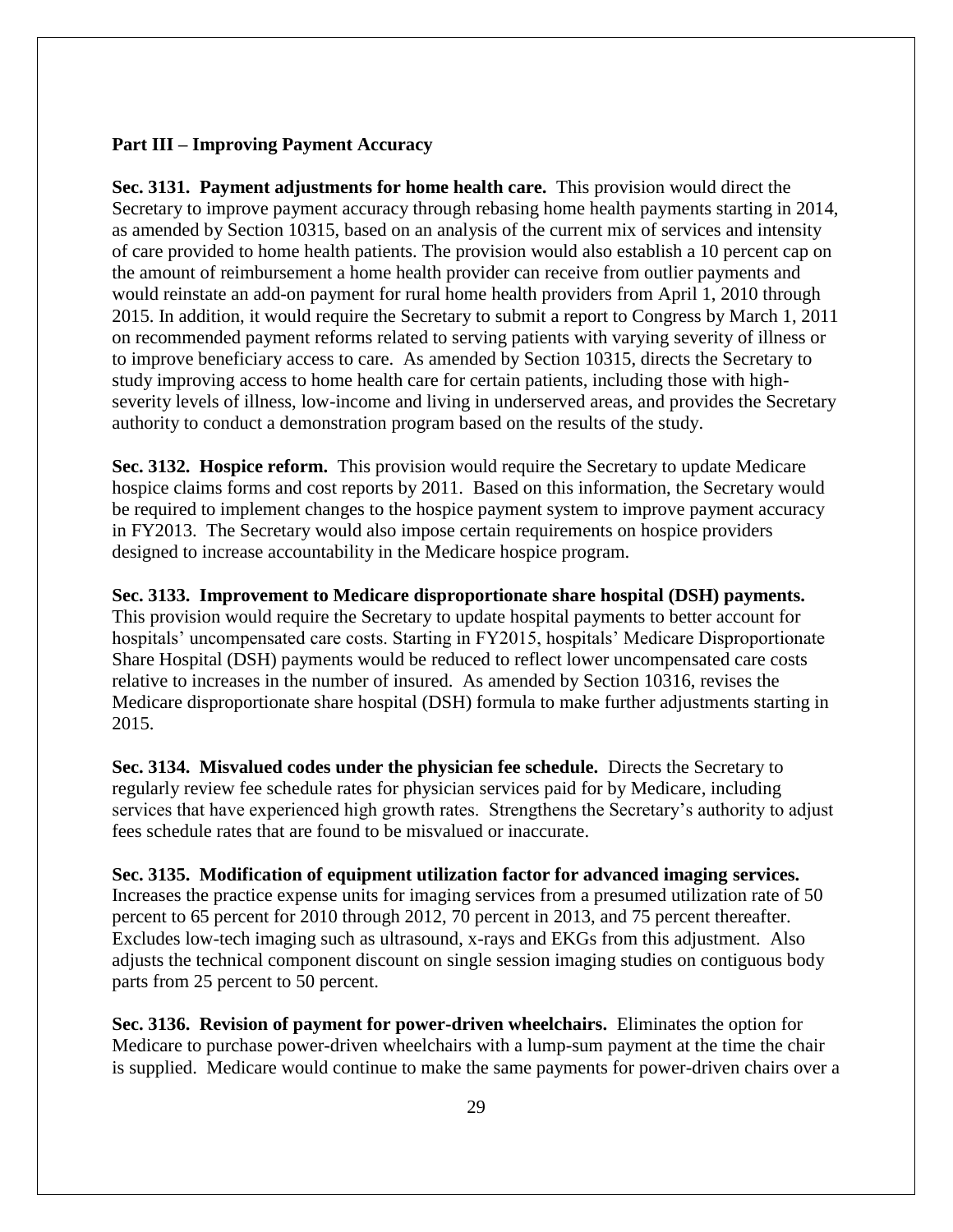13-month period. Purchase option for complex rehabilitative power wheelchairs would be maintained.

**Sec. 3137. Hospital wage index improvement.** Extends reclassifications under section 508 of the Medicare Modernization Act (P.L 108-173) through the end of FY2010. In addition, requires the Secretary to provide recommendations to Congress on ways to comprehensively reform the Medicare wage index system by December 31, 2011. Also directs the Secretary to restore the reclassification thresholds used to determine hospital reclassifications to the percentages used in FY2009, starting in FY2011 until the first fiscal year that is on or after the date the Secretary submits the report to Congress on reforming the wage index system. Section 10317 clarifies the Secretary may only use wage data of certain eligible hospitals in carrying out this provision if doing so does not result in lower wage index adjustments for affected facilities.

**Sec. 3138. Treatment of certain cancer hospitals.** Directs the Secretary to study whether existing cancer hospitals that are exempt from the inpatient prospective payment system have costs under the outpatient prospective payment system (OPPS) that exceed costs of other hospitals, and to make an appropriate payment adjustment under OPPS based on that analysis.

**Sec. 3139. Payment for biosimilar biological products.** Sets the add-on payment rate for biosimilar products reimbursement under Medicare Part B at 6 percent of the average sales price of the brand biological product.

**Sec. 3140. Medicare hospice concurrent care demonstration program.** Directs the Secretary to establish a three-year demonstration program that would allow patients who are eligible for hospice care to also receive all other Medicare covered services during the same period of time. The demonstration would be conducted in up to 15 hospice programs in both rural and urban areas and would evaluate the impacts of the demonstration on patient care, quality of life and spending in the Medicare program.

**Sec. 3141. Application of budget neutrality on a national basis in the calculation of the Medicare hospital wage index floor.** Starting on October 1, 2010, the provision would require application of budget neutrality associated with the effect of the imputed rural and rural floor to be applied on a national, rather than State-specific basis through a uniform, national adjustment to the area wage index.

**Sec. 3142. HHS study on urban Medicare-dependent hospitals.** Requires the Secretary to conduct a study on the need for additional Medicare payments for certain urban Medicaredependent hospitals paid under the inpatient prospective payment system.

**Sec. 3143. Protecting home health benefits.** Ensures that guaranteed Medicare home health benefits will not be reduced.

## *Subtitle C – Provisions Related to Part C*

**Sec. 3201. Medicare Advantage payment**. Sets Medicare Advantage payment based on the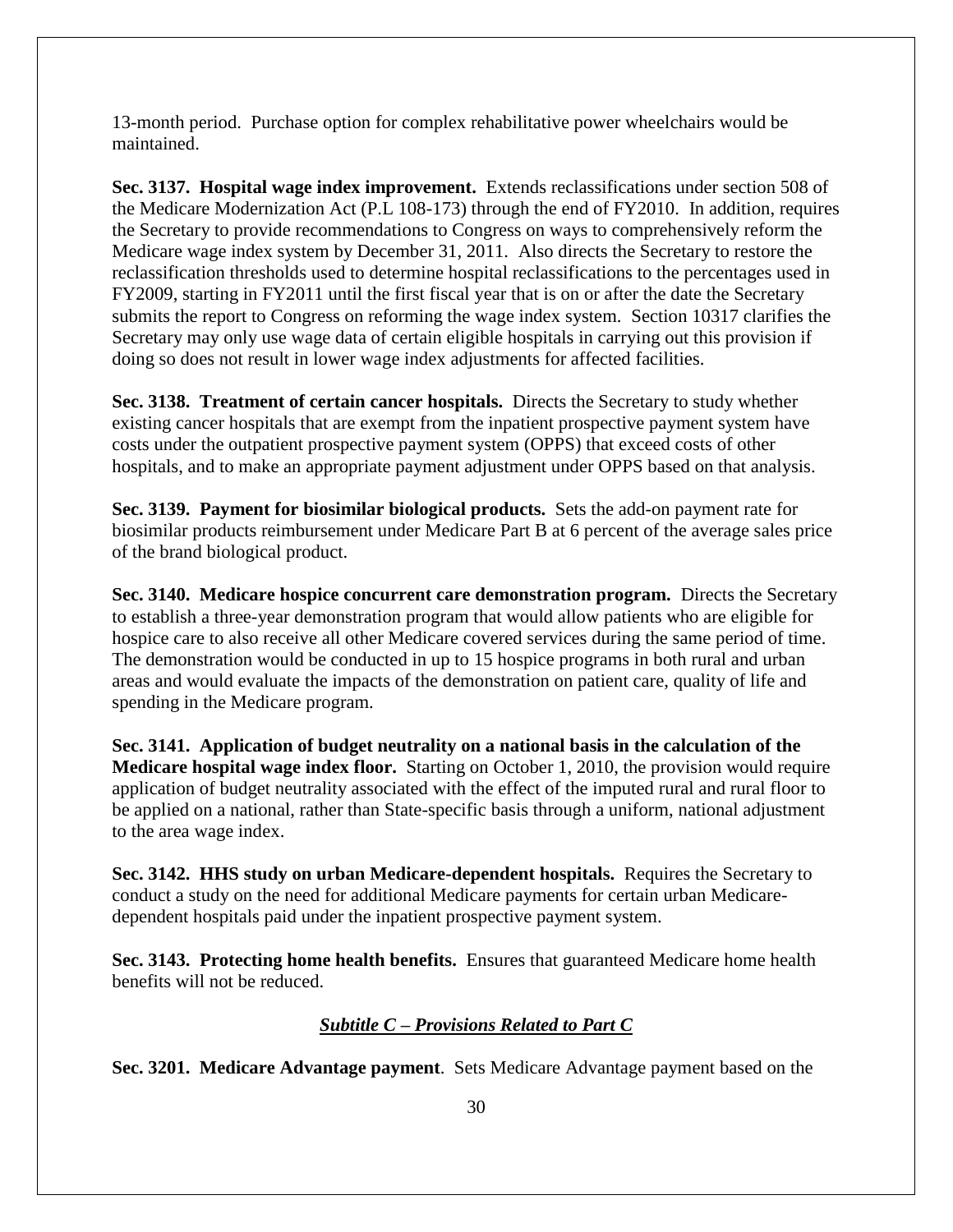average of the bids from Medicare Advantage plans in each market. Creates performance bonus payments based on a plan's level of care coordination and care management and achievement on quality rankings. Provides a four-year transition to new benchmarks beginning in 2011. Provides a longer transition of the amount of extra benefits available from plans to beneficiaries in certain areas where the level of extra benefits available is highest relative to other areas.

**Sec. 3202. Benefit protection and simplification.** Prohibits Medicare Advantage plans from charging beneficiaries cost sharing for covered services that is greater than what is charged under the traditional fee-for-service program. Requires plans that provide extra benefits to give priority to cost sharing reductions, wellness and preventive care, and then benefits not covered under Medicare.

**Sec. 3203. Application of coding intensity adjustment during MA payment transition.** Extends HHS authority to adjust risk scores in Medicare Advantage for observed differences in coding patterns relative to traditional fee-for-service.

**Sec. 3204. Simplification of annual beneficiary election periods.** Provides extra time for CMS, Medicare Advantage plans and prescription drug plans to process enrollment paperwork during annual enrollment periods and eliminates a duplicative open enrollment period for Medicare Advantage plans. Allows beneficiaries to disenroll from a Medicare Advantage plan and return to the traditional fee-for-service program from January 1 to March 15 of each year.

**Sec. 3205. Extension for specialized MA plans for special needs individuals.** Extends the SNP program through 2013 and requires SNPs to be NCQA approved. Allows HHS to apply a frailty payment adjustment to fully-integrated, dual-eligible SNPs that enroll frail populations. Requires HHS to transition beneficiaries enrolled in SNPs that do not meet statutory target definitions and requires dual-eligible SNPs to contract with State Medicaid programs beginning 2013. Also requires an evaluation of Medicare Advantage risk adjustment for chronically ill populations.

**Sec. 3206. Extension of reasonable cost contracts.** Extends the period of time for which cost plans may operate in areas that have other health plan options.

**Sec. 3207. Technical correction to MA private fee-for-service plans.** Allows employersponsored private fee-for-service plans authorized under  $1857(i)(2)$  with current enrollment to use, beginning 2011, a CMS service area waiver available to employer and union group health plans that are coordinated care plans.

**Sec. 3208. Making senior housing facility demonstration permanent.** Allows demonstration plans that serve residents in continuing care retirement communities to operate under the Medicare Advantage program.

**Sec. 3209. Authority to deny plan bids.** Authorizes the HHS Secretary to deny bids submitted by Medicare Advantage and prescription plans, beginning in 2011, that propose to significantly increase beneficiary cost sharing or decrease benefits offered under the plan.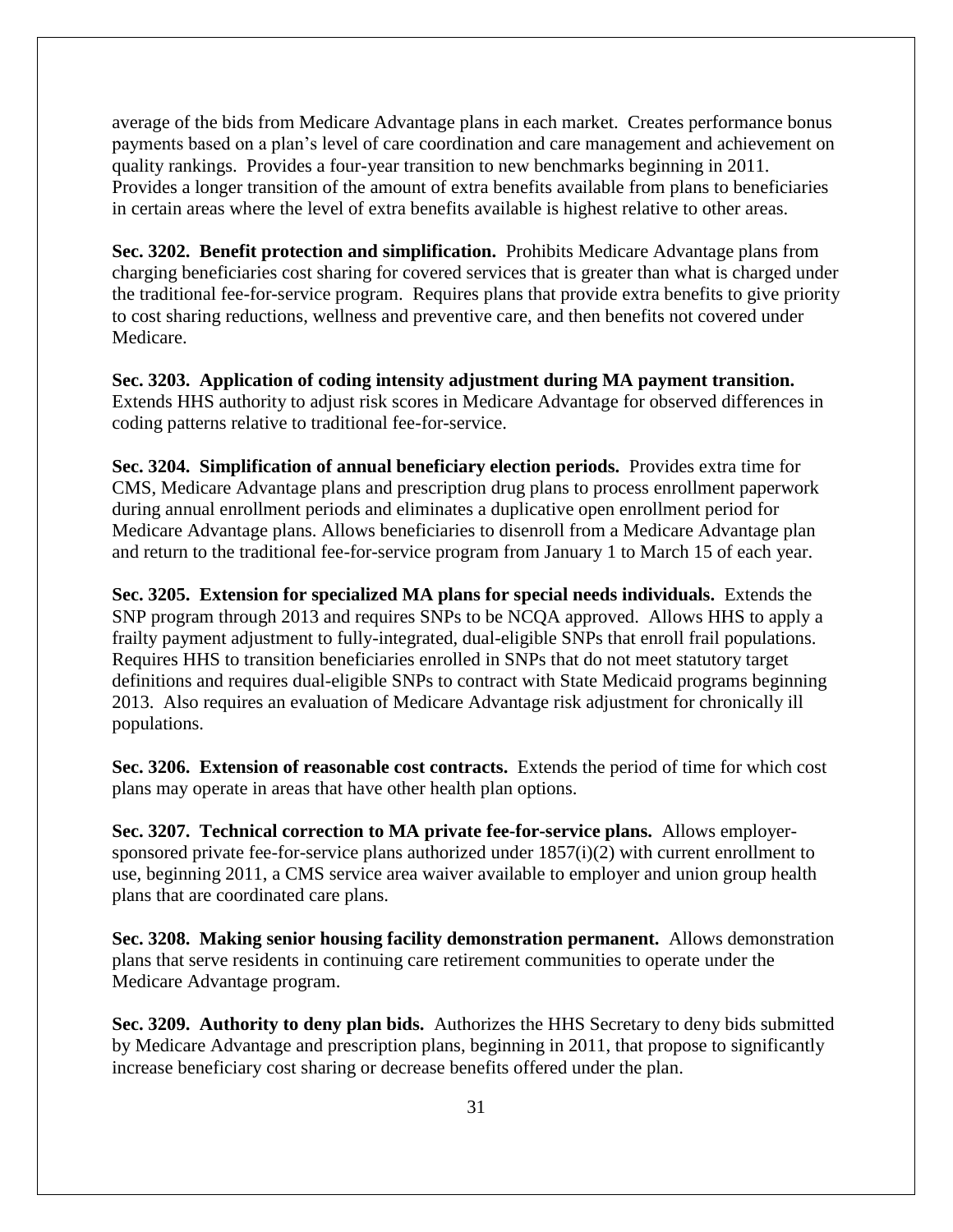**Sec. 3209. Development of new standards for certain Medigap plans.** Requires HHS to request NAIC revisions to the standards for benefit packages classified as "C" and "F" so that these packages include nominal cost sharing that encourages the use of appropriate Part B physician services.

## *Subtitle D – Medicare Part D Improvements for Prescription Drug Plans and MA–PD Plans*

**Sec. 3301. Medicare coverage gap discount program.** Requires drug manufacturers to provide a 50 percent discount to Part D beneficiaries for brand-name drugs and biologics purchased during the coverage gap beginning July 1, 2010.

**Sec. 3302. Improvement in determination of Medicare part D low-income benchmark premium.** Removes Medicare Advantage rebates and quality bonus payments from the calculation of the low-income subsidy benchmark.

**Sec. 3303. Voluntary de minimis policy for subsidy-eligible individuals under prescription drug plans and MA–PD plans.** Allows Part D plans that bid a nominal amount above the regional low-income subsidy (LIS) benchmark to absorb the cost of the difference between their bid and the LIS benchmark in order to remain a \$0 premium LIS plan.

**Sec. 3304. Special rule for widows and widowers regarding eligibility for low-income assistance.** Allows the surviving spouse of an LIS-eligible couple to delay LIS redetermination for one year after the death of a spouse.

**Sec. 3305. Improved information for subsidy-eligible individuals reassigned to prescription drug plans and MA–PD plans**. Requires HHS, beginning in 2011, to transmit formulary and coverage determination information to subsidy-eligible beneficiaries who have been automatically reassigned to a new Part D low-income subsidy plan.

**Sec. 3306. Funding outreach and assistance for low-income programs.** Provides \$45 million for outreach and education activities to State Health Insurance Programs, Administration on Aging, Aging Disability Resource Centers and the National Benefits Outreach and Enrollment.

**Sec. 3307. Improving formulary requirements for prescription drug plans and MA–PD plans with respect to certain categories or classes of drugs.** Codifies the current six classes of clinical concern, removes the criteria specified in section 176 of MIPPA that would have been used by HHS to identify protected classes of drugs and gives the Secretary authority to identify classes of clinical concern through rulemaking.

**Sec. 3308. Reducing part D premium subsidy for high-income beneficiaries.** Reduces the Part D premium subsidy for beneficiaries with incomes above the Part B income thresholds.

**Sec. 3309. Elimination of cost sharing for certain dual-eligible individuals.** Eliminates cost sharing for beneficiaries receiving care under a home and community-based waiver program who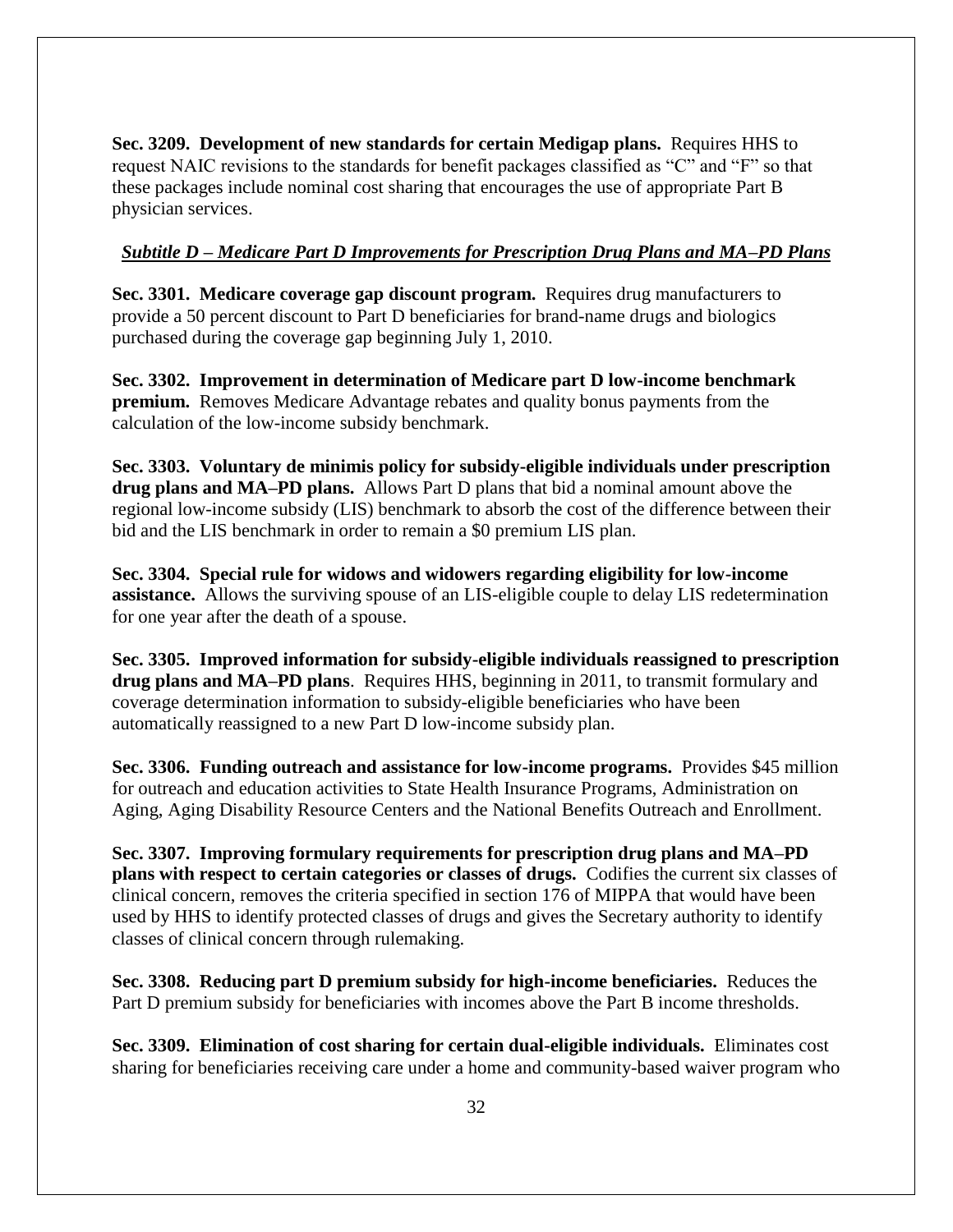would otherwise require institutional care.

**Sec. 3310. Reducing wasteful dispensing of outpatient prescription drugs in long-term care facilities under prescription drug plans and MA-PD plans.** Requires Part D plans to develop drug dispensing techniques to reduce prescription drug waste in long-term care facilities.

**Sec. 3311. Improved Medicare prescription drug plan and MA–PD plan complaint system.** Requires the Secretary to develop and maintain a plan complaint system to handle complaints regarding Medicare Advantage and Part D plans or their sponsors.

**Sec. 3312. Uniform exceptions and appeals process for prescription drug plans and MA– PD plans.** Requires Part D plans to use a single, uniform exceptions and appeals process.

**Sec. 3313. Office of the Inspector General studies and reports.** Requires the OIG to conduct a study comparing prescription drug prices paid under the Medicare Part D program to those paid under State Medicaid programs.

**Sec. 3314. Including costs incurred by AIDS drug assistance programs and Indian Health Service in providing prescription drugs toward the annual out-of-pocket threshold under part D.** Allows drugs provided to beneficiaries by AIDS Drug Assistance Programs or the Indian Health Service to count toward the annual out-of-pocket threshold.

**Sec. 3315. Immediate reduction in coverage gap for 2010.** Increases the initial coverage limit in the standard Part D benefit by \$500 for 2010.

#### *Subtitle E – Ensuring Medicare Sustainability*

**Sec. 3401. Revision of certain market basket updates and incorporation of productivity improvements into market basket updates that do not already incorporate such improvements.** Incorporates a productivity adjustment into the market basket update for inpatient hospitals, home health providers, nursing homes, hospice providers, inpatient psychiatric facilities, long-term care hospitals and inpatient rehabilitation facilities beginning in various years and implements additional market basket reductions for certain providers. It would also incorporate a productivity adjustment into payment updates for Part B providers who do not already have such an adjustment. Section 10319 modifies market adjustments for inpatient hospitals, inpatient rehabilitation facilities, inpatient psychiatric hospitals and outpatient hospitals in 2012 and 2013 and for long-term care hospitals in 2011, 2012 and 2013. Also, modifies market basket adjustments for home health providers in 2013 and hospice providers in 2013 through 2019.

**Sec. 3402. Temporary adjustment to the calculation of part B premiums.** For higherincome beneficiaries who pay a higher Part B premium rate, freezes the income thresholds at 2010 levels through 2019.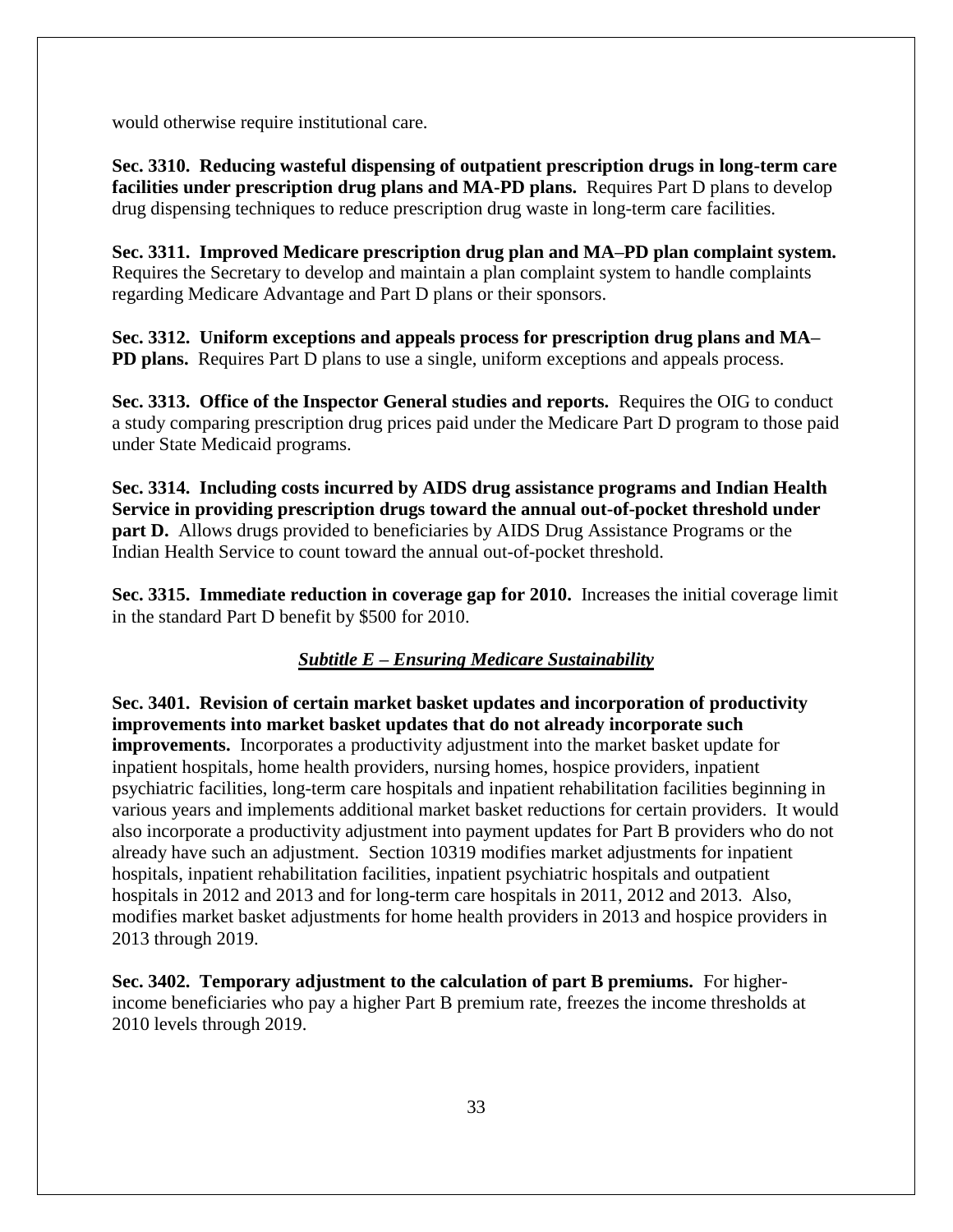**Sec. 3403. Independent Payment Advisory Board.** Creates an independent, 15-member Payment Advisory Board tasked with presenting Congress with comprehensive proposals to reduce excess cost growth and improve quality of care for Medicare beneficiaries. In years when Medicare costs are projected to be unsustainable, the Board's proposals will take effect unless Congress passes an alternative measure that achieves the same level of savings. Congress would be allowed to consider an alternative provision on a fast-track basis. The Board would be prohibited from making proposals that ration care, raise taxes or Part B premiums, or change Medicare benefit, eligibility, or cost-sharing standards. As amended by Section 10320, requires the Board to make annual recommendations to the President, Congress, and private entities on actions they can take to improve quality and constrain the rate of cost growth in the private sector. Requires the Board to make non-binding Medicare recommendations to Congress in years in which Medicare growth is below the targeted growth rate. Clarifies that the Board is prohibited from making recommendations that would reduce premium supports for low-income Medicare beneficiaries. Beginning in 2020, limits the Board's binding recommendations to Congress to only every-other-year if the growth in overall health spending exceeds growth in Medicare spending; such recommendations would focus on slowing overall health spending while maintaining or enhancing beneficiary access to quality care under Medicare. Changes the name of the Board to the "Independent Payment Advisory Board."

#### *Subtitle F—Health Care Quality Improvements*

**Sec. 3501. Health care delivery system research; Quality improvement technical assistance.**  Builds on the Center for Quality Improvement and Patient Safety of the Agency for Healthcare Research and Quality (AHRQ) to support research, technical assistance and process implementation grants. Grants funded under this section will identify, develop, evaluate, disseminate, and provide training in innovative methodologies and strategies for quality improvement practices in the delivery of health care services.

**Sec. 3502. Grants or contracts to establish community health teams to support the patientcentered medical home.** Creates a program to establish and fund the development of community health teams to support the development of medical homes by increasing access to comprehensive, community based, coordinated care. Section 10321 clarifies that nurse practitioners and other primary care providers can participate in community care teams.

**Sec. 3503. Grants to implement medication management services in treatment of chronic disease.** Creates a program to support medication management services by local health providers. Medication management services will help manage chronic disease, reduce medical errors, and improve patient adherence to therapies while reducing acute care costs and reducing hospital readmissions.

**Sec. 3504. Design and implementation of regionalized systems for emergency care.**  Provides funding to the Assistant Secretary for Preparedness and Response to support pilot projects that design, implement, and evaluate innovative models of regionalized, comprehensive, and accountable emergency care and trauma systems. Requires the HHS Secretary to support emergency medicine research, including pediatric emergency medical research.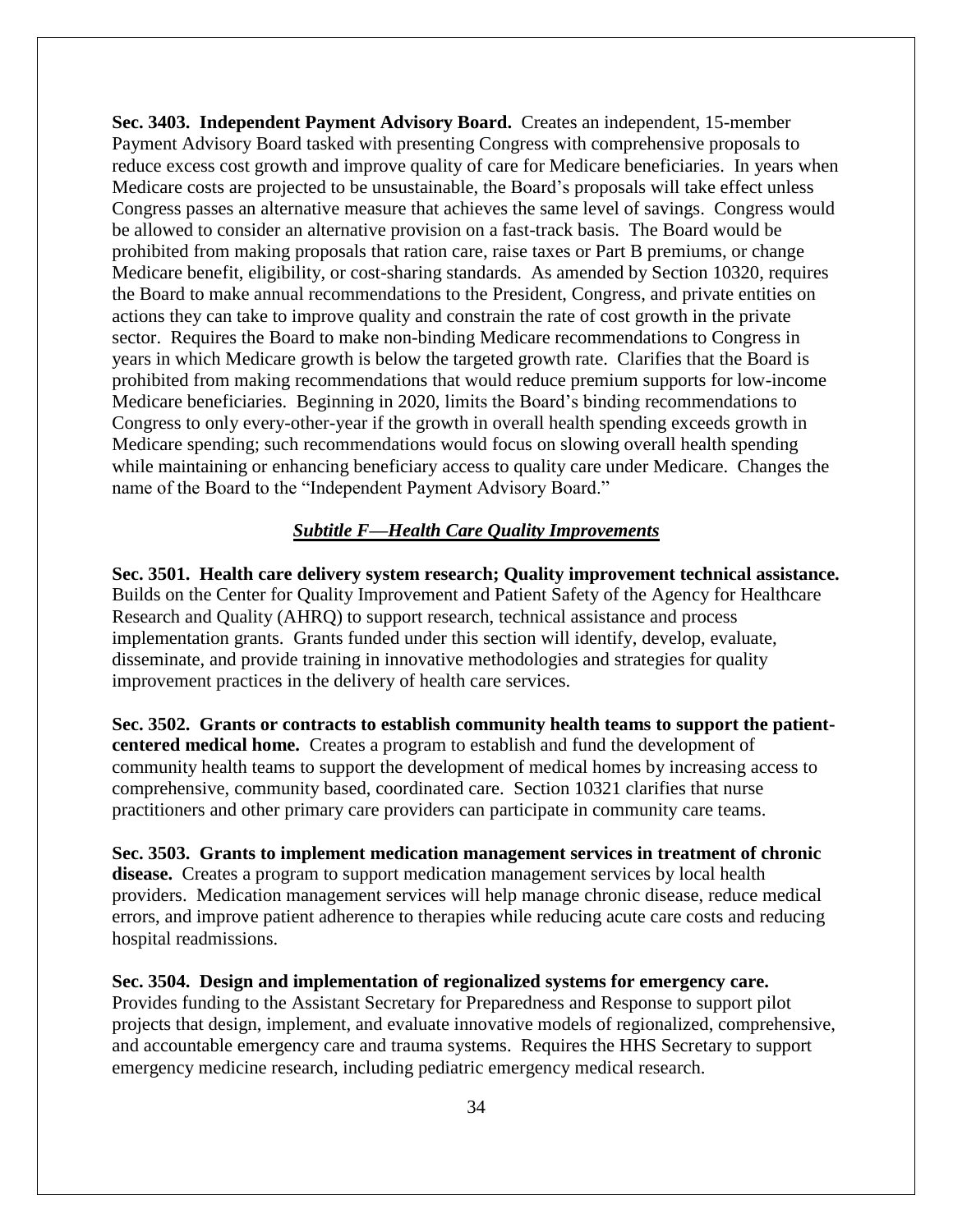**Sec. 3505. Trauma care centers and service availability.** Reauthorizes and improves the trauma care program, providing grants administered by the HHS Secretary to States and trauma centers to strengthen the nation's trauma system. Grants are targeted to assist trauma care centers in underserved areas susceptible to funding and workforce shortages.

**Sec. 3506. Program to facilitate shared decisionmaking.** Establishes a program at HHS for the development, testing, and disseminating of educational tools to help patients, caregivers, and authorized representatives understand their treatment options.

**Sec. 3507. Presentation of prescription drug benefit and risk information.** Requires the Food and Drug Administration (FDA) to evaluate and determine if the use of drug fact boxes which would clearly communicate drug risks and benefits and support clinician and patient decision making in advertising and other forms of communication for prescription medications is warranted.

**Sec. 3508. Demonstration program to integrate quality improvement and patient safety training into clinical education of health professionals.** Establishes a program at AHRQ to give grants to academic institutions to develop and implement academic curricula that integrate quality improvement and patient safety into health professionals' clinical education.

**Sec. 3509. Office of women's health.** Provides for women's health offices at various Federal agencies to improve prevention, treatment, and research for women in health programs.

**Sec. 3510. Patient navigator program.** Reauthorizes demonstration programs to provide patient navigator services within communities to assist patients overcome barriers to health services. Program facilitates care by assisting individuals coordinate health services and provider referrals, assist community organizations in helping individuals receive better access to care, information on clinical trials, and conduct outreach to health disparity populations.

## **Sec. 3511. Authorization of appropriations.**

**Sec. 3512. GAO study and report on causes of action.** As added by Section 10201, directs the Comptroller General to conduct a study, within two years of enactment, as to whether implementation of provisions in the legislation would result in the establishment of a new cause of action or claim.

## *Subtitle G – Protecting and Improving Guaranteed Medicare Benefits*

**Sec. 3601. Protecting and improving guaranteed Medicare benefits.** Reaffirms that Medicare guaranteed benefits will not be reduced and that any savings generated for the Medicare program will extend the solvency of the Medicare trust funds, reduce Medicare premiums and cost-sharing, and improve or expand guaranteed Medicare benefits or protect access to providers.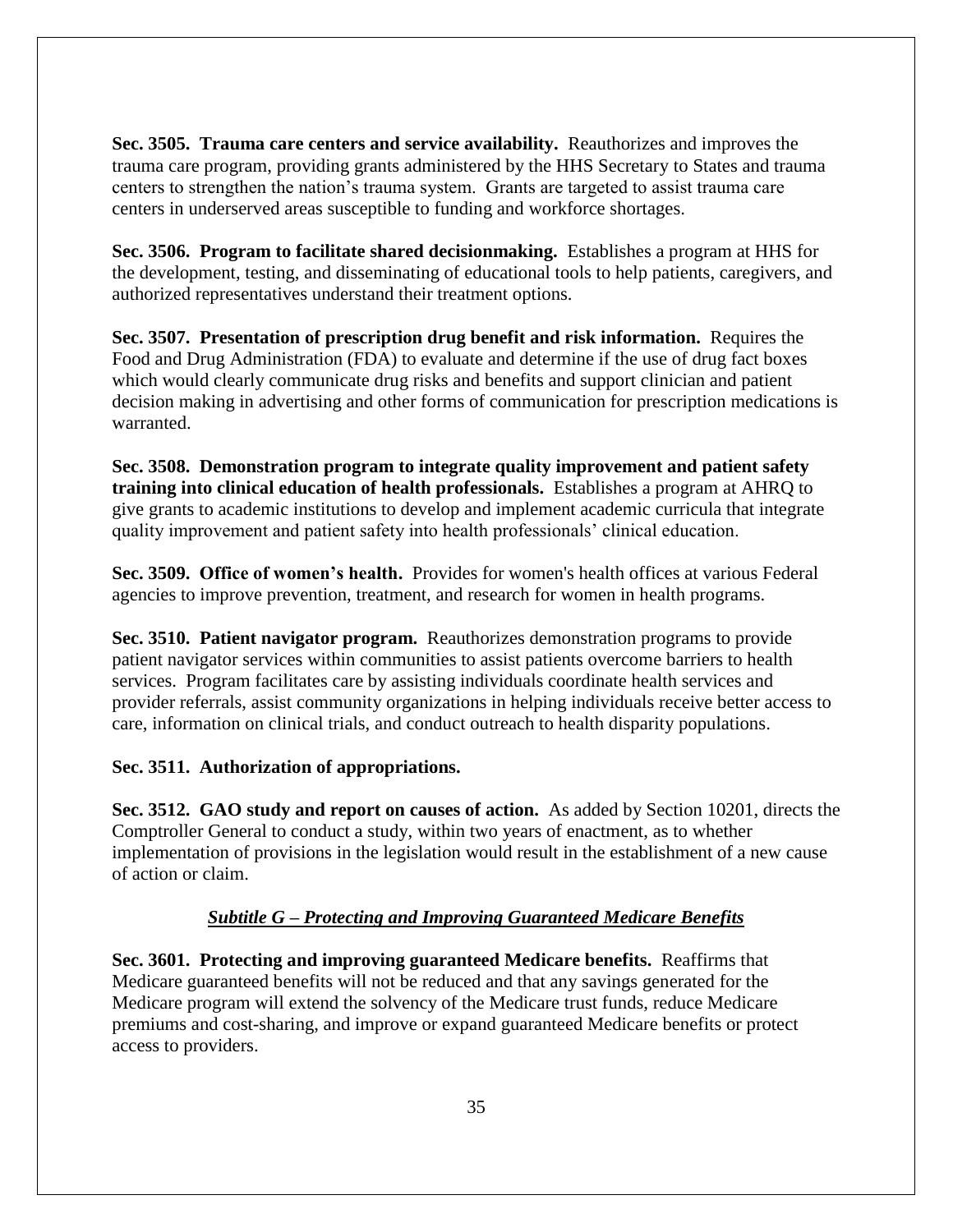**Sec. 3602. No cuts in guaranteed benefits.** Reaffirms that benefits guaranteed to Medicare Advantage plan participants will not be reduced or eliminated.

## **TITLE IV—PREVENTION OF CHRONIC DISEASE AND IMPROVING PUBLIC HEALTH**

### *Subtitle A – Modernizing Disease Prevention and Public Health Systems*

**Sec. 4001. National Prevention, Health Promotion and Public Health Council.** Creates an interagency council dedicated to promoting healthy policies at the Federal level. The Council shall consist of representatives of Federal agencies that interact with Federal health and safety policy, including the departments of HHS, Agriculture, Education, Labor, Transportation, and others. The Council will establish a national prevention and health promotion strategy and develop interagency working relationships to implement the strategy. The Council will report annually to Congress on the health promotion activities of the Council and progress in meeting goals of the national strategy.

**Sec. 4002. Prevention and Public Health Fund.** Establishes a Prevention and Public Health Investment Fund. The goal of the Investment Fund is to provide an expanded and sustained national investment in prevention and public health programs to improve health and help restrain the rate of growth in private and public sector health care costs. This will involve a dedicated, stable funding stream for prevention, wellness and public health activities authorized by the Public Health Service Act.

**Sec. 4003. Clinical and community preventive services.** Expands the efforts of, and improves the coordination between, two task forces which provide recommendations for preventive interventions. The U.S. Preventive Services Task Force is an independent panel of experts in primary care and prevention that systematically reviews the evidence of effectiveness of clinical preventive services such as colorectal cancer screening or aspirin to prevent heart disease, and develops recommendations for their use. The Community Preventive Services Task Force uses a public health perspective to review the evidence of effectiveness of population-based preventive services such as tobacco cessation, increasing physical activity and preventing skin cancer, and develops recommendations for their use.

**Sec. 4004. Education and outreach campaign regarding preventive benefits.** Directs the Secretary to convene a national public/private partnership for the purposes of conducting a national prevention and health promotion outreach and education campaign. The goal of the campaign is to raise awareness of activities to promote health and prevent disease across the lifespan. The Secretary will conduct a national media campaign on health promotion and disease prevention focusing on nutrition, physical activity, and smoking cessation using science-based social research. The Secretary shall also maintain a web-based portal that provides informational guidelines on health promotion and disease prevention to health care providers and the public as well as a personalized prevention plan tool for individuals to determine their disease risks and obtain tailored guidance on health promotion and disease prevention. In addition, the Secretary will provide guidance and relevant information to States and health care providers regarding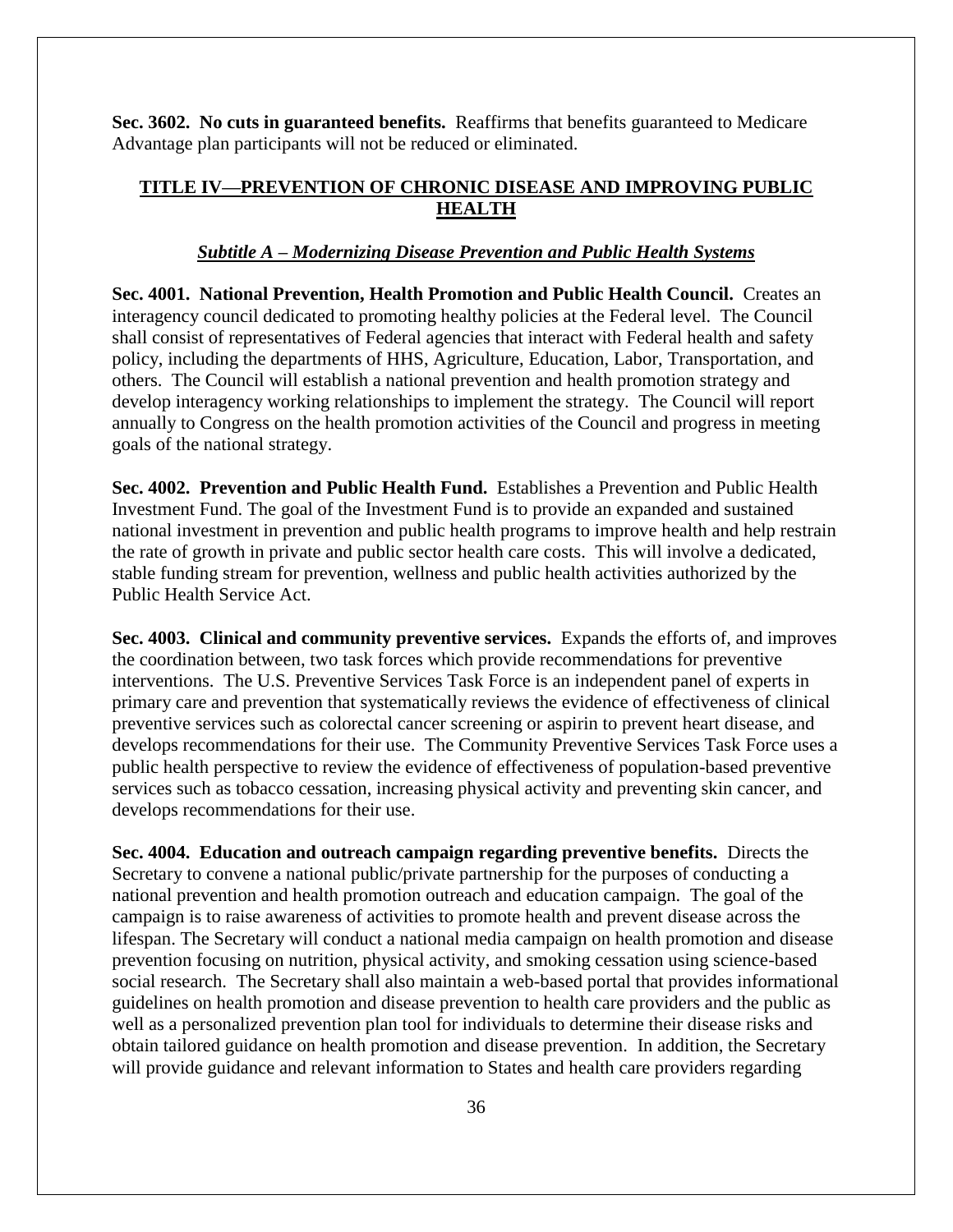preventive and obesity-related services that are available to Medicaid enrollees, including obesity screening and counseling for children and adults. Each State would be required to design a public awareness campaign to educate Medicaid enrollees regarding availability and coverage of such services.

#### *Subtitle B – Increasing Access to Clinical Preventive Services*

**Sec. 4101. School-based health centers.** Authorizes a grant program for the operation and development of School-Based Health Clinics, which will provide comprehensive and accessible preventive and primary health care services to medically underserved children and families. Appropriates \$50 million each year for fiscal years 2010 through 2013 for expenditures for facilities and equipment. Section 10402 adds vision services to the list of health services for which a School Based Health Center should provide referrals.

**Sec. 4102. Oral healthcare prevention activities.** Establishes an oral healthcare prevention education campaign at CDC focusing on preventive measures and targeted towards key populations including children and pregnant women. Creates demonstration programs on oral health delivery and strengthens surveillance capacity.

**Sec. 4103. Medicare coverage of annual wellness visit providing a personalized prevention plan.** Provides coverage under Medicare, with no co-payment or deductible, for an annual wellness visit and personalized prevention plan services. Such services would include a comprehensive health risk assessment. The personalized prevention plan would take into account the findings of the health risk assessment and include elements such as: a five- to ten-year screening schedule; a list of identified risk factors and conditions and a strategy to address them; health advice and referral to education and preventive counseling or community-based interventions to address modifiable risk factors such as physical activity, smoking, and nutrition. Section 10402 clarifies that Medicare beneficiaries are eligible for the initial preventive physical exam in their first year of Medicare coverage and for personalized prevention services annually thereafter.

**Sec. 4104. Removal of barriers to preventive services in Medicare.** This section would waive beneficiary coinsurance requirements for most preventive services, requiring Medicare to cover 100 percent of the costs. Services for which no coinsurance or deductible would be required are the personalized prevention plan services and any covered preventive service if it is recommended with a grade of A or B by the U.S. Preventive Services Task Force. Section 10406 clarifies that Medicare beneficiaries do not have to pay coinsurance (including co-pays and deductibles) for preventive services delivered in all settings.

**Sec. 4105. Evidence-based coverage of preventive services in Medicare.** This section would authorize the Secretary to modify the coverage of any currently covered preventive service in the Medicare program to the extent that the modification is consistent with U.S. Preventive Services Task Force recommendations and the services are not used for diagnosis or treatment. The Secretary will also conduct a provider and beneficiary outreach program regarding covered preventive services. This section also authorizes a Government Accountability Office (GAO)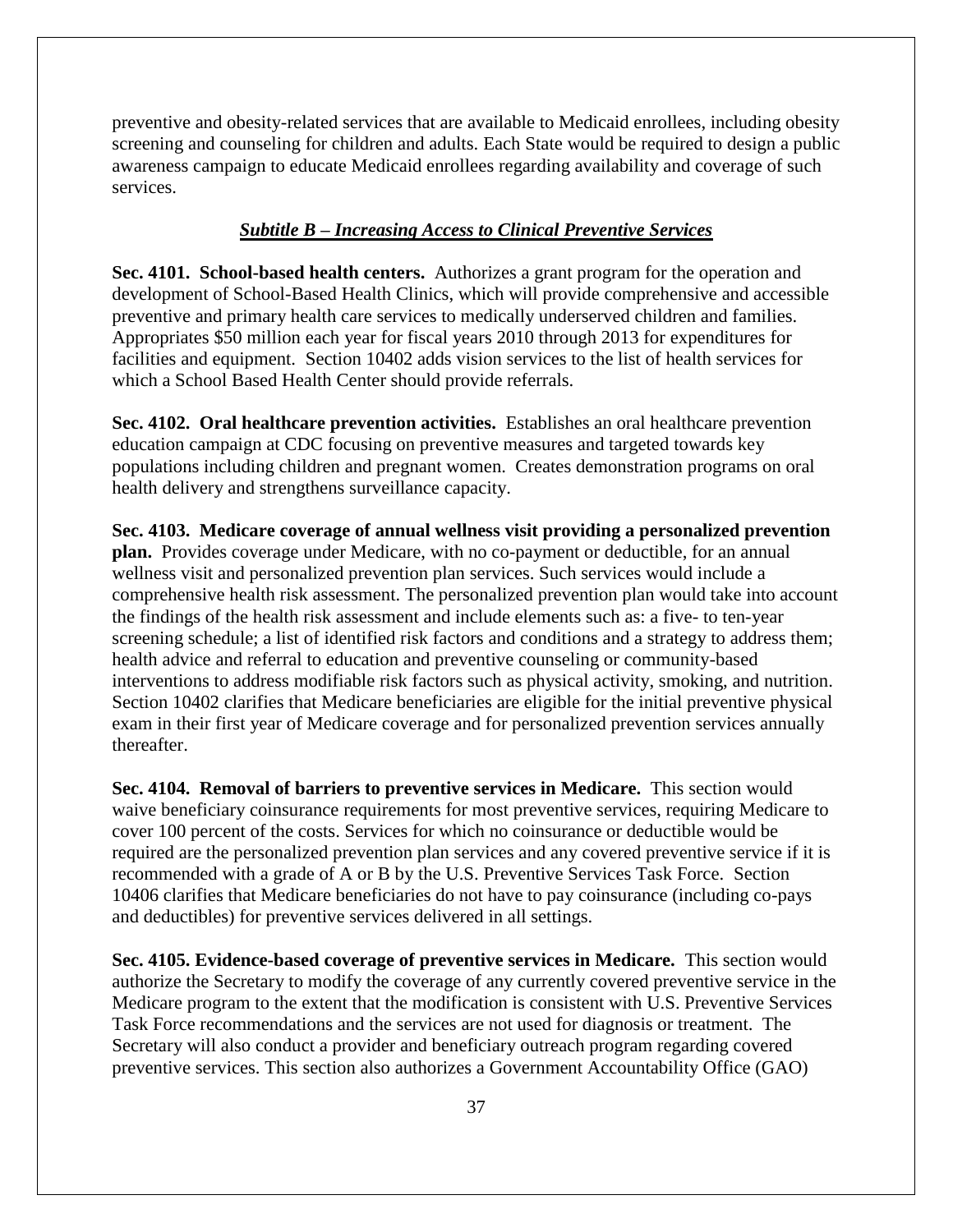study of the utilization of and payment for Medicare covered preventive services, the use of health information technology in coordinating such services, and whether there are barriers to the utilization of such services.

**Sec. 4106. Improving access to preventive services for eligible adults in Medicaid.** The current Medicaid State option to provide other diagnostic, screening, preventive, and rehabilitation services would be expanded to include: (1) any clinical preventive service recommended with a grade of A or B by the U.S. Preventive Services Task Force and (2) with respect to adults, immunizations recommended by the Advisory Committee on Immunization Practices (ACIP) and their administration. States that elect to cover these additional services and vaccines, and also prohibit cost-sharing for such services and vaccines, would receive an increased Federal medical assistance percentage (FMAP) of one percentage point for these services.

**Sec. 4107. Coverage of comprehensive tobacco cessation services for pregnant women in Medicaid.** States would be required to provide Medicaid coverage for counseling and pharmacotherapy to pregnant women for cessation of tobacco use. Such services would include diagnostic, therapy and counseling services, and prescription and nonprescription tobacco cessation agents approved by the Food and Drug Administration for cessation of tobacco use by pregnant women. This section would also prohibit cost-sharing for these services.

**Sec. 4108. Incentives for prevention of chronic diseases in Medicaid.** The Secretary would award grants to States to provide incentives for Medicaid beneficiaries to participate in programs providing incentives for healthy lifestyles. These programs must be comprehensive and uniquely suited to address the needs of Medicaid eligible beneficiaries and must have demonstrated success in helping individuals lower or control cholesterol and/or blood pressure, lose weight, quit smoking and/or manage or prevent diabetes, and may address co-morbidities, such as depression, associated with these conditions.

### *Subtitle C – Creating Healthier Communities*

**Sec. 4201. Community transformation grants.** This section authorizes the Secretary to award competitive grants to eligible entities for programs that promote individual and community health and prevent the incidence of chronic disease. Communities can carry out programs to prevent and reduce the incidence of chronic diseases associated with overweight and obesity, tobacco use, or mental illness; or other activities that are consistent with the goals of promoting healthy communities. Section 10403 ensures that 20 percent of the Community Transformation Grants are awarded to rural and frontier areas.

**Sec. 4202. Healthy aging, living well; evaluation of community-based prevention and wellness programs for Medicare beneficiaries.** The goal of this program is to improve the health status of the pre-Medicare-eligible population to help control chronic disease and reduce Medicare costs. The CDC would provide grants to States or large local health departments to conduct pilot programs in the 55-to-64 year old population. Pilot programs would evaluate chronic disease risk factors, conduct evidence-based public health interventions, and ensure that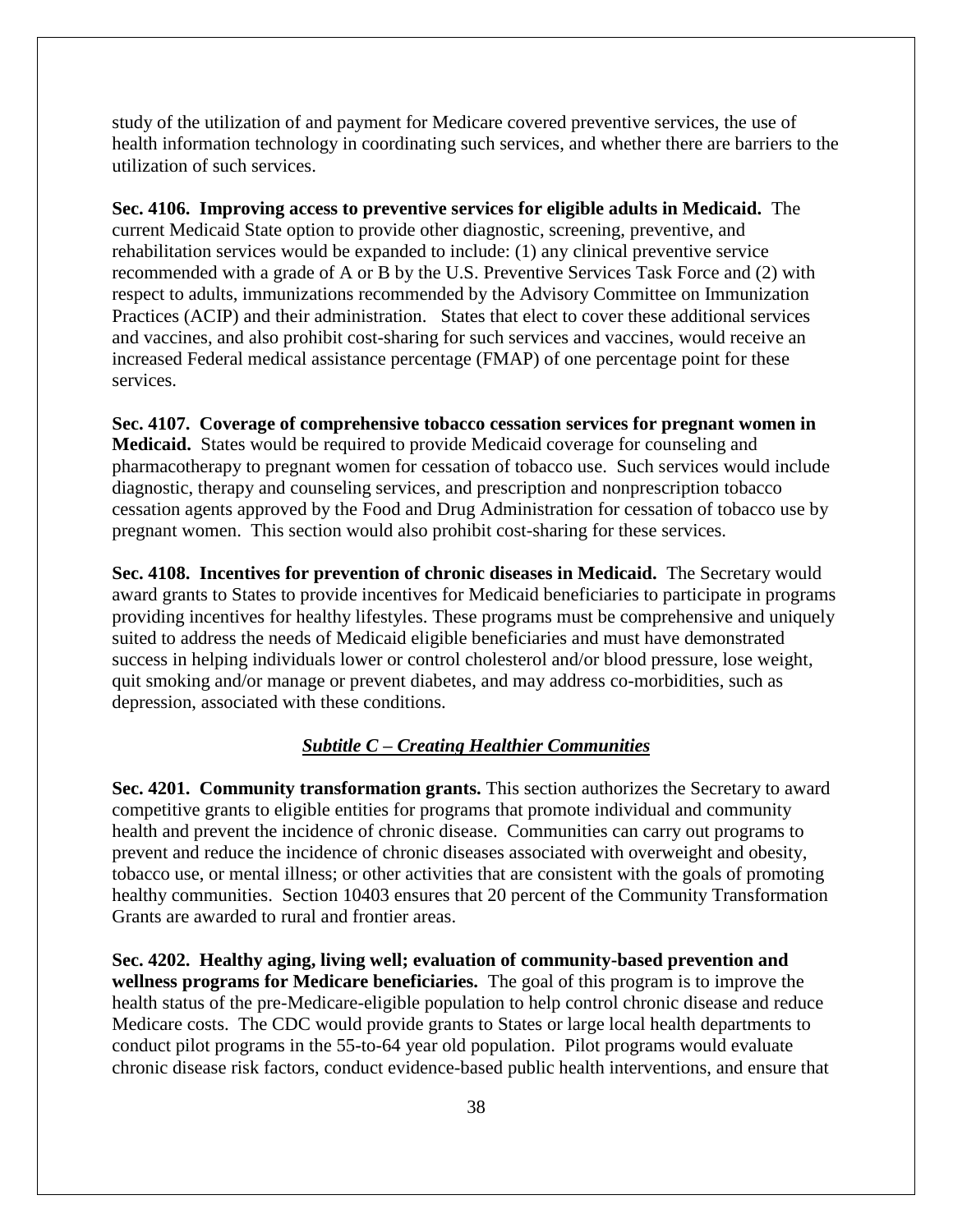individuals identified with chronic disease or at-risk for chronic disease receive clinical treatment to reduce risk. Pilot programs would be evaluated for success in controlling Medicare costs in the community. Additionally, the Centers for Medicare & Medicaid Services (CMS) would conduct a comprehensive assessment of community-based disease self-management programs that help control chronic diseases. The Secretary would then develop a plan for improving access to such services for Medicare beneficiaries.

**Sec. 4203. Removing barriers and improving access to wellness for individuals with disabilities.** Requires the Access Board to establish standards for accessibility of medical diagnostic equipment to individuals with disabilities.

**Sec. 4204. Immunizations.** Authorizes States to purchase adult vaccines under CDC contracts. Currently, 23 States purchase vaccines under CDC contracts. These contracts for adult vaccines provide savings that range from 23-69 percent compared to the private sector cost. Authorizes a demonstration program to improve immunization coverage. Under this program, CDC will provide grants to States to improve immunization coverage of children, adolescents, and adults through the use of evidence-based interventions. States may use funds to implement interventions that are recommended by the Community Preventive Services Task Force, such as reminders or recalls for patients or providers, or home visits. Reauthorizes the Immunization Program in Section 317 of the Public Health Service Act. This section would also require a GAO study and report to Congress on coverage of vaccines under Medicare Part D and the impact on access to those vaccines.

**Sec. 4205. Nutrition labeling of standard menu items at chain restaurants.** This initiative represents a compromise between the Menu Education and Labeling (MEAL) Act, sponsored by Senator Harkin, and the Labeling Education and Nutrition (LEAN) Act, sponsored by Senators Carper and Murkowski. Under the terms of the compromise, a restaurant that is part of a chain with 20 or more locations doing business under the same name (other restaurants are exempt) would be required to disclose calories on the menu board and in a written form, available to customers upon request, additional nutrition information pertaining to total calories and calories from fat, as well as amounts of fat, saturated fat, cholesterol, sodium, total carbohydrates, complex carbohydrates, sugars, dietary fiber, and protein.

**Sec. 4206. Demonstration project concerning individualized wellness plan.** This pilot program provides at-risk populations who utilize community health centers with a comprehensive risk-factor assessment and an individualized wellness plan designed to reduce risk factors for preventable conditions.

**Sec. 4207. Reasonable break time for nursing mothers.** This initiative would amend the Fair Labor Standard Act to require employers to provide break time and a place for breastfeeding mothers to express milk. This would not apply to an employer with fewer than 50 employees, and there are no monetary damages.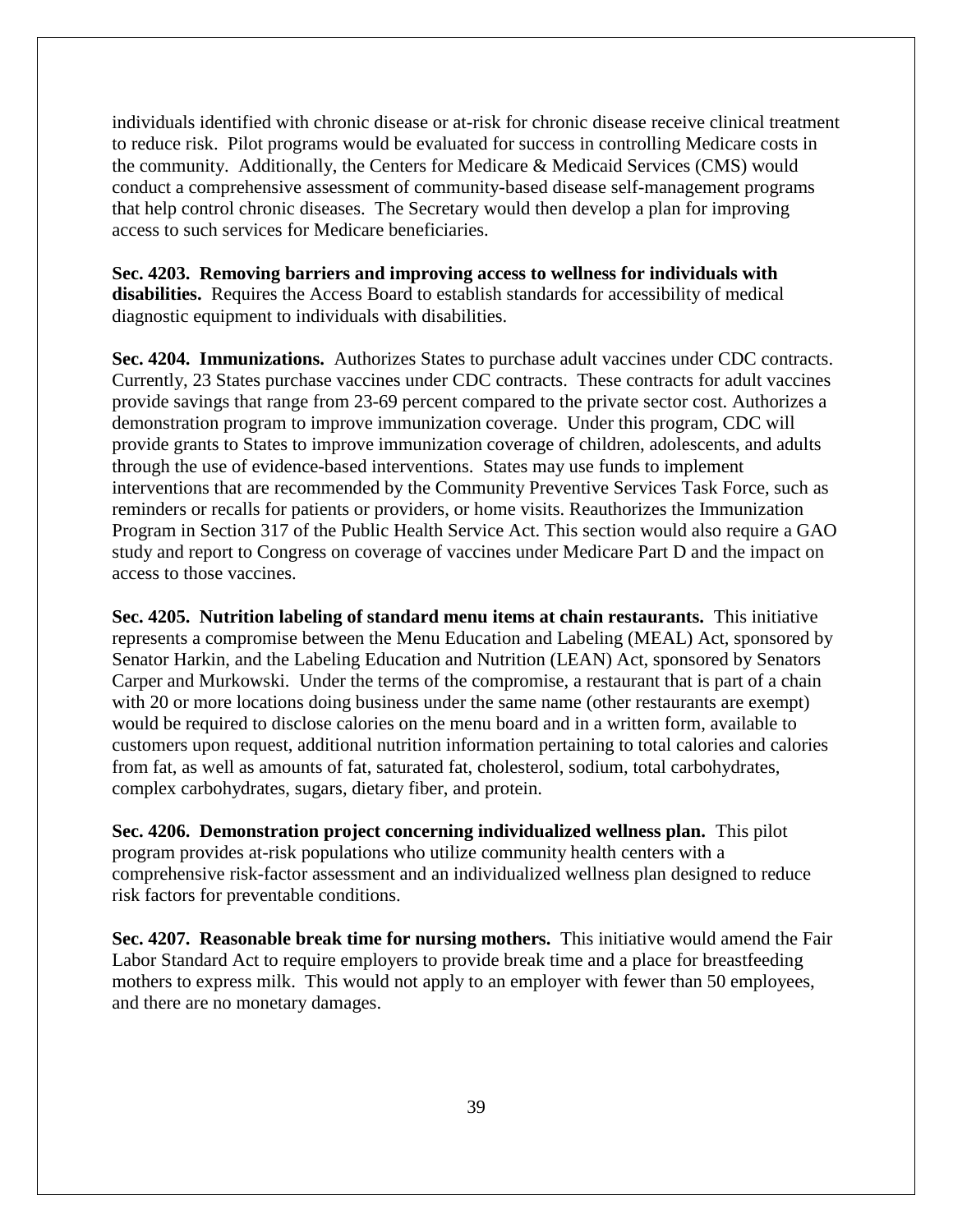### *Subtitle D – Support for Prevention and Public Health Innovation*

**Sec. 4301. Research on optimizing the delivery of public health services.** The Secretary, acting through the Director of CDC, shall provide funding for research in the area of public health services and systems. This research shall include examining best practices relating to prevention, analyzing the translation of interventions from academic institutions to clinics and communities, and identifying effective strategies for delivering public health services in real world settings. CDC shall annually report research findings to Congress.

**Sec. 4302. Understanding health disparities; data collection and analysis.** Ensures that any ongoing or new Federal health program achieve the collection and reporting of data by race, ethnicity, primary language and any other indicator of disparity. The Secretary shall analyze data collected to detect and monitor trends in health disparities and disseminate this information to the relevant Federal agencies.

**Sec. 4303. CDC and employer-based wellness programs.** Requires the CDC to study and evaluate best employer-based wellness practices and provide an educational campaign and technical assistance to promote the benefits of worksite health promotion to employers.

**Sec. 4304. Epidemiology-Laboratory Capacity Grants.** Establishes a program at the CDCthat awards grants to assist State, local, and tribal public health agencies in improving surveillance for and responses to infectious diseases and other conditions of public health importance. Amounts received under the grants shall be used to strengthen epidemiologic capacity, enhance laboratory practices, improve information systems, and develop outbreak control strategies. Requires the Director of the CDC to issue national standards on information Exchange systems to public health entities for the reporting of infectious diseases and other conditions of public health importance in consultation with the National Coordinator for Health Information Technology.

**Sec. 4305. Advancing research and treatment for pain care management.** Authorizes an Institute of Medicine Conference on Pain Care to evaluate the adequacy of pain assessment, treatment, and management; identify and address barriers to appropriate pain care; increase awareness; and report to Congress on findings and recommendations. Also authorizes the Pain Consortium at the National Institutes of Health to enhance and coordinate clinical research on pain causes and treatments. Establishes a grant program to improve health professionals' understanding and ability to assess and appropriately treat pain.

**Sec. 4306. Funding for childhood obesity demonstration project.** The Children's Health Insurance Program Reauthorization Act of 2009 included several provisions designed to improve the quality of care under Medicaid and CHIP. This law directed the Secretary to initiate a demonstration project to develop a comprehensive and systematic model for reducing childhood obesity. This section appropriates \$25 million for the childhood obesity demonstration project and adjusts the demonstration time period to fiscal years 2010 through 2014.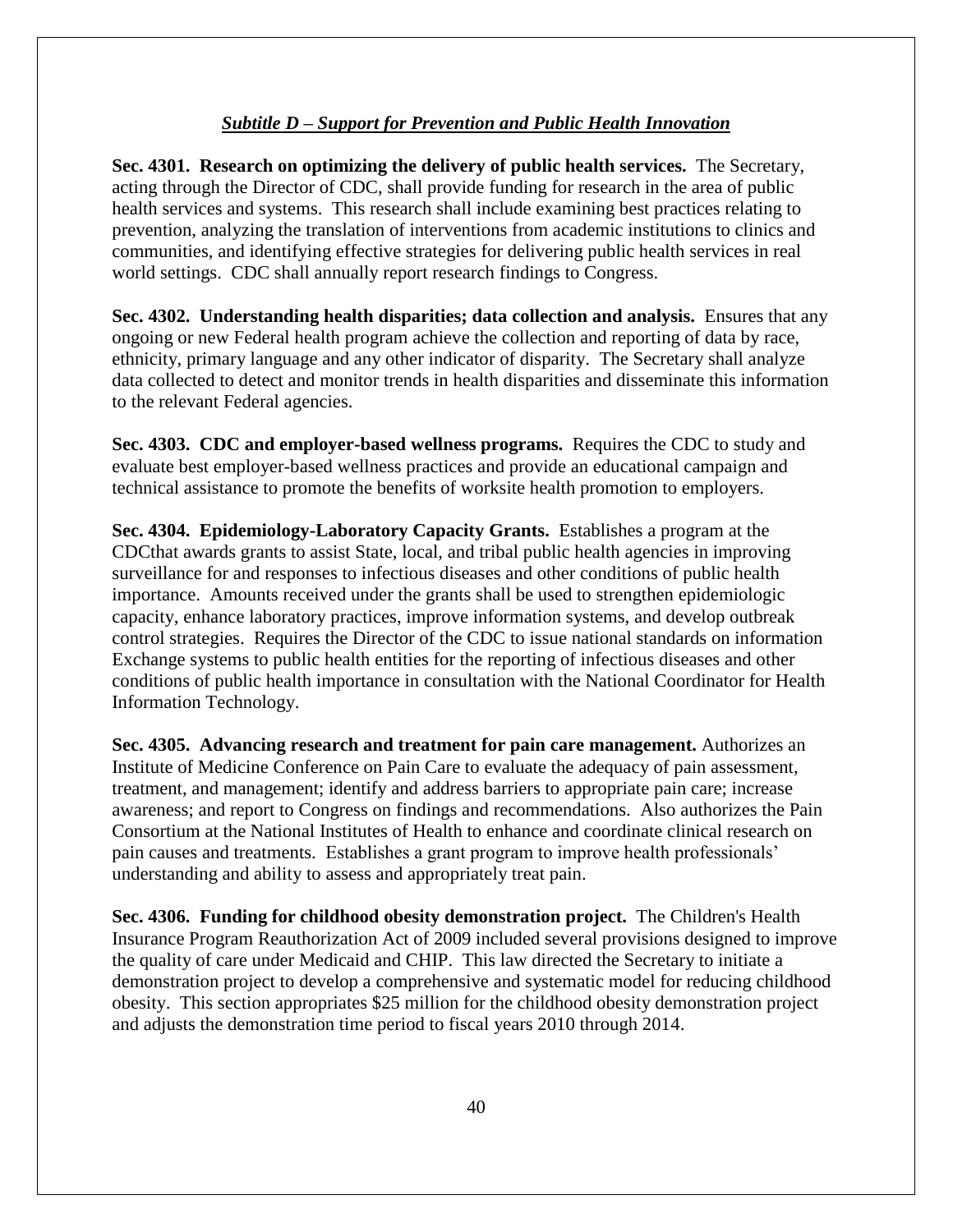### *Subtitle E – Miscellaneous Provisions*

**Sec. 4401. Sense of the Senate concerning CBO scoring.** This section is struck by Section 10405.

**Sec. 4402. Effectiveness of Federal health and wellness initiatives.** The Secretary of Health and Human Services will evaluate the effectiveness of existing Federal health and wellness initiatives. The Secretary will consider whether such programs are effective in achieving their stated goals and evaluate their effect on the health and productivity of the Federal workforce.

#### **TITLE V—HEALTH CARE WORKFORCE**

*Subtitle A--Purpose and Definitions*

**Sec. 5001. Purpose.**

**Sec. 5002. Definitions.**

#### *Subtitle B--Innovations in the Health Care Workforce*

**Sec. 5101. National health care workforce commission**. Establishes a national commission tasked with reviewing health care workforce and projected workforce needs. The overall goal of the Commission is to provide comprehensive, unbiased information to Congress and the Administration about how to align Federal health care workforce resources with national needs. Congress will use this information when providing appropriations to discretionary programs or in restructuring other Federal funding sources. As amended by Section 10501, adds representation from small businesses to the Commission membership; adds an examination of the barriers of entering and remaining in primary care careers as a high-priority area for the Commission; and includes optometrists and ophthalmologists as members of the health care workforce.

**Sec. 5102. State health care workforce development grants**. Competitive grants are created for the purpose of enabling State partnerships to complete comprehensive planning and to carry out activities leading to coherent and comprehensive health care workforce development strategies at the State and local levels. Grants will support innovative approaches to increase the number of skilled health care workers such as health care career pathways for young people and adults.

**Sec. 5103. Health care workforce assessment**. Codifies the existing national center and establishes several regional centers for health workforce analysis to collect, analyze, and report data related to Title VII (of the Public Health Service Act) primary care workforce programs. The centers will coordinate with State and local agencies collecting labor and workforce statistical information and coordinate and provide analyses and reports on Title VII to the Commission.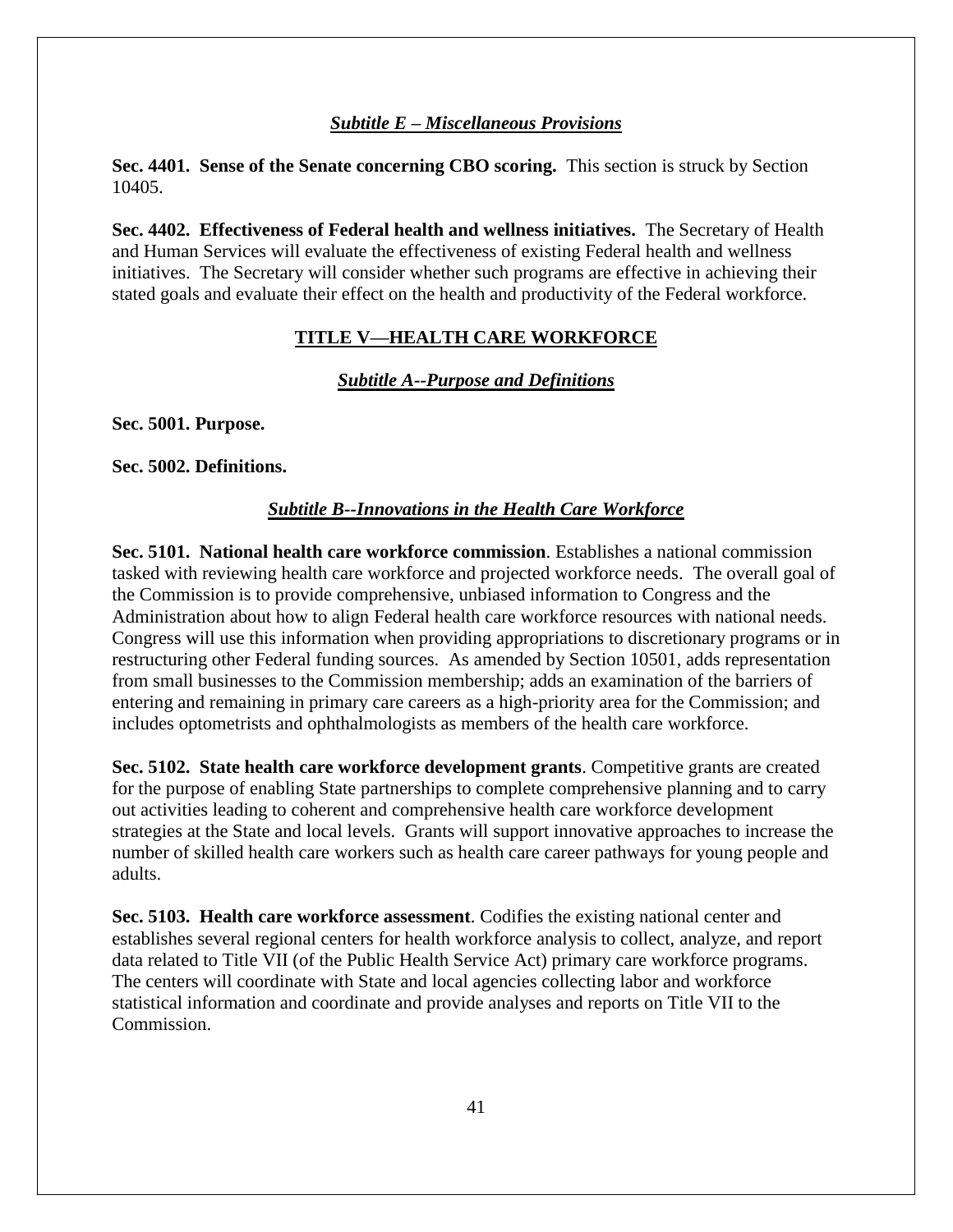**Sec. 5104. Interagency task force to assess and improve access to health care in the State of Alaska.** As added by Section 10501, establishes a temporary Task Force to assess health care access and develop a strategy to improve health care delivery in Alaska.

### *Subtitle C--Increasing the Supply of the Health Care Workforce*

**Sec. 5201. Federally supported student loan funds.** Eases current criteria for schools and students to qualify for loans, shorten payback periods, and decreases the non-compliance provision to make the primary care student loan program more attractive to medical students.

**Sec. 5202. Nursing student loan program.** Increases loan amounts and updates the years for nursing schools to establish and maintain student loan funds.

**Sec. 5203. Health care workforce loan repayment programs.** Establishes a loan repayment program for pediatric subspecialists and providers of mental and behavioral health services to children and adolescents who are or will be working in a Health Professional Shortage Area, Medically Underserved Area, or with a Medically Underserved Population.

**Sec. 5204. Public health workforce recruitment and retention program.** Offers loan repayment to public health students and workers in exchange for working at least 3 years at a federal, state, local, or tribal public health agency.

**Sec. 5205. Allied health workforce recruitment and retention program.** Offers loan repayment to allied health professionals employed at public health agencies or in settings providing health care to patients, including acute care facilities, ambulatory care facilities, residences, and other settings located in Health Professional Shortage Areas, Medically Underserved Areas, or serving Medically Underserved Populations.

**Sec. 5206. Grants for States and local programs.** Awards scholarships to mid-career public and allied health professionals employed in public and allied health positions at the Federal, State, tribal, or local level to receive additional training in public or allied health fields.

**Sec. 5207. Funding for National Health Service Corps.** Increases and extends the authorization of appropriations for the National Health Service Corps scholarship and loan repayment program for FY10-15.

**Sec. 5208. Nurse-managed health clinics.** Strengthens the health care safety-net by creating a \$50 million grant program administered by HRSA to support nurse-managed health clinics.

**Sec. 5209. Elimination of cap on the Commissioned Corps.** Eliminates the artificial cap on the number of Commissioned Corps members, allowing the Corps to expand to meet national public health needs.

**Sec. 5210. Establishing a Ready Reserve Corps.** Establishes a Ready Reserve Corps within the Commissioned Corps for service in times of national emergency. Ready Reserve Corps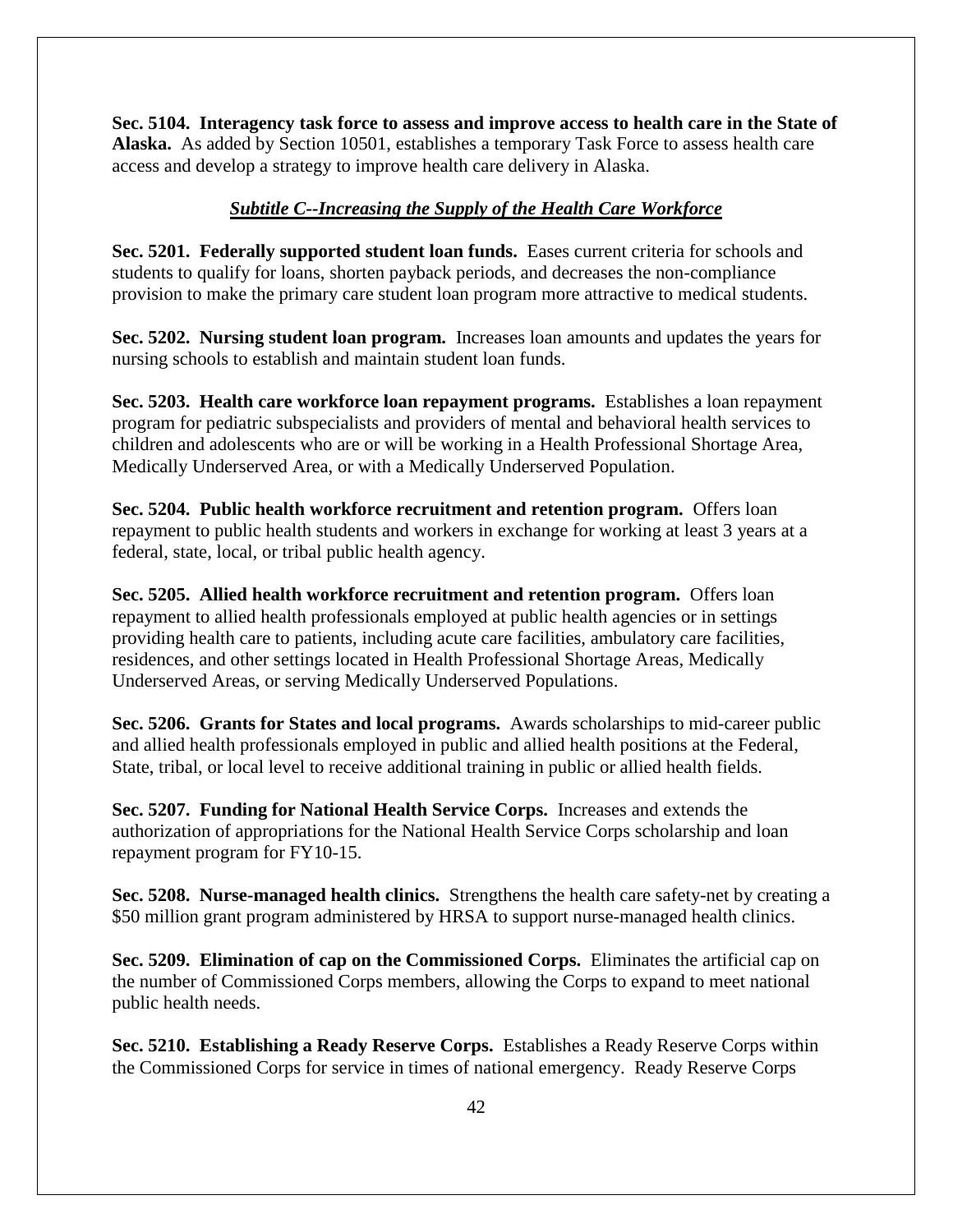members may be called to active duty to respond to national emergencies and public health crises and to fill critical public health positions left vacant by members of the Regular Corps who have been called to duty elsewhere.

#### *Subtitle D--Enhancing Health Care Workforce Education and Training*

**Sec. 5301. Training in family medicine, general internal medicine, general pediatrics, and physician assistantship.** Provides grants to develop and operate training programs, provide financial assistance to trainees and faculty, enhance faculty development in primary care and physician assistant programs, and to establish, maintain, and improve academic units in primary care. Priority is given to programs that educate students in team-based approaches to care, including the patient-centered medical home.

**Sec. 5302. Training opportunities for direct care workers.** Authorizes funding over three years to establish new training opportunities for direct care workers providing long-term care services and supports.

**Sec. 5303. Training in general, pediatric, and public health dentistry.** Reinstates a separate line of dental funding in Title VII of the Public Health Service Act. Allows dental schools and education programs to use grants for pre-doctoral training, faculty development, dental faculty loan repayment, and academic administrative units.

**Sec. 5304. Alternative dental health care provider demonstration project.** Authorizes the Secretary to award grants to establish training programs for alternative dental health care providers to increase access to dental health care services in rural, tribal, and underserved communities.

**Sec. 5305. Geriatric education and training; career awards; comprehensive geriatric education.** Authorizes funding to geriatric education centers to support training in geriatrics, chronic care management, and long-term care for faculty in health professions schools and family caregivers; develop curricula and best practices in geriatrics; expand the geriatric career awards to advanced practice nurses, clinical social workers, pharmacists, and psychologists; and establish traineeships for individuals who are preparing for advanced education nursing degrees in geriatric nursing.

**Sec. 5306. Mental and behavioral health education and training grants.** Awards grants to schools for the development, expansion, or enhancement of training programs in social work, graduate psychology, professional training in child and adolescent mental health, and pre-service or in-service training to paraprofessionals in child and adolescent mental health.

**Sec. 5307. Cultural competency, prevention, and public health and individuals with disabilities training.** Reauthorizes and expands programs to support the development, evaluation, and dissemination of model curricula for cultural competency, prevention, and public health proficiency and aptitude for working with individuals with disabilities training for use in health professions schools and continuing education programs.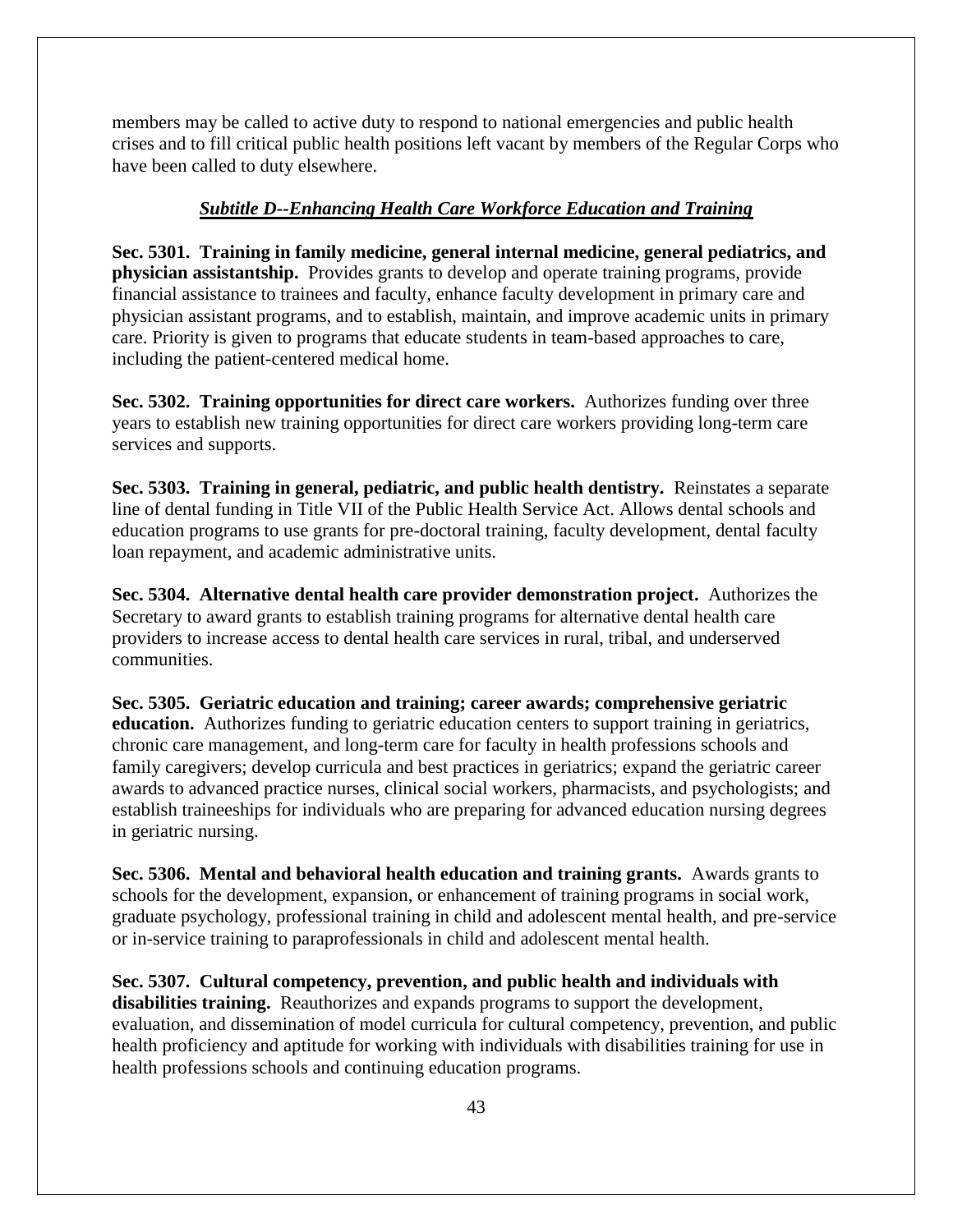**Sec. 5308. Advanced nursing education grants.** Strengthens language for accredited Nurse Midwifery programs to receive advanced nurse education grants in Title VIII of the Public Health Service Act.

**Sec. 5309. Nurse education, practice, and retention grants.** Awards grants to nursing schools to strengthen nurse education and training programs and to improve nurse retention.

**Sec. 5310. Loan repayment and scholarship program.** Adds faculty at nursing schools as eligible individuals for loan repayment and scholarship programs.

**Sec. 5311. Nurse faculty loan program.** Establishes a Federally-funded student loan repayment program for nurses with outstanding debt who pursue careers in nurse education. Nurses agree to teach at an accredited school of nursing for at least 4 years within a 6-year period.

**Sec. 5312. Authorization of appropriations for parts B through D of title VIII.** Authorizes \$338 million to fund Title VIII of the Public Health Service Act nursing programs.

**Sec. 5313. Grants to promote the community health workforce.** Authorizes the Secretary to award grants to States, public health departments, clinics, hospitals, Federally qualified health centers, and other nonprofits to promote positive health behaviors and outcomes in medically underserved areas through the use of community health workers. Community health workers offer interpretation and translation services, provide culturally appropriate health education and information, offer informal counseling and guidance on health behaviors, advocate for individual and community health needs, and can provide some direct primary care services and screenings. Section 10501 clarifies the definition and activities of community health workers.

**Sec. 5314. Fellowship training in public health.** Authorizes the Secretary to address workforce shortages in State and local health departments in applied public health epidemiology and public health laboratory science and informatics.

**Sec. 5315. United States Public Health Sciences Track.** Directs the Surgeon General to establish a U.S. Public Health Sciences Track to train physicians, dentists, nurses, physician assistants, mental and behavior health specialists, and public health professionals emphasizing team-based service, public health, epidemiology, and emergency preparedness and response in affiliated institutions. Students receive tuition remission and a stipend and are accepted as Commission Corps officers in the U.S. Public Health Service with a 2-year service commitment for each year of school covered.

**Sec. 5316. Rural physician training grants.** As added by Section 10501, establishes a grant program for medical schools to recruit and train medical students to practice medicine in underserved rural communities.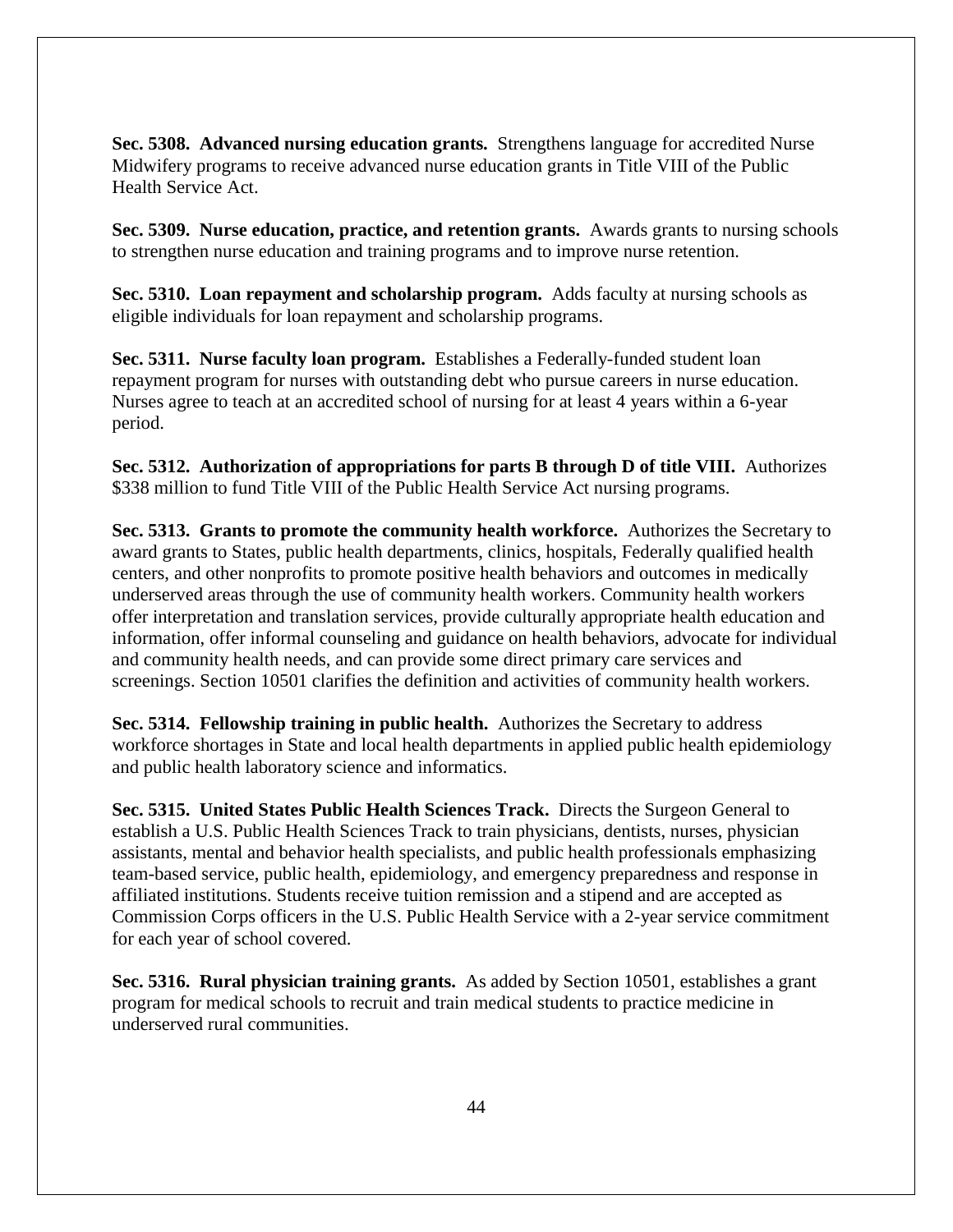**Sec. 5317. Demonstration grants for family nurse practitioner training programs.** As added by Section 10501, establishes a training demonstration program that supports recent Family Nurse Practitioner graduates in primary care for a twelve month period in Federally Qualified Health Centers (FQHCs) and nurse-managed health clinics. The demonstration is authorized from 2011 through 2014.

### *Subtitle E--Supporting the Existing Health Care Workforce*

**Sec. 5401. Centers of excellence.** The Centers of Excellence program, which develops a minority applicant pool to enhance recruitment, training, academic performance and other supports for minorities interested in careers in health, is reauthorized at 150 percent of 2005 appropriations, \$50 million.

**Sec. 5402. Health professions training for diversity.** Provides scholarships for disadvantaged students who commit to work in medically underserved areas as primary care providers, and expands loan repayments for individuals who will serve as faculty in eligible institutions. Funding is increased from \$37 to \$51 million for 2009 through 2013.

**Sec. 5403. Interdisciplinary, community-based linkages.** Authorizes funding to establish community-based training and education grants for Area Health Education Centers (AHECs) and Programs. Two programs are supported - Infrastructure Development Awards and Points of Service Enhancement and Maintenance Awards - targeting individuals seeking careers in the health professions from urban and rural medically underserved communities.

**Sec. 5404. Workforce diversity grants.** Expands the allowable uses of nursing diversity grants to include completion of associate degrees, bridge or degree completion program, or advanced degrees in nursing, as well as pre-entry preparation, advanced education preparation, and retention activities.

**Sec. 5405. Primary care extension program.** Creates a Primary Care Extension Program to educate and provide technical assistance to primary care providers about evidence-based therapies, preventive medicine, health promotion, chronic disease management, and mental health. The Agency for Healthcare Research and Quality (AHRQ) will award planning and program grants to State hubs including, at a minimum, the State health department, State-level entities administering Medicare and Medicaid, and at least one health professions school. These State hubs may also include Quality Improvement Organizations, AHECs, and other quality and training organizations.

#### *Subtitle F – Strengthening Primary Care and Other Workforce Improvements*

**Sec. 5501. Expanding access to primary care services and general surgery services.**  Beginning in 2011, provides primary care practitioners, as well as general surgeons practicing in health professional shortage areas, with a 10 percent Medicare payment bonus for five years. Section 10501 removes the budget-neutrality adjustment that would have offset half of the cost of the primary care and general surgery bonuses.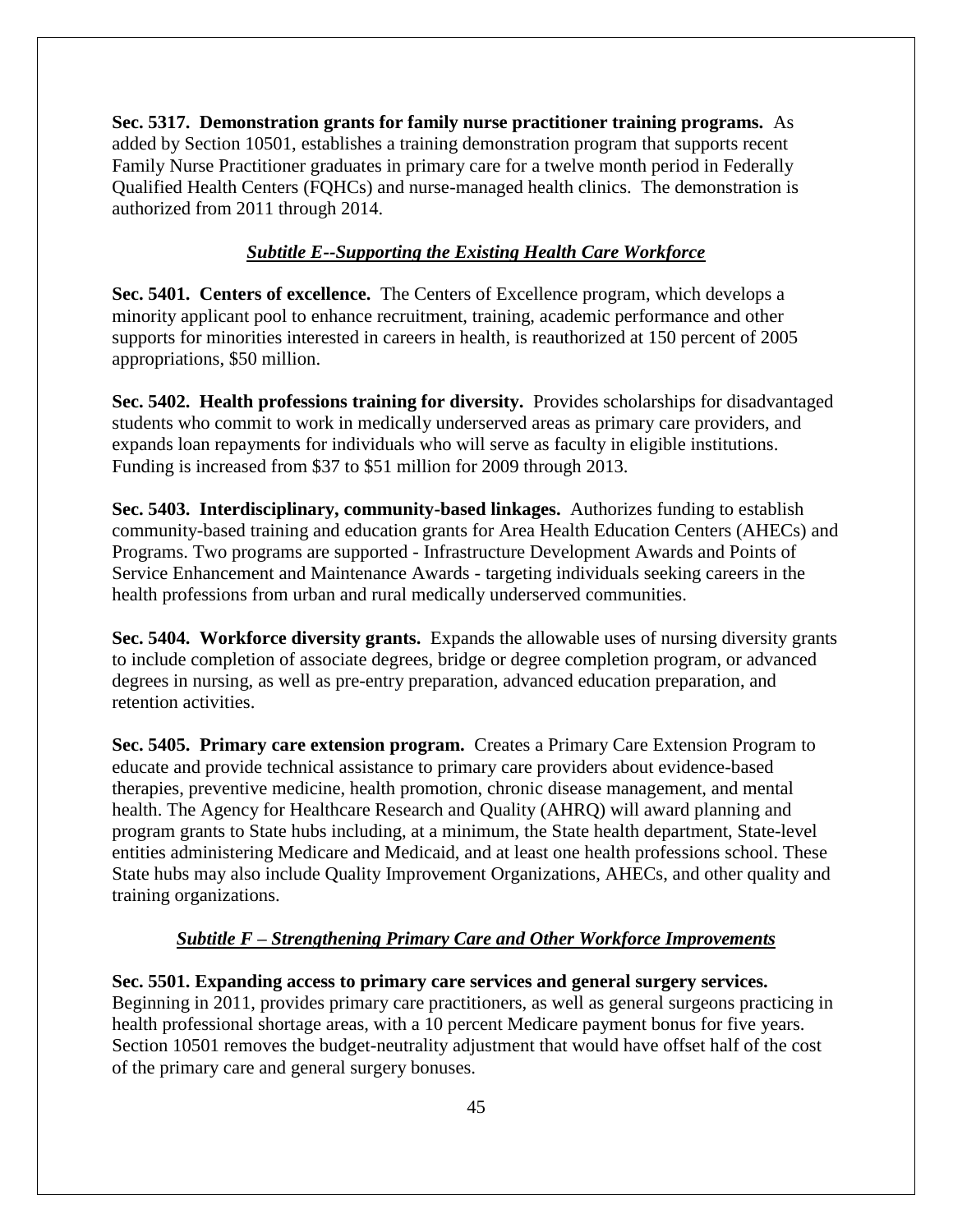**Sec. 5502. Medicare Federally qualified health center improvements.** Directs the Secretary of Health and Human Services to develop and implement a prospective payment system (PPS) for Medicare-covered services furnished by Federally Qualified Health Centers (FQHCs). Additionally, adds remaining Medicare-covered preventive services to the list of services eligible for reimbursement when furnished by an FQHC. Section 10501 clarifies that the Secretary of HHS shall vary payments to FQHCs based on the type, duration, and intensity of services they deliver and establishes an annual FQHC market basket update.

**Sec. 5503. Distribution of additional residency positions.** Beginning July 1, 2011, directs the Secretary to redistribute residency positions that have been unfilled for the prior three cost reports and directs those slots for training of primary care physicians. In distributing the residency slots under this section, special preference will be given to programs located in States with a low physician resident to general population ratio and to programs located in States with the highest ratio of population living in a health professional shortage area (HPSA) relative to the general population.

**Sec. 5504. Counting resident time in outpatient settings and allowing flexibility for jointly operated residency training programs.** Modifies rules governing when hospitals can receive indirect medical education (IME) and direct graduate medical education (DGME) funding for residents who train in a non-provider setting so that any time spent by the resident in a nonprovider setting shall be counted toward DGME and IME if the hospital incurs the costs of the stipends and fringe benefits.

**Sec. 5505. Rules for counting resident time for didactic and scholarly activities and other activities.** Modifies current law to allow hospitals to count resident time spent in didactic conferences toward IME costs in the provider (i.e., hospital) setting and toward DGME in the non-provider (i.e., non-hospital) setting. Section 10501 clarifies that the Secretary is not required to reopen certain settled cost reports in applying changes to Medicare graduate medical education payment rules related to didactic training.

**Sec. 5506. Preservation of resident cap positions from closed hospitals.** Directs the Secretary to redistribute medical residency slots from a hospital that closes on or after the date that is two years before enactment of the this legislation based on certain criteria.

**Sec. 5507. Demonstration project to address health professions workforce needs; extension of family-to-family health information centers.** Establishes a demonstration grant program through competitive grants to provide aid and supportive services to low-income individuals with the opportunity to obtain education and training for occupations in the health care field that pay well and are expected to experience labor shortages or be in high demand. The demonstration grant is to serve low-income persons including recipients of assistance under State Temporary Assistance for Needy Families (TANF) programs.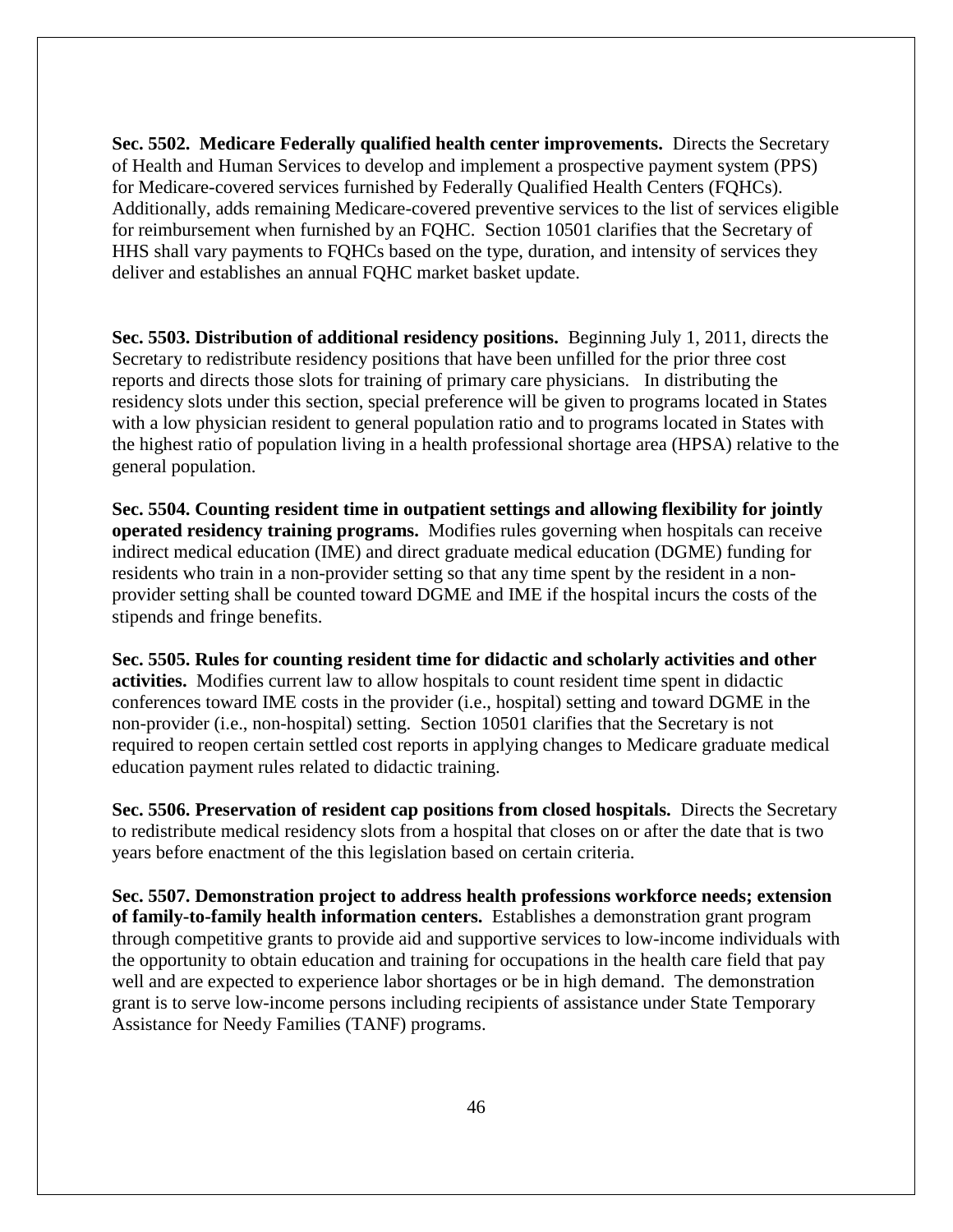Also establishes a demonstration program to competitively award grants for up to six States for three years to develop core training competencies and certification programs for personal and home care aides. Extends funding for family-to-family health information centers at \$5 million for FY2010 through FY2012.

**Sec. 5508. Increasing teaching capacity.** Directs the Secretary to establish a grant program to support new or expanded primary care residency programs at teaching health centers and authorizes \$25 million for FY2010, \$50 million for FY2011 and FY2012 and such sums as may be necessary for each fiscal year thereafter to carry out such program. Also provides \$230 million in funding under the Public Health Service Act to cover the indirect and direct expenses of qualifying teaching health centers related to training primary care residents in certain expanded or new programs.

**Sec. 5509. Graduate nurse education demonstration program.** This provision directs the Secretary to establish a demonstration program to increase graduate nurse education training under Medicare and authorizes \$50 million to be appropriated from the Medicare Hospital Insurance Trust Fund for each of the fiscal years 2012 through 2015 for such purpose.

## *Subtitle G--Improving Access to Health Care Services*

**Sec. 5601. Spending for Federally Qualified Health Centers (FQHCs).** Authorizes the following appropriations: FY2010 - \$2.98B; FY2011 - \$3.86B; FY2012 - \$4.99B; FY 2013 - \$6.44B; FY2014 - \$7.33B; FY2015 - \$8.33B.

**Sec. 5602. Negotiated rulemaking for development of methodology and criteria for designating medically underserved populations and health professions shortage areas.** Directs the Secretary, in consultation with stakeholders, to establish a comprehensive methodology and criteria for designating medically underserved populations and Health Professional Shortage Areas.

**Sec. 5603. Reauthorization of Wakefield Emergency Medical Services for Children Program.** Reauthorizes program to award grants to States and medical schools to support the improvement and expansion of emergency medical services for children needing trauma or critical care treatment.

**Sec. 5604. Co-locating primary and specialty care in community-based mental health settings.** Authorizes \$50 million in grants for coordinated and integrated services through the co-location of primary and specialty care in community-based mental and behavioral health settings.

**Sec. 5605. Key national indicators.** Establishes a Commission on Key National Indicators to conduct a comprehensive oversight of a newly established key national indicators system, with a required annual report to Congress.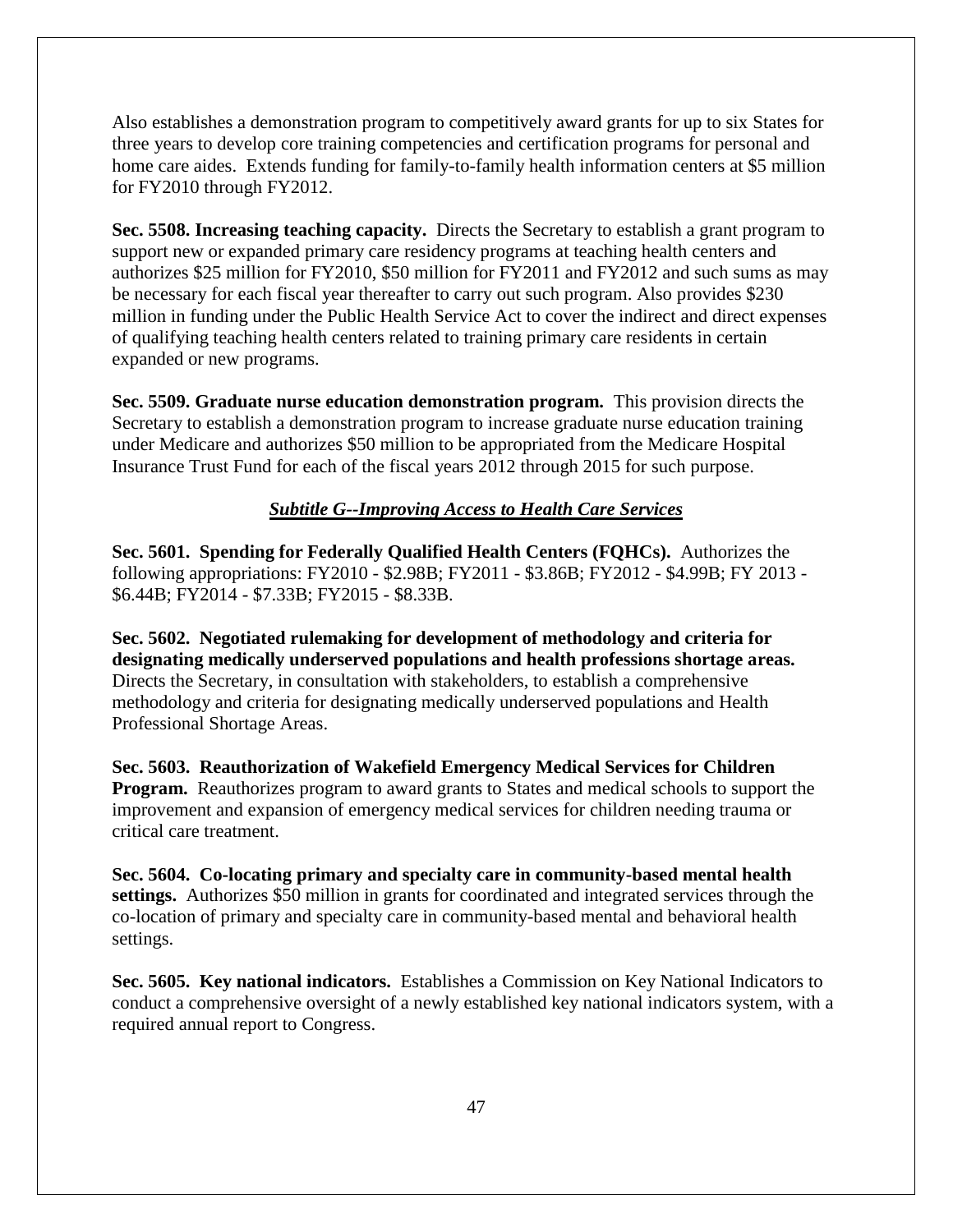**Sec. 5606. State grants to health care providers who provide services to a high percentage of medically underserved populations or other special populations.** As added by Section 10501, creates a grant program to support health care providers who treat a high percentage of medically underserved populations.

## **TITLE VI—TRANSPARENCY AND PROGRAM INTEGRITY**

## *Subtitle A – Physician Ownership and Other Transparency*

**Sec. 6001. Limitation on Medicare exception to the prohibition on certain physician referrals for hospitals.** Prohibits physician-owned hospitals that do not have a provider agreement prior to August 1, 2010, (as amended by Section 10601) to participate in Medicare. Such hospitals that have a provider agreement prior to August 1, 2010, could continue to participate in Medicare under certain requirements addressing conflict of interest, bona fide investments, and patient safety issues, and expansion limitations.

**Sec. 6002. Transparency reports and reporting of physician ownership or investment interests.** Requires drug, device, biological and medical supply manufacturers to report transfers of value made to a physician, physician medical practice, a physician group practice, and/or a teaching hospital. Duplicative State or local laws would be preempted by Federal law, however, Federal preemption would not occur for State or local laws that are beyond the scope of this section.

**Sec. 6003. Disclosure requirements for in-office ancillary services exception to the prohibition on physician self-referral for certain imaging services**. Adds an additional requirement to the Medicare in-office ancillary exception that requires the referring physician to inform the patient in writing that the individual may obtain the specified service from a person other than the referring physician, a physician who is a member of the same group practice as the referring physician, or an individual who is directly supervised by the physician or by another physician in the group practice.

**Sec. 6004. Prescription drug sample transparency.** Requires prescription drug manufacturers and distributors to report to the Secretary information pertaining to drug samples currently being collected internally, as required under the Federal Food, Drug and Cosmetic Act.

**Sec. 6005. Pharmacy benefit managers transparency requirements.** Requires a pharmacy benefit manager (PBM) or a health benefits plan that provides pharmacy benefits management services that contract with health plans under Medicare or the Exchange to report to the Secretary information regarding the generic dispensing rate: the rebates, discounts, or price concessions negotiated by the PBM and the payment difference between health plans and PBMs and the PBMs and pharmacies. All disclosed information would be confidential, except for certain specific purposes.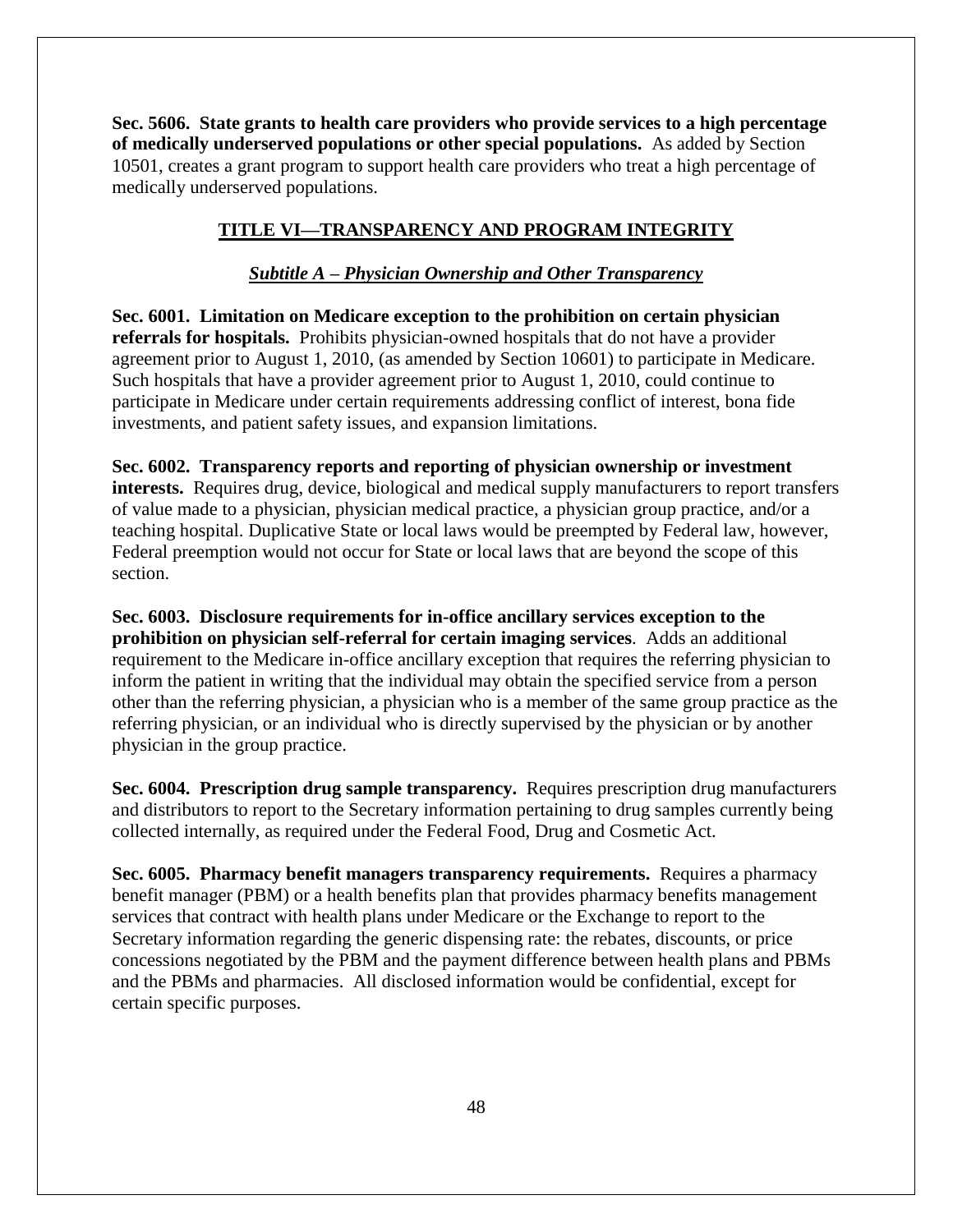## *Subtitle B – Nursing Home Transparency and Improvement*

## **Part I – Improving Transparency of Information**

## **Sec. 6101. Required disclosure of ownership and additional disclosable parties**

**information.** Requires that skilled nursing facilities (SNFs) under Medicare and nursing facilities (NFs) under Medicaid make available on request by the Secretary, the Inspector General of the Department of Health and Human Services, the States, and the State long-term care ombudsman, information on ownership, including a description of the governing body and organizational structure of the facility and information regarding additional disclosable parties.

**Sec. 6102. Accountability requirements for skilled nursing facilities and nursing facilities.** Requires SNFs and NFs to implement a compliance and ethics program to be followed by the facility's employees and its agents within 36 months of enactment, and requires the Secretary to evaluate this program and report the results to Congress.

**Sec. 6103. Nursing home compare Medicare website.** Requires the Secretary to publish the following information on the Nursing Home Compare Medicare website: standardized staffing data, links to State internet websites regarding State survey and certification programs, the model standardized complaint form, a summary of substantiated complaints, and the number of adjudicated instances of criminal violations by a facility or its employee.

**Sec. 6104. Reporting of expenditures.** Requires the Secretary to modify cost reports for SNFs to require reporting of expenditures on wages and benefits for direct care staff, breaking out registered nurses, licensed professional nurses, certified nurse assistants, and other medical and therapy staff.

**Sec. 6105. Standardized complaint form.** Requires the Secretary to develop a standardized complaint form for use by residents (or a person acting on a resident's behalf) in filing complaints with a State survey and certification agency and a State long-term care ombudsman program. States would also be required to establish complaint resolution processes.

**Sec. 6106. Ensuring staffing accountability.** Requires the Secretary to develop a program for facilities to report staffing information in a uniform format based on payroll data, and to also take into account services provided by any agency or contract staff.

**Sec. 6107. GAO study and report on Five-Star Quality Rating System.** Requires the Government Accountability Office to conduct a study on the Five-Star Quality Rating System which would include an analysis of the systems implementation and any potential improvements to the system.

## **Part II – Targeting Enforcement**

**Sec. 6111. Civil money penalties.** Provides the Secretary with authority to reduce civil monetary penalties (CMPs) from the level that they would otherwise be by 50 percent for certain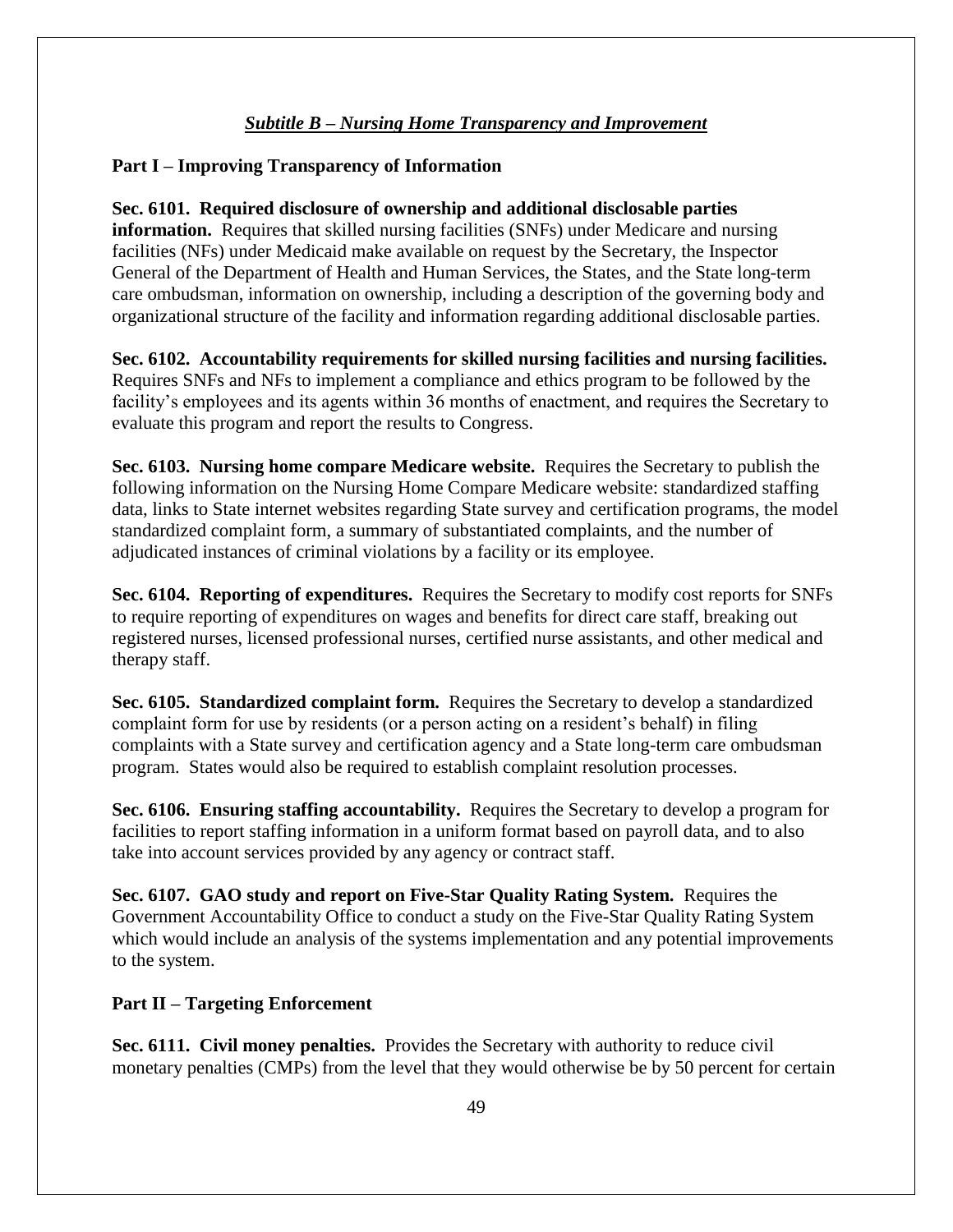facilities that self-report and promptly correct deficiencies within ten calendar days of imposition. For CMPs that are cited at the level of actual harm and immediate jeopardy, the Secretary would be provided with the authority to place CMPs in an escrow account following completion of the informal dispute resolution process, or the date that is 90 days after the date of the imposition of the CMP, whichever is earlier. If the facility's appeal is successful, the CMP, with interest, would be returned to the facility. If the appeal is unsuccessful, some portion of the proceeds may be used to fund activities that benefit facility residents.

**Sec. 6112. National independent monitor demonstration project.** Directs the Secretary to establish a demonstration project within one year of enactment for developing, testing and implementing a national independent monitor program to conduct oversight of interstate and large intrastate chains. The HHS OIG would evaluate the demonstration project after two years.

**Sec. 6113. Notification of facility closure.** Requires the administrator of a facility that is preparing to close to provide written notification to residents, legal representatives of residents or other responsible parties, the State, the Secretary and the long-term ombudsman program in advance of the closure by at least 60 days. Facilities would be required to prepare a plan for closing the facility by a specified date that is provided to the State, which must approve it and ensure the safe transfer of residents to another facility or alternative setting that the State finds appropriate in terms of quality, services and location, taking into consideration the needs and best interests of each resident.

**Sec. 6114. National demonstration projects on culture change and use of information technology in nursing homes.** Requires the Secretary to conduct two facility-based demonstration projects that would develop best practice models in two areas. The first would be designed to identify best practices in facilities that are involved in the "culture change" movement, including the development of resources where facilities may be able to access information in order to implement culture change. The second demonstration would focus on development of best practices in information technology that facilities are using to improve resident care.

### **Part III – Improving staff training**

**Sec. 6121. Dementia and abuse prevention training.** Requires facilities to include dementia management and abuse prevention training as part of pre-employment initial training for permanent and contract or agency staff, and if the Secretary determines appropriate, as part of ongoing in-service training.

## *Subtitle C – Nationwide Program for National and State Background Checks on Direct Patient Access Employees of Long Term Care Facilities and Providers*

**Sec. 6201. Nationwide program for National and State background checks on direct patient access employees of long-term care facilities and providers.** Requires the Secretary to establish a nationwide program for national and State background checks on direct patient access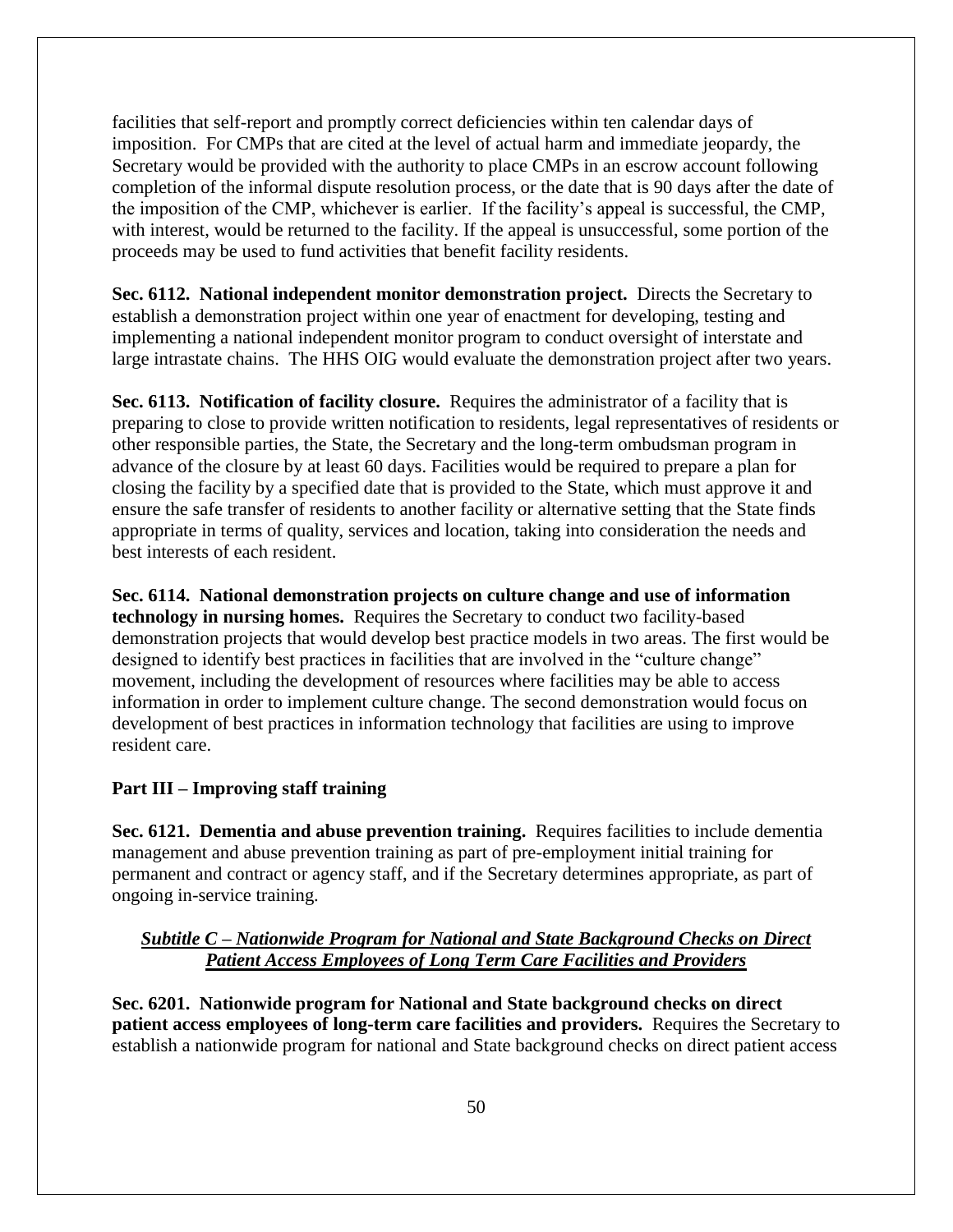employees of certain long-term supports and services facilities or providers. This program is based on the background check pilot program in the Medicare Modernization Act.

### *Subtitle D – Patient-Centered Outcomes Research*

**Sec. 6301. Patient-Centered Outcomes Research.** Establishes a private, nonprofit entity (the Patient-Centered Outcomes Research Institute) governed by a public-private sector board appointed by the Comptroller General to identify priorities for and provide for the conduct of comparative outcomes research. Requires the Institute to ensure that subpopulations are appropriately accounted for in research designs. Prohibits any findings to be construed as mandates on practice guidelines or coverage decisions and contains patient safeguards to protect against discriminatory coverage decisions by HHS based on age, disability, terminal illness, or an individual's quality of life preference. Provides funding for the Institute and authorizes and provides funding for the Agency for Health Research and Quality to disseminate research findings of the Institute, as well as other government-funded research, to train researchers in comparative research methods and to build data capacity for comparative effectiveness research. Section 10602 clarifies publication rights of researchers with respect to peer-reviewed journals and clarifies that findings published by the Institute do not include practice guidelines, coverage, payment, or policy recommendations. The provision also increases the number of physicians on the Board of Governors from three to four.

**Sec. 6302. Federal coordinating council for comparative effectiveness research.** Upon date of enactment, this provision would sunset the Federal Coordinating Council created in the American Recovery and Reinvestment Act of 2010 (P.L. 111-5).

## *Subtitle E – Medicare, Medicaid, and CHIP Program Integrity Provisions*

### **Sec. 6401. Provider screening and other enrollment requirements under Medicare, Medicaid, and CHIP.**

Provider Screening. Requires that the Secretary, in consultation with the HHS Office of Inspector General (HHS OIG), establish procedures for screening providers and suppliers participating in Medicare, Medicaid, and CHIP. The Secretary would be required to determine the level of screening according to the risk of fraud, waste, and abuse with respect to each category of provider or supplier. At a minimum, all providers and suppliers would be subject to licensure checks. The Secretary would have the authority to impose additional screening measures based on risk, including fingerprinting, criminal background checks, multi-State data base inquiries, and random or unannounced site visits. An application fee of \$200 for individual practitioners and \$500 for institutional providers and suppliers would be imposed to cover the costs of screening each time they re-verify their enrollment (every five years). Section 10603 removes the enrollment fee for physicians.

Disclosure Requirements. Providers and suppliers enrolling or re-enrolling in Medicare, Medicaid, or CHIP would be subject to new disclosure requirements. Applicants would be required to disclose current or previous affiliations with any provider or supplier that has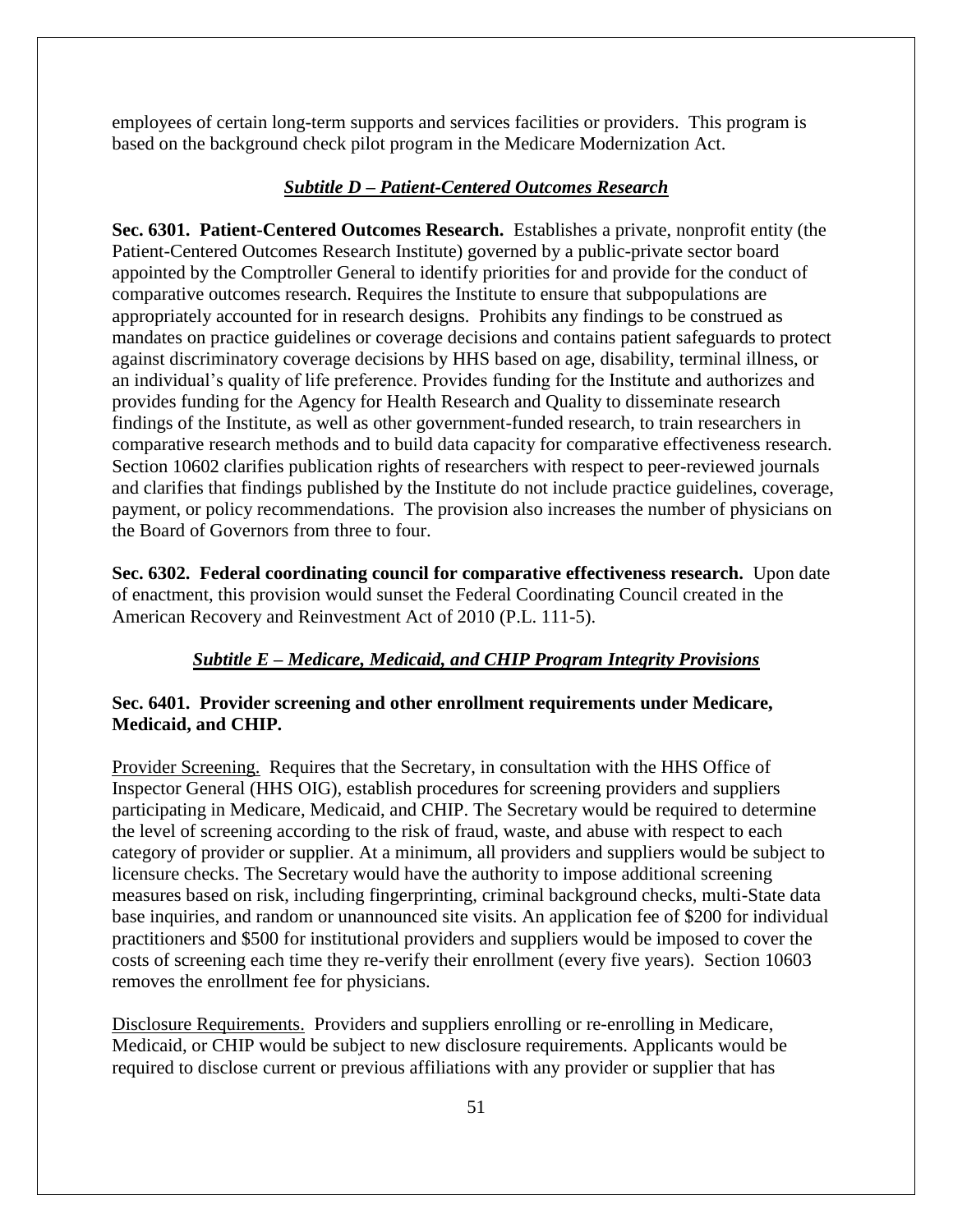uncollected debt, has had their payments suspended, has been excluded from participating in a Federal health care program, or has had their billing privileges revoked. The Secretary would be authorized to deny enrollment in these programs if these affiliations pose an undue risk to a program.

Compliance Programs. By a date determined by the Secretary, certain providers and suppliers would be required to establish a compliance program. The requirements for the compliance program would be developed by the Secretary and the HHS OIG.

#### **Sec. 6402. Enhanced Medicare and Medicaid program integrity provisions.**

Integrated Data Repository. Requires CMS to include in the integrated data repository (IDR) claims and payment data from the following programs: Medicare (Parts A, B, C, and D), Medicaid, CHIP, health-related programs administered by the Departments of Veterans Affairs (VA) and Defense (DOD), the Social Security Administration, and the Indian Health Service  $(H<sub>1</sub>S).$ 

Access to Data. The Secretary would be required to enter into data-sharing agreements with the Commissioner of Social Security, the Secretaries of the VA and DOD, and the Director of the IHS to help identity fraud, waste, and abuse. The Committee Bill would grant the HHS OIG and the Department of Justice (DOJ) access to the IDR for the purposes of conducting law enforcement and oversight activities consistent with applicable privacy, security, and disclosure laws.

Overpayments. Requires that overpayments be reported and returned within 60 days from the date the overpayment was identified or by the date a corresponding cost report was due, whichever is later.

National Provider Identifier. Requires the Secretary to issue a regulation mandating that all Medicare, Medicaid, and CHIP providers include their NPI on enrollment applications.

Medicaid Management Information System. Authorizes the Secretary to withhold the Federal matching payment to States for medical assistance expenditures when the State does not report enrollee encounter data in a timely manner to the State's Medicaid Management Information System (MMIS).

Permissive Exclusions. Subjects providers and suppliers to exclusion for providing false information on any application to enroll or participate in a Federal health care program.

Civil Monetary Penalties. Expands the use of Civil Monetary Penalties (CMPs) to excluded individuals who order or prescribe an item or service, make false statements on applications or contracts to participate in a Federal health care program, or who know of an overpayment and do not return the overpayment. Each violation would be subject to CMPs of up to \$50,000.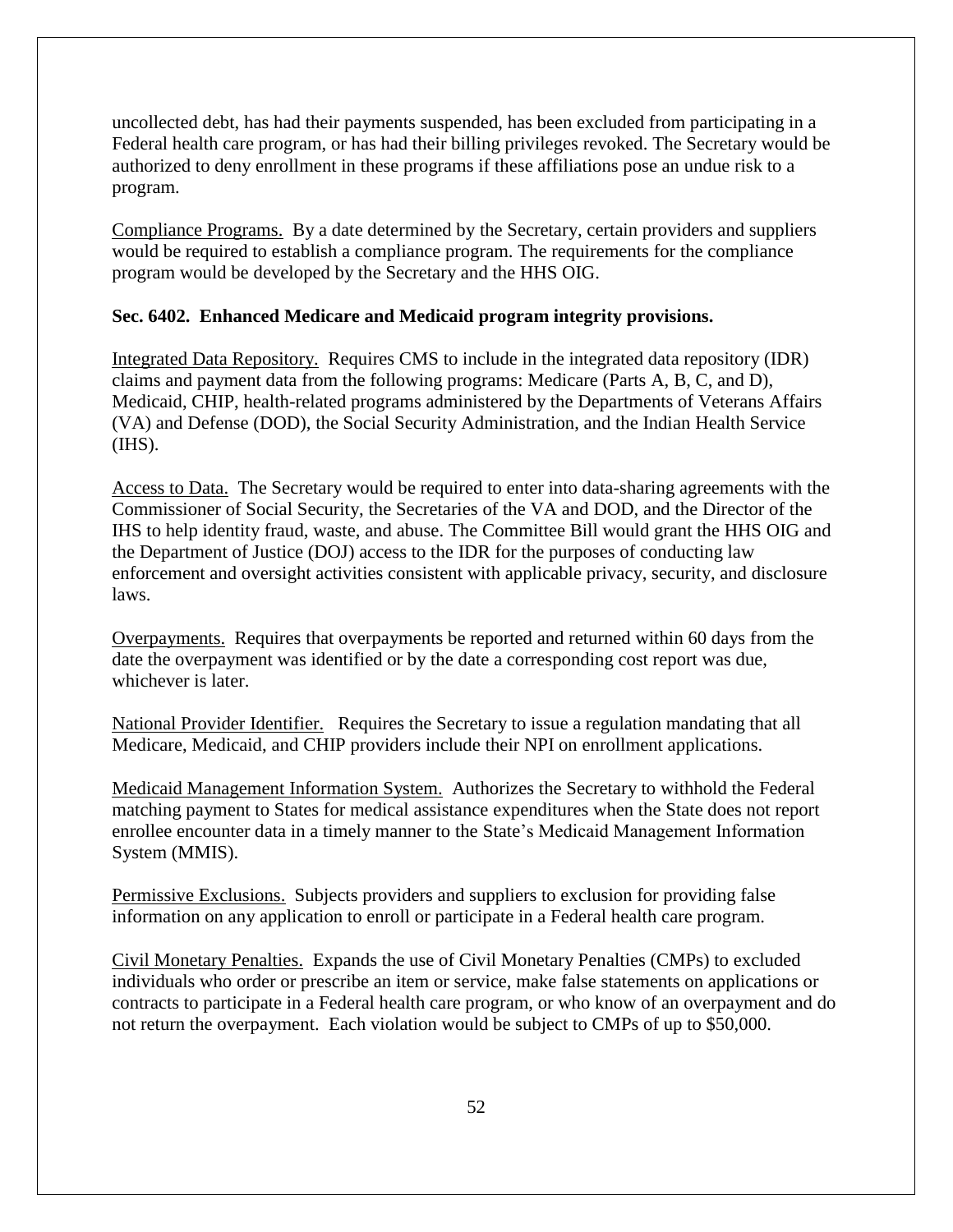Testimonial Subpoena Authority. The Secretary would be able to issue subpoenas and require the attendance and testimony of witnesses and the production of any other evidence that relates to matters under investigation or in question by the Secretary.

Surety Bonds. Requires that the Secretary take into account the volume of billing for a DME supplier or home health agency when determining the size of the surety bond. The Secretary would have the authority to impose this requirement on other providers and suppliers considered to be at risk by the Secretary.

Payment Suspensions. Authorizes the Secretary to suspend payments to a provider or supplier pending a fraud investigation.

Health Care Fraud and Abuse Control Account. Increases Health Care Fraud and Abuse Control (HCFAC) funding would by \$10 million each year for fiscal years 2011 through 2020. The provision would also permanently apply the CPI-U adjustment to HCFAC and Medicare Integrity Program (MIP) funding.

Medicare and Medicaid Integrity Programs. Requires Medicare and Medicaid Integrity Program contractors to provide the Secretary and the HHS OIG with performance statistics, including the number and amount of overpayments recovered, the number of fraud referrals, and the return on investment for such activities.

**Sec. 6403. Elimination of duplication between the Healthcare Integrity and Protection Data Bank and the National Practitioner Data Bank.** Requires the Secretary to maintain a national health care fraud and abuse data collection program for reporting certain adverse actions taken against health care providers, suppliers, and practitioners, and submit information on the actions to the National Practitioner Data Bank (NPDB). The Secretary would also be required to establish a process to terminate the Healthcare Integrity and Protection Databank (HIPDB) and ensure that the information formerly collected in the HIPDB is transferred to the NPDB.

**Sec. 6404. Maximum period for submission of Medicare claims reduced to not more than 12 months.** Beginning January 2010, the maximum period for submission of Medicare claims would be reduced to not more than 12 months.

**Sec. 6405. Physicians who order items or services required to be Medicare enrolled physicians or eligible professionals.** Requires durable medical equipment (DME) or home health services to be ordered by a Medicare eligible professional or physician enrolled in the Medicare program. The Secretary would have the authority to extend these requirements to other Medicare items and services to reduce fraud, waste, and abuse. Section 10604 clarifies that only physicians enrolled in the Medicare program may order home health services under Medicare Part A and Part B.

**Sec. 6406. Requirement for physicians to provide documentation on referrals to programs at high risk of waste and abuse.** Beginning January 1, 2010, the Secretary would have the authority to disenroll, for no more than one year, a Medicare enrolled physician or supplier that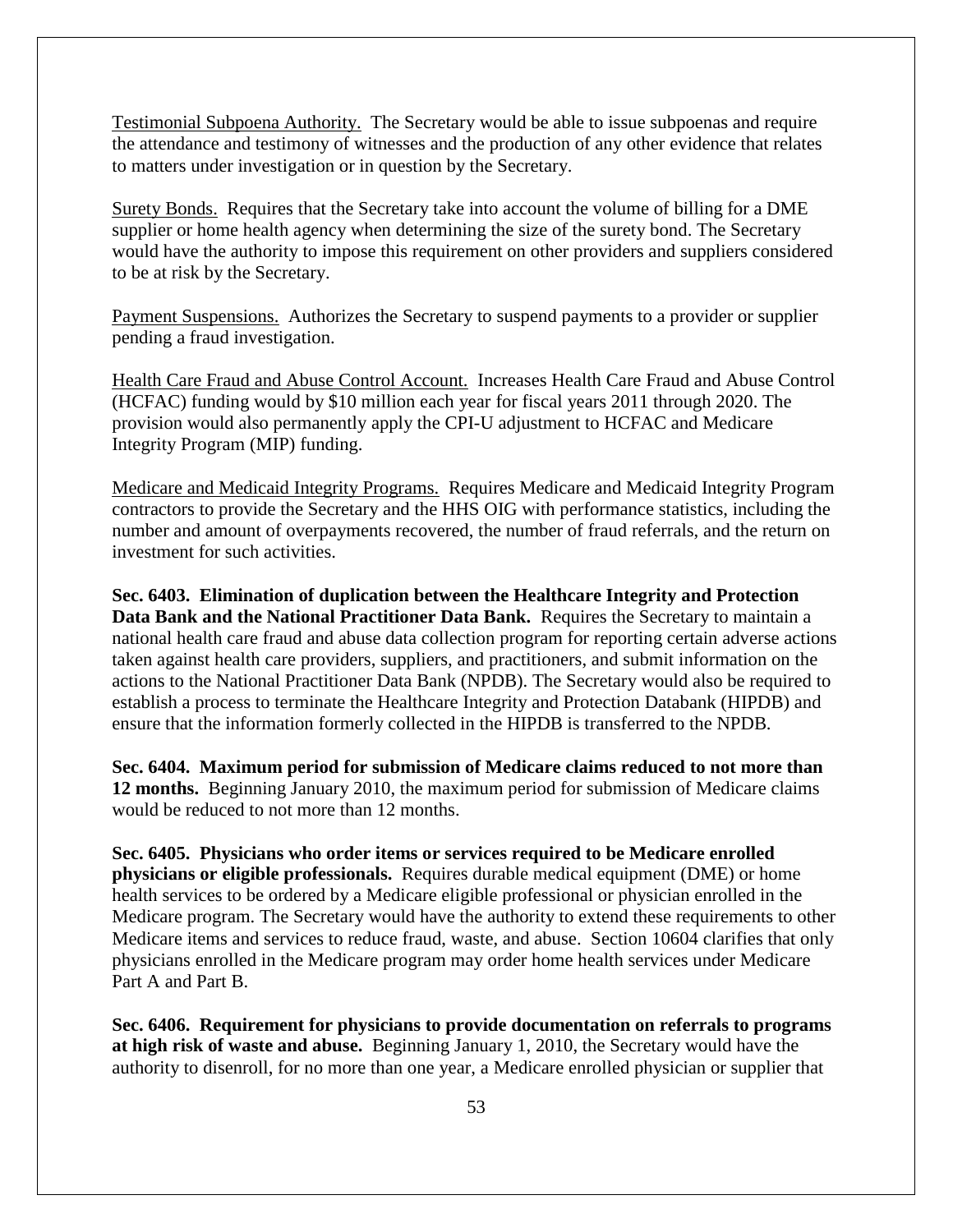fails to maintain and provide access to written orders or requests for payment for DME, certification for home health services, or referrals for other items and services. The provision would also extend the HHS OIG's permissive exclusion authority to include individuals or entities that order, refer, or certify the need for health care services that fail to provide adequate documentation to verify payment.

**Sec. 6407. Face-to-face encounter with patient required before physicians may certify eligibility for home health services or durable medical equipment under Medicare.**  Requires physicians to have a face-to-face encounter with the individual prior to issuing a certification for home health services or DME. The Secretary would be authorized to apply the face-to-face encounter requirement to other items and services based upon a finding that doing so would reduce the risk of fraud, waste, and abuse. Section 10605 clarifies that the face-to-face encounter required prior to certification for home health services may be performed by a physician, nurse practitioner, clinical nurse specialist, certified nurse-midwife, or physician assistant.

**Sec. 6408. Enhanced penalties.** Subjects persons who fail to grant HHS OIG timely access to documents, for the purpose of audits, investigations, evaluations, or other statutory functions, to CMPs of \$15,000 for each day of failure. Also, persons who knowingly make, use, or cause to be made or used any false statement to a Federal health care program would be subject to a CMP of \$50,000 for each violation. The violations that could be subject to the imposition of sanctions and CMPs by the Secretary would include Medicare Advantage (MA) or Part D plans that: (1) enroll individuals in a MA or Part D plan without their consent, (2) transfer an individual from one plan to another for the purpose of earning a commission, (3) fail to comply with marketing requirements and CMS guidance, or (4) employ or contract with an individual or entity that commits a violation. Penalties for MA and Part D plans that misrepresent or falsify information would be increased to up to three times the amount claimed by a plan or plan sponsor based on the misrepresentation or falsified information.

**Sec. 6409. Medicare self-referral disclosure protocol.** Within six months of enactment, the Secretary, in cooperation with the HHS OIG, would be required to establish a self-referral disclosure protocol to enable health care providers and suppliers to disclose actual or potential violations of the physician self-referral law.

**Sec. 6410. Adjustments to the Medicare durable medical equipment, prosthetics, orthotics, and supplies competitive acquisition program.** Requires the Secretary to expand the number of areas to be included in round two of the competitive bidding program from 79 of the largest metropolitan statistical areas (MSAs) to 100 of the largest MSAs, and to use competitively bid prices in all areas by 2016.

**Sec. 6411. Expansion of the Recovery Audit Contractor (RAC) program.** Requires States to establish contracts with one or more Recovery Audit Contractors (RACs). These State RAC contracts would be established to identify underpayments and overpayments and to recoup overpayments made for services provided under State Medicaid plans as well as State plan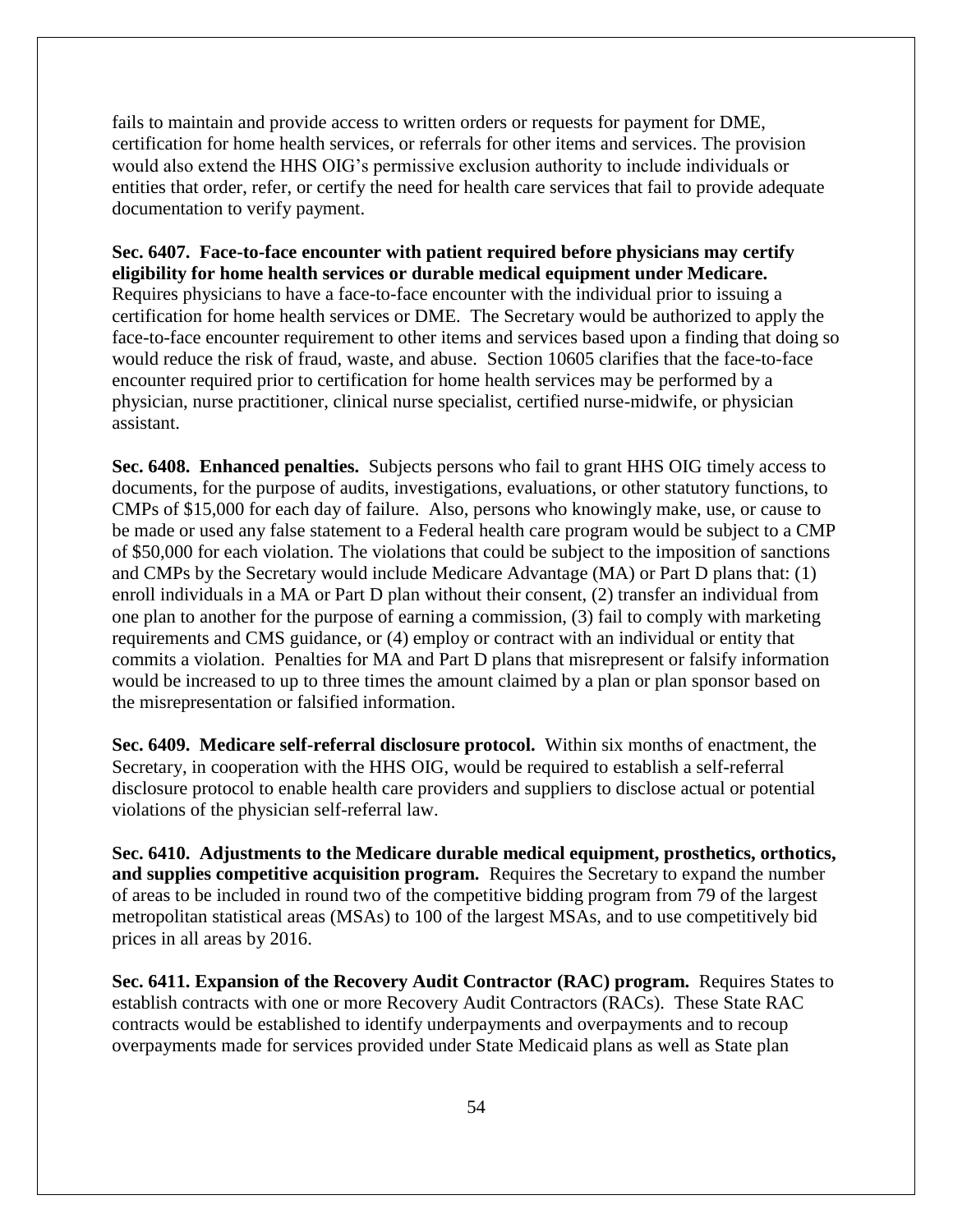waivers. The Secretary would also be required to expand the RAC program to Medicare Parts C and D.

## *Subtitle F – Additional Medicaid Program Integrity Provisions*

**Sec. 6501. Termination of provider participation under Medicaid if terminated under Medicare or other State plan.** Requires States to terminate individuals or entities from their Medicaid programs if the individuals or entities were terminated from Medicare or another State's Medicaid program.

**Sec. 6502. Medicaid exclusion from participation relating to certain ownership, control, and management affiliations.** Requires Medicaid agencies to exclude individuals or entities from participating in Medicaid for a specified period of time if the entity or individual owns, controls, or manages an entity that: (1) has failed to repay overpayments during the period as determined by the Secretary; (2) is suspended, excluded, or terminated from participation in any Medicaid program; or (3) is affiliated with an individual or entity that has been suspended, excluded, or terminated from Medicaid participation.

**Sec. 6503. Billing agents, clearinghouses, or other alternate payees required to register under Medicaid.** Requires any agents, clearinghouses, or other alternate payees that submit claims on behalf of health care providers to register with the State and the Secretary in a form and manner specified by the Secretary.

**Sec. 6504. Requirement to report expanded set of data elements under MMIS to detect fraud and abuse.** Requires States and Medicaid managed care entities to submit data elements from MMIS as determined necessary by the Secretary for program integrity, program oversight, and administration.

**Sec. 6505. Prohibition on payments to institutions or entities located outside of the United States.** Prohibits States from making any payments for items or services provided under a Medicaid State plan or waiver to any financial institution or entity located outside of the United States.

**Sec. 6506. Overpayments.** Extends the period for States to repay overpayments to one year when a final determination of the amount of the overpayment has not been determined due to an ongoing judicial or administrative process. When overpayments due to fraud are pending, State repayments of the Federal portion would not be due until 30 days after the date of the final judgment.

**Sec. 6507. Mandatory State use of national correct coding initiative.** Requires States to make their MMIS methodologies compatible with Medicare's national correct coding initiative (NCCI) that promotes correct coding and controls improper coding.

**Sec. 6508. General effective date.** Requires States to implement fraud, waste, and abuse programs before January 1, 2011.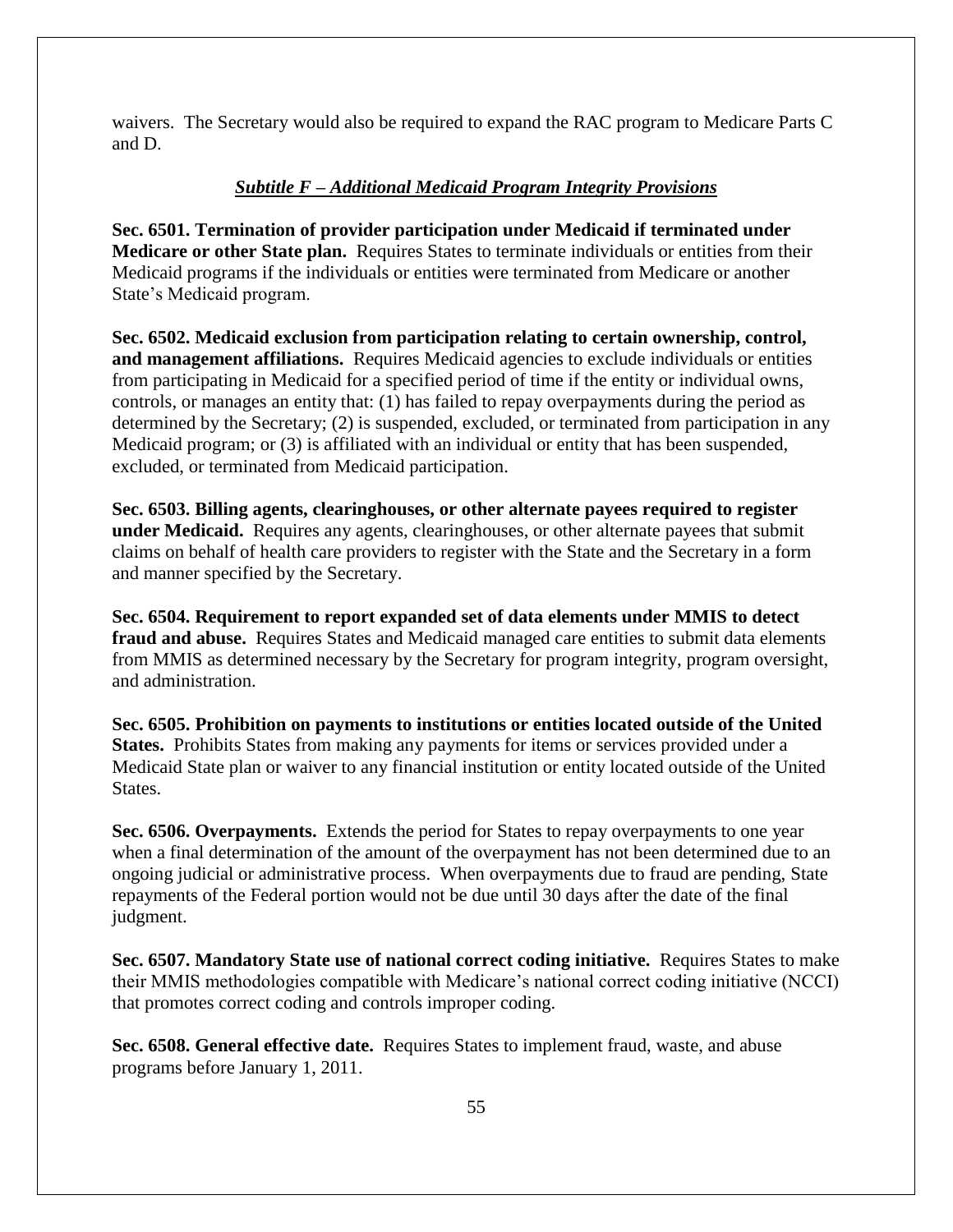## *Subtitle G—Additional Program Integrity Provisions*

**Sec. 6601. Prohibition on false statements and representations.** Employees and agents of multiple employer welfare arrangements (MEWAs) will be subject to criminal penalties if they provide false statements in marketing materials regarding a plan's financial solvency, benefits, or regulatory status.

## **Sec. 6602. Clarifying definition.**

**Sec. 6603. Development of model uniform report form.** To facilitate consistent reporting by private health plans of suspected cases of fraud and abuse, a model uniform reporting form will be developed by the National Association of Insurance Commissioners, under the direction of the HHS Secretary.

**Sec. 6604. Applicability of State law to combat fraud and abuse.** The Department of Labor will adopt regulatory standards and/or issue orders to prevent fraudulent MEWAs from escaping liability for their actions under State law by claiming that State law enforcement is preempted by Federal law.

**Sec. 6605. Enabling the Department of Labor to issue administrative summary cease and desist orders and summary seizures orders against plans in financially hazardous condition.** The Department of Labor is authorized to issue "cease and desist" orders to temporarily shut down operations of plans conducting fraudulent activities or posing a serious threat to the public, until hearings can be completed. If it appears that a plan is in a financially hazardous condition, the agency may seize the plan's assets.

**Sec. 6606. MEWA plan registration with the Department of Labor.** MEWAs will be required to file their Federal registration forms, and thereby be subject to government verification of their legitimacy, before enrolling anyone.

**Sec. 6607. Permitting evidentiary privilege and confidential communications.** Permits the Department of Labor to allow confidential communication among public officials relating to investigation of fraud and abuse.

## *Subtitle H – Elder Justice Act*

**Sec. 6701. Short title of subtitle.** The "Elder Justice Act of 2009."

**Sec. 6702. Definitions.** Defines the terms used in this subtitle using the same definitions in section 2011 of the Social Security Act.

**Sec. 6703. Elder Justice.** Requires the Secretary of HHS, in consultation with the Departments of Justice and Labor, to award grants and carry out activities that provide greater protection to those individuals seeking care in facilities that provide long-term services and supports and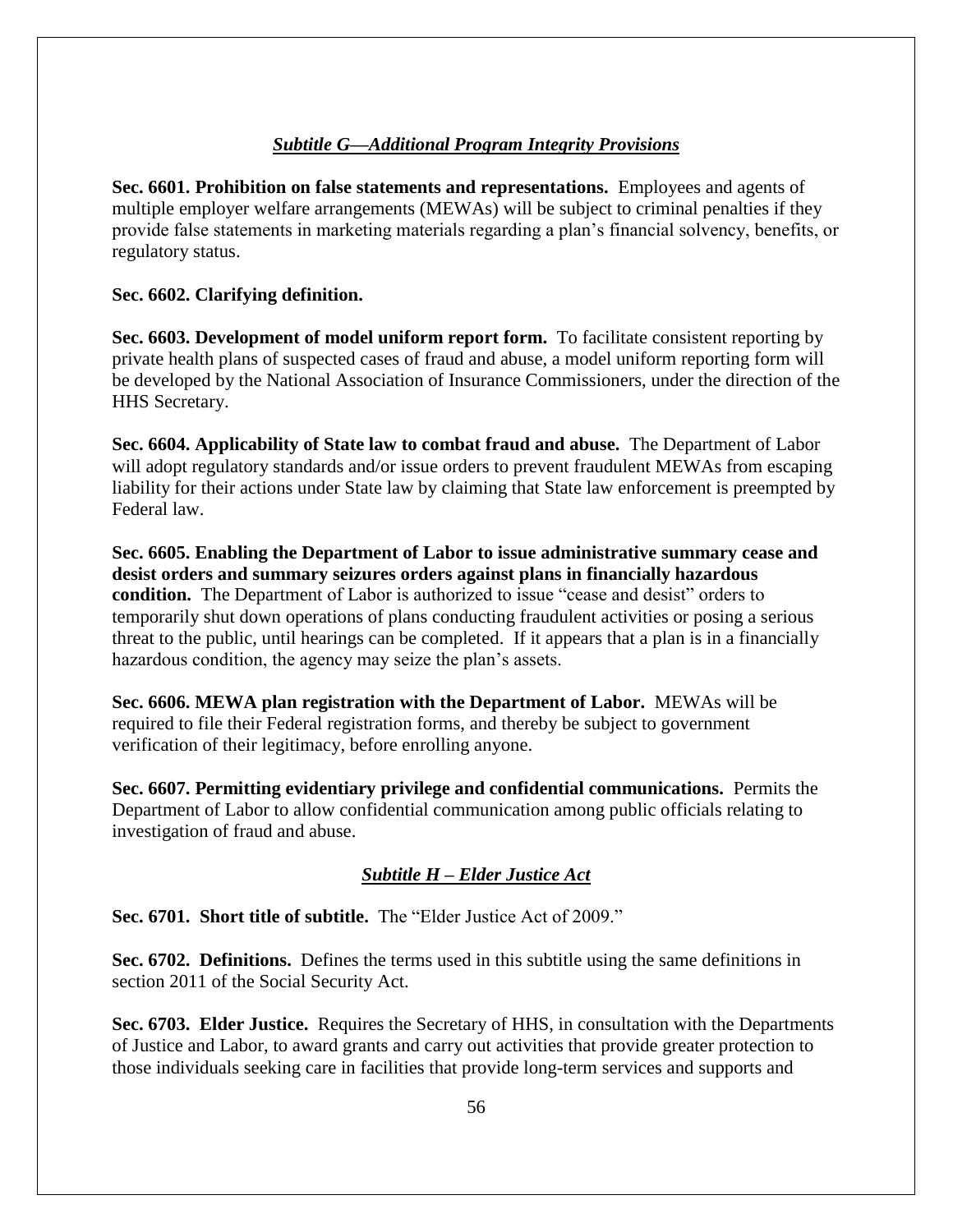provide greater incentives for individuals to train and seek employment at such facilities. Owners, operators, and certain employees of these facilities would be required to report suspected crimes committed at a facility. Owners or operators of such facilities would also be required to submit to the Secretary and to the State written notification of an impending closure of a facility within 60 days prior to the closure. In the notice, the owner or operator would be required to include a plan for transfer and adequate relocation of all residents.

#### *Subtitle I – Sense of the Senate Regarding Medical Malpractice*

**Sec. 6801. Sense of the Senate regarding medical malpractice.** Expresses the sense of the Senate that health reform presents an opportunity to address issues related to medical malpractice and medical liability insurance, states should be encouraged to develop and test alternative models to the existing civil litigation system, and Congress should consider state demonstration projects to evaluate such alternatives.

## **Title VII – IMPROVING ACCESS TO INNOVATIVE MEDICAL THERAPIES**

## *Subtitle A—Biologics Price Competition and Innovation*

**Sec. 7001. Short Title.** The "Biologics Price Competition and Innovation Act of 2009."

**Sec. 7002. Approval pathway for biosimilar biological products.** Establishes a process under which the Secretary is required to license a biological product that is shown to be biosimilar to or interchangeable with a licensed biological product, commonly referred to as a reference product. Prohibits the approval of an application as either biosimilar or interchangeable until 12 years from the date on which the reference product is first approved. If FDA approves a biological product on the grounds that it is interchangeable to a reference product, HHS is prohibited from making a determination that a second or subsequent biological product is interchangeable to that same reference product until 1 year after the first commercial marketing of the first interchangeable product.

Authorizes HHS to issue guidance with respect to the licensure of biological products under this new pathway, and it includes provisions governing patent infringement concerns such as the exchange of information, good faith negotiations, and initiation infringement actions. Applies certain provisions of the Food, Drug, and Cosmetic Act to this subtitle with respect to pediatric studies of biological products. Requires HHS to develop recommendations for Congress with respect to the goals for the process for the review of biosimilar biological product applications for the first five fiscal years after FY 2012.

**Sec. 7003. Savings.** The Secretary of the Treasury, in consultation with the HHS Secretary, shall for each fiscal year determine the amount of savings to the Federal Government as a result of the enactment of this subtitle. Notwithstanding any other provision of this subtitle, the savings to the Federal Government generated as a result of the enactment of this subtitle shall be used for deficit reduction.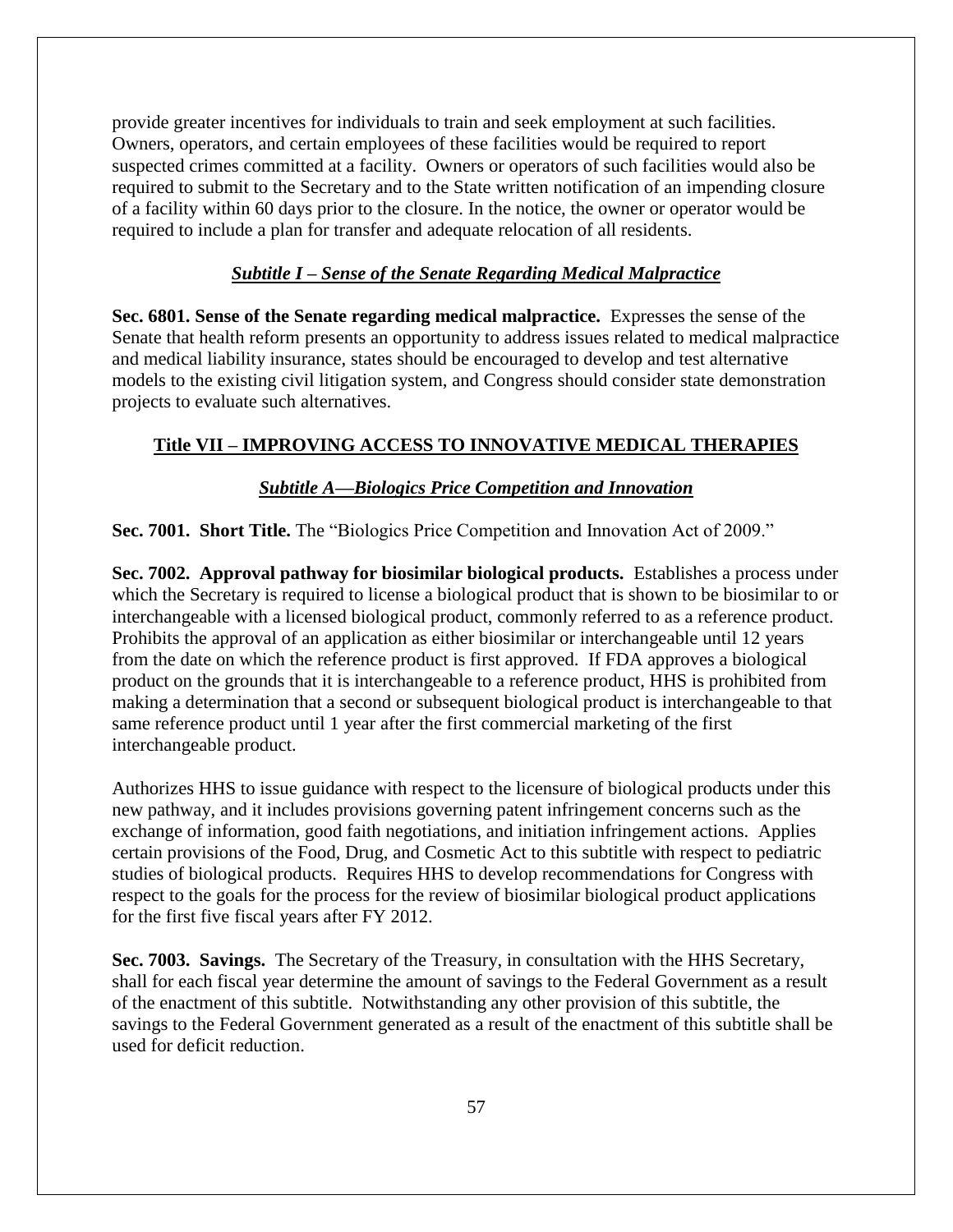### *Subtitle B—More Affordable Medicines for Children and Underserved Communities*

**Sec. 7101. Expanded participation in 340B program.** Extends the 340B discounts to inpatient drugs and also extends participation to certain children's hospitals, cancer hospitals, critical access and sole community hospitals, and rural referral centers.

**Sec. 7102. Improvements to 340B program integrity.** Establishes new auditing, reporting, and other compliance requirements for the Secretary, and for pharmaceutical manufacturers and 340B covered entities.

**Sec. 7103. GAO study to make recommendations on improving the 340B program.**  Requires the GAO to make recommendations to Congress within 18 months on improvements to the 340B program.

#### **Title VIII – COMMUNITY LIVING ASSISTANCE SERVICES AND SUPPORTS**

**Sec. 8002. Establishment of national voluntary insurance program for purchasing community living assistance services and support (CLASS program).** Establishes a new, voluntary, self-funded public long‐term care insurance program, to be known as the CLASS Independence Benefit Plan, for the purchase of community living assistance services and supports by individuals with functional limitations. Requires the Secretary to develop an actuarially sound benefit plan that ensures solvency for 75 years; allows for a five‐year vesting period for eligibility of benefits; creates benefit triggers that allow for the determination of functional limitation; and provides cash benefit that is not less than an average of \$50 per day. No taxpayer funds will be used to pay benefits under this provision. Section 10801 made technical corrections to Title VIII

### **TITLE IX – REVENUE PROVISIONS**

### *Subtitle A – Revenue Offset Provisions*

**Sec. 9001. Excise tax on high cost employer-sponsored health coverage.** Levies an excise tax of 40 percent on insurance companies and plan administrators for any health coverage plan that is above the threshold of \$8,500 for single coverage and \$23,000 for family coverage. The tax would apply to self-insured plans and plans sold in the group market, but not to plans sold in the individual market (except for coverage eligible for the deduction for self-employed individuals). The tax would apply to the amount of the premium in excess of the threshold. The threshold would be indexed at CPI-U plus one percentage point, and a transition rule would increase the threshold for the 17 highest cost States for the first 3 years. An additional threshold amount of \$1,350 for singles and \$3,000 for families is available for retired individuals age 55 and older and for plans that cover employees engaged in high risk professions. Section 10901 adds individuals who perform longshore work to the list of high-risk employees qualifying for the higher thresholds for imposing the excise tax. Clarifies that plans providing certain excepted benefits under IRC Section 9832(c) are not subject to the excise tax.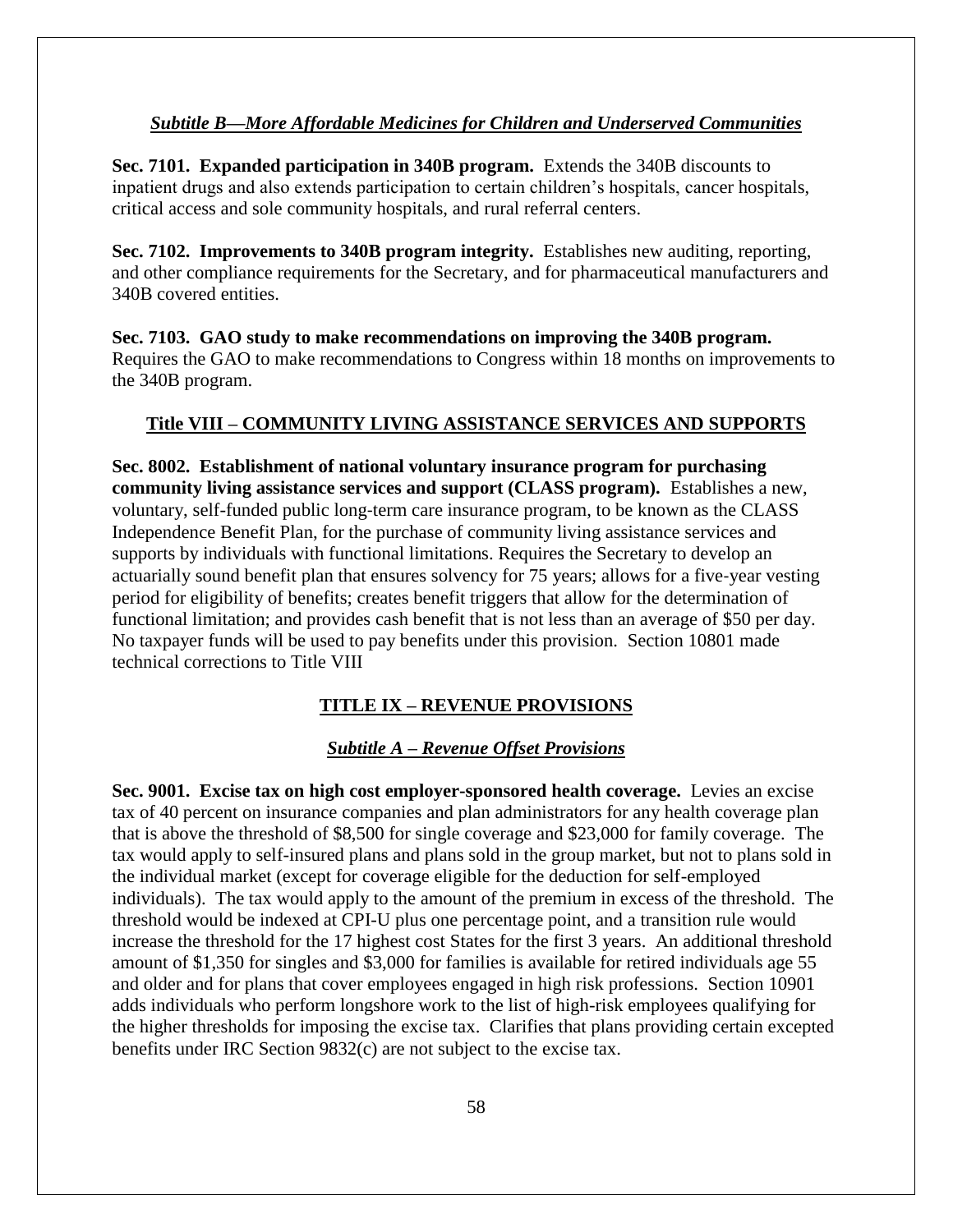**Sec. 9002. Inclusion of cost of employer-sponsored health coverage on W-2.** Requires employers to disclose the value of the benefit provided by the employer for each employee's health insurance coverage on the employee's annual Form W-2.

**Sec. 9003. Distributions for medicine qualified only if for prescribed drug or insulin.**  Conforms the definition of qualified medical expenses for HSAs, FSAs, and HRAs to the definition used for the medical expense itemized deduction. Over-the-counter medicine obtained with a prescription continues to qualify as a qualified medical expense.

**Sec. 9004. Increase in additional tax on distributions from HSAs and Archer MSAs not used for qualified medical expenses.** Increases the additional tax for HSA withdrawals prior to age 65 that are used for purposes other than qualified medical expenses from 10 percent to 20 percent. The additional tax for Archer MSA withdrawals not used for qualified medical expenses would increase from 15 percent to 20 percent.

**Sec. 9005. Limitation on health flexible spending arrangements under cafeteria plans.**  Limits the amount of contributions to health FSAs to \$2,500 per year. Section 10902 indexes the \$2,500 limit on contributions to a flexible spending arrangement by CPI-U for years after December 31, 2011.

**Sec. 9006. Expansion of information reporting requirements.** Requires businesses that pay any amount greater than \$600 during the year to corporate and non-corporate providers of property and services to file an information report with each provider and with the IRS. Information reporting is already required on payments for services to non-corporate providers.

**Sec. 9007. Additional requirements for charitable hospitals.** Establishes new requirements applicable to nonprofit hospitals. The requirements would include a periodic community needs assessment. Section 10903 modifies the limitation on the amount that can be charged by a charitable hospital for emergency or medically necessary care from the "lowest amount charged" to individuals who have insurance to "the amount generally billed".

**Sec. 9008. Imposition of annual fee on branded prescription pharmaceutical manufacturers and importers.** Imposes an annual flat fee of \$2.3 billion on the pharmaceutical manufacturing sector beginning in 2010. This non-deductible fee would be allocated across the industry according to market share and would not apply to companies with sales of branded pharmaceuticals of \$5 million or less.

**Sec. 9009. Imposition of annual fee on medical device manufacturers and importers.**  Imposes an annual fee of \$2 billion on the medical device manufacturing sector. This nondeductible fee would be allocated across the industry according to market share and would not apply to companies with sales of medical devices in the U.S. of \$5 million or less. The fee does not apply to any sale of a Class I product or any sale of a Class II product that is primarily sold to consumers at retail for not more than \$100 per unit (under the FDA product classification system). Section 10904 eliminates the fee for 2010 and establishes the annual fee at \$2 billion for the years 2011 through 2017 and \$3 billion for years after 2017.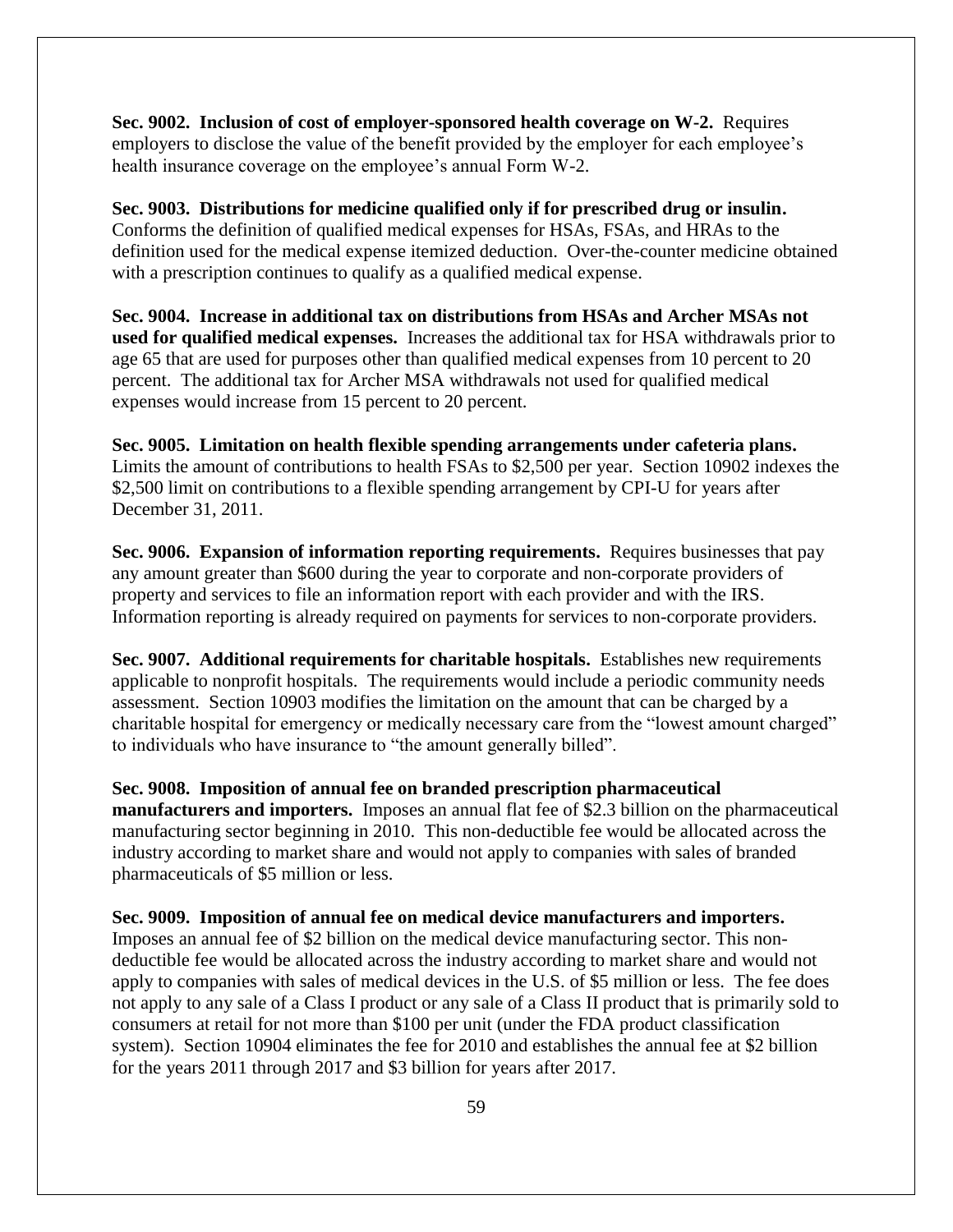**Sec. 9010. Imposition of annual fee on health insurance providers.** Imposes an annual fee of \$6.7 billion on the health insurance sector. This non-deductible fee would be allocated across the industry according to market share and would not apply to companies whose net premiums written are \$25 million or less. Section 10905 removes third party administration agreement fees from the allocation of the fee to health insurance providers, eliminates the fee for 2010, and establishes the annual fee at \$2 billion for 2011, \$4 billion for 2012, \$7 billion for 2013, \$9 billion for years 2014 through 2016 and \$10 billion for years after 2016. Creates a limited exemption from the fee for certain non-profit insurers with a medical loss ratio (MLR) of 90 percent or more in the individual, small group and large group markets and whose overall MLR is at least 92 percent.

**Sec. 9011. Study and report of effect on veterans health care.** The Secretary of the U.S. Department of Veterans Affairs will review and report to Congress on the effect that the fees assessed on pharmaceutical and medical device manufacturers and health insurance providers have on the cost of medical care provided to veterans and veterans' access to medical devices and branded drugs.

**Sec. 9012. Eliminate deduction for expenses allocable to Medicare Part D.** Eliminates the deduction for the subsidy for employers who maintain prescription drug plans for their Medicare Part D eligible retirees.

**Sec. 9013. Modification of itemized deduction for medical expenses.** Increases the adjusted gross income threshold for claiming the itemized deduction for medical expenses from 7.5 percent to 10 percent. Individuals age 65 and older would be able to claim the itemized deduction for medical expenses at 7.5 percent of adjusted gross income through 2016.

**Sec. 9014. Limitation on excessive remuneration paid by certain health insurance providers.** Limits the deductibility of executive compensation under Section 162(m) for insurance providers if at least 25 percent of the insurance provider's gross premium income from health business is derived from health insurance plans that meet the minimum essential coverage requirements in the bill ("covered health insurance provider"). The deduction is limited to \$500,000 per taxable year and applies to all officers, employees, directors, and other workers or service providers performing services for or on behalf of a covered health insurance provider.

**Sec. 9015. Additional hospital insurance tax on high-income taxpayers.** Section 10906 modifies the increased HI tax rate for single taxpayers with income in excess of \$200,000 and couples filing jointly with incomes in excess of \$250,000 from 0.5 percentage points to 0.9 percentage points.

**Sec. 9016. Special deduction for Blue Cross Blue Shield (BCBS).** Requires that non-profit BCBS organizations have a medical loss ratio of 85 percent or higher in order to take advantage of the special tax benefits provided to them under IRC Section 833, including the deduction for 25 percent of claims and expenses and the 100 percent deduction for unearned premium reserves.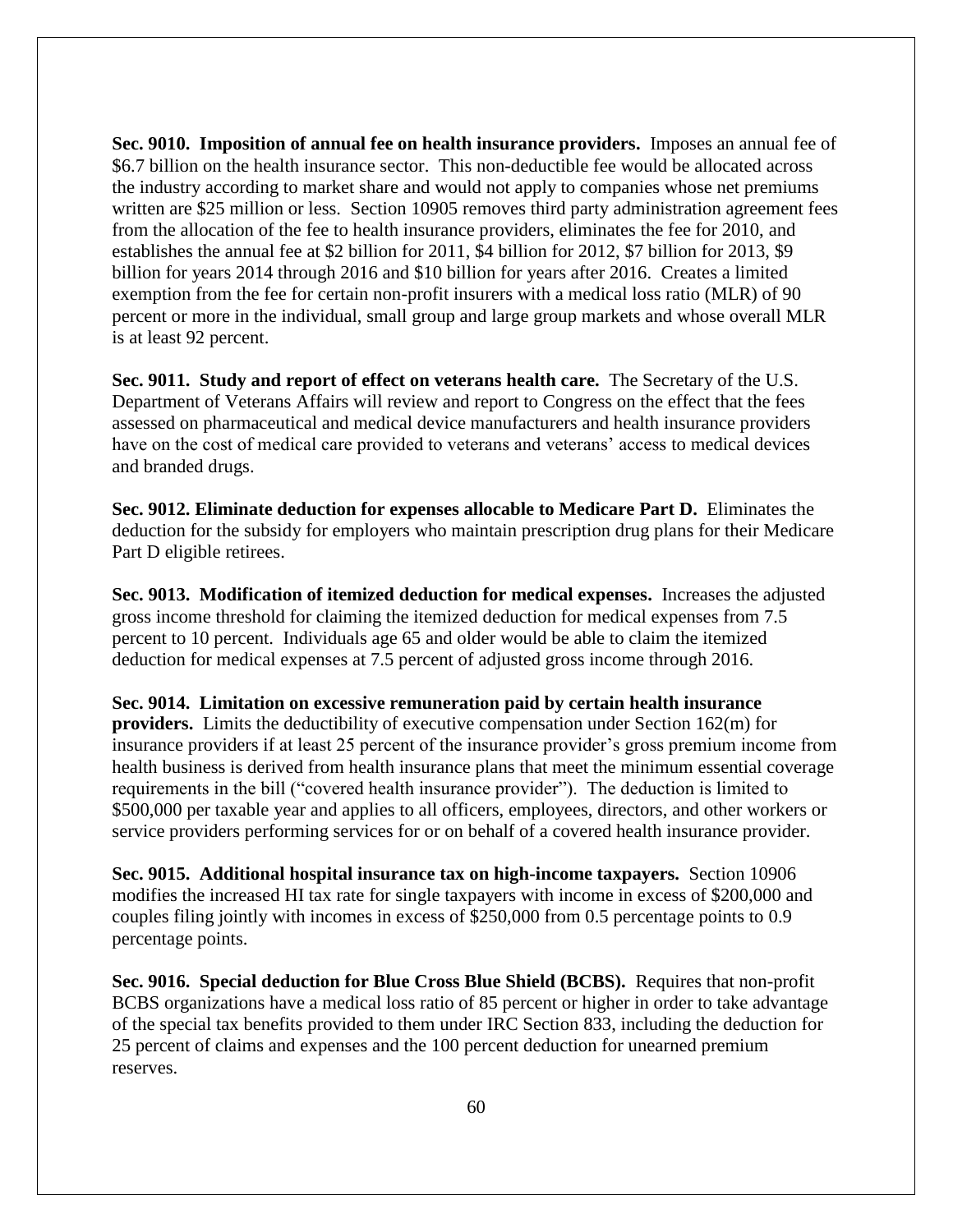**Sec. 9017. Excise tax on indoor tanning services.** As added by Section 10907, imposes a ten percent tax on amounts paid for indoor tanning services in lieu of the tax on cosmetic surgery. Indoor tanning services are services that use an electronic product with one of more ultraviolet lamps to induce skin tanning. The tax would be effective for services on or after July 1, 2010.

## *Subtitle B – Other Provisions*

**Sec. 9021. Exclusion of health benefits provided by Indian tribal governments.** Provides an exclusion from gross income for the value of specified Indian tribal health benefits.

**Sec. 9022. Establishment of simple cafeteria plans for small businesses.** Establishes Simple Cafeteria Plans that ease participation restrictions so that small businesses can provide tax-free benefits to their employees. Under this provision, self-employed individuals are included as qualified employees. The provision also exempts employers who make contributions for employees under a simple cafeteria plan from pension plan nondiscrimination requirements applicable to highly compensated and key employees.

**Sec. 9023. Qualifying therapeutic discovery project credit.** Creates a two year temporary tax credit subject to an overall cap of \$1 billion to encourage investments in new therapies to prevent, diagnose, and treat acute and chronic diseases. The credit would be available for two years.

**Sec 9024. Health professionals State loan repayment tax relief.** As added by Section 10908, excludes from gross income payments made under any State loan repayment or loan forgiveness program that is intended to provide for the increased availability of health care services in underserved or health professional shortage areas. This provision is effective for amounts received by an individual in taxable years beginning after December 31, 2008.

**Sec. 9025. Expansion of adoption tax credit and adoption assistance programs.** As added by Section 10909, increases the adoption tax credit and adoption assistance exclusion (\$12,170 for 2009) by \$1,000, and makes the credit refundable. The credit is extended through 2011.

## **TITLE X— STRENGTHENING QUALITY, AFFORDABLE HEALTH CARE FOR ALL AMERICANS**

Many provisions of Title X made changes to the preceding nine Titles, and descriptions of those changes are included above. Only those provisions of Title X that do not make changes to Titles I – IX are described below.

#### *Subtitle A – Provisions Relating to Title I*

**Sec. 10108. Free choice vouchers.** Requires employers that offer coverage and make a contribution to provide free choice vouchers to qualified employees for the purchase of qualified health plans through Exchanges. The free choice voucher must be equal to the contribution that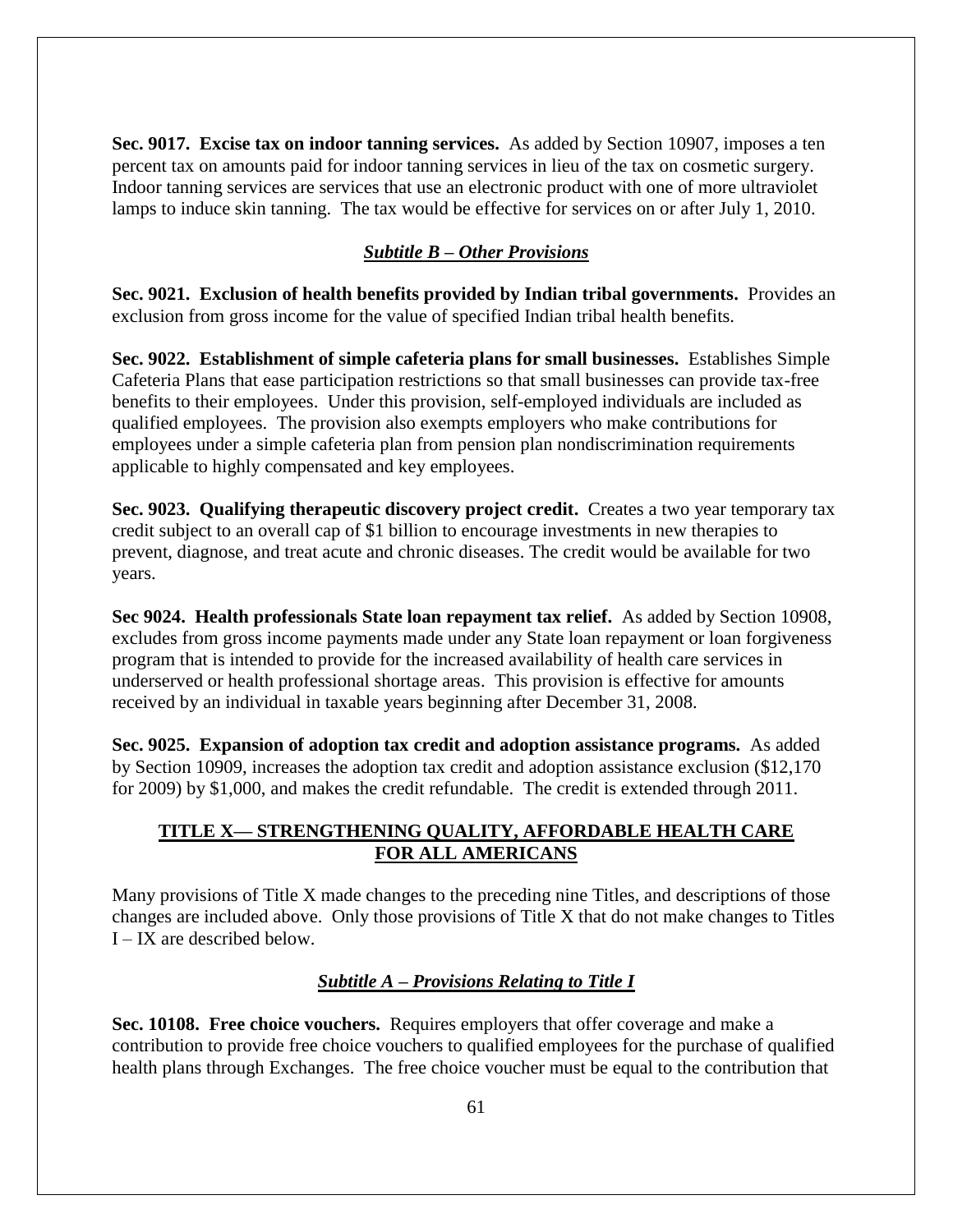the employer would have made to its own plan. Employees qualify if their required contribution under the employer's plan would be between 8 and 9.8 percent of their income. Excludes free choice vouchers from taxation and voucher recipients are not eligible for tax credits.

**Sec. 10109. Development of standards for financial and administrative transactions.** Requires the Secretary to consult stakeholders and the National Committee on Vital and Health Statistics and the Health Information Technology Standards and Policy Committees to identify opportunities to create uniform standards for financial and administrative health care transactions, not already named under HIPAA, that would improve the operation of the health system and reduce costs.

## *Subtitle B—Provisions Relating to Title II*

## **Part I – Medicaid and CHIP**

**Sec. 10202. Incentives for States to offer home and community based services as a longterm care alternative to nursing homes.** Adds a new policy that creates financial incentives for States to shift Medicaid beneficiaries out of nursing homes and into home and community based services (HCBS). The provision provides Federal Medical Assistance Percentage (FMAP) increases to States to rebalance their spending between nursing homes and HCBS.

#### **Part II – Support for Pregnant and Parenting Teens and Women**

**Sec. 10211. Definitions.** Defines "eligible institution of higher learning" as having the same meaning as in section 101 of the Higher Education Act of 1965 (20 U.S.C. 1001). The terms "accompaniment", "community service center", "high school", "intervention service", "Secretary", "State", "supportive social service", and "violence" are also defined.

**Sec. 10212. Fund.** Establishes a Pregnancy Assistance Fund for the purpose of awarding competitive grants to States to assist pregnant and parenting teens and women. The fund will be established by the Secretary of Health and Human Services in coordination and collaboration with the Secretary of Education.

**Sec. 10213. Permissible use of funds.** Requires States to use the funds provided by these grants to provide support to pregnant and parenting teens and young women. States may use the funds provided to make funding available to eligible institutions of higher learning.

**Matching requirement.** An eligible institution of higher learning that receives funding under this provision shall contribute non-federal funds equal to 25 percent. Permissible uses of funds include for programs such as those that help pregnant or parenting teens stay in or complete high school, assistance to states in providing intervention services, and outreach so that pregnant and parenting teens and women are aware of services available to them.

**Sec. 10214. Appropriations.** Appropriates \$25 million for each of the fiscal years 2010 through 2019.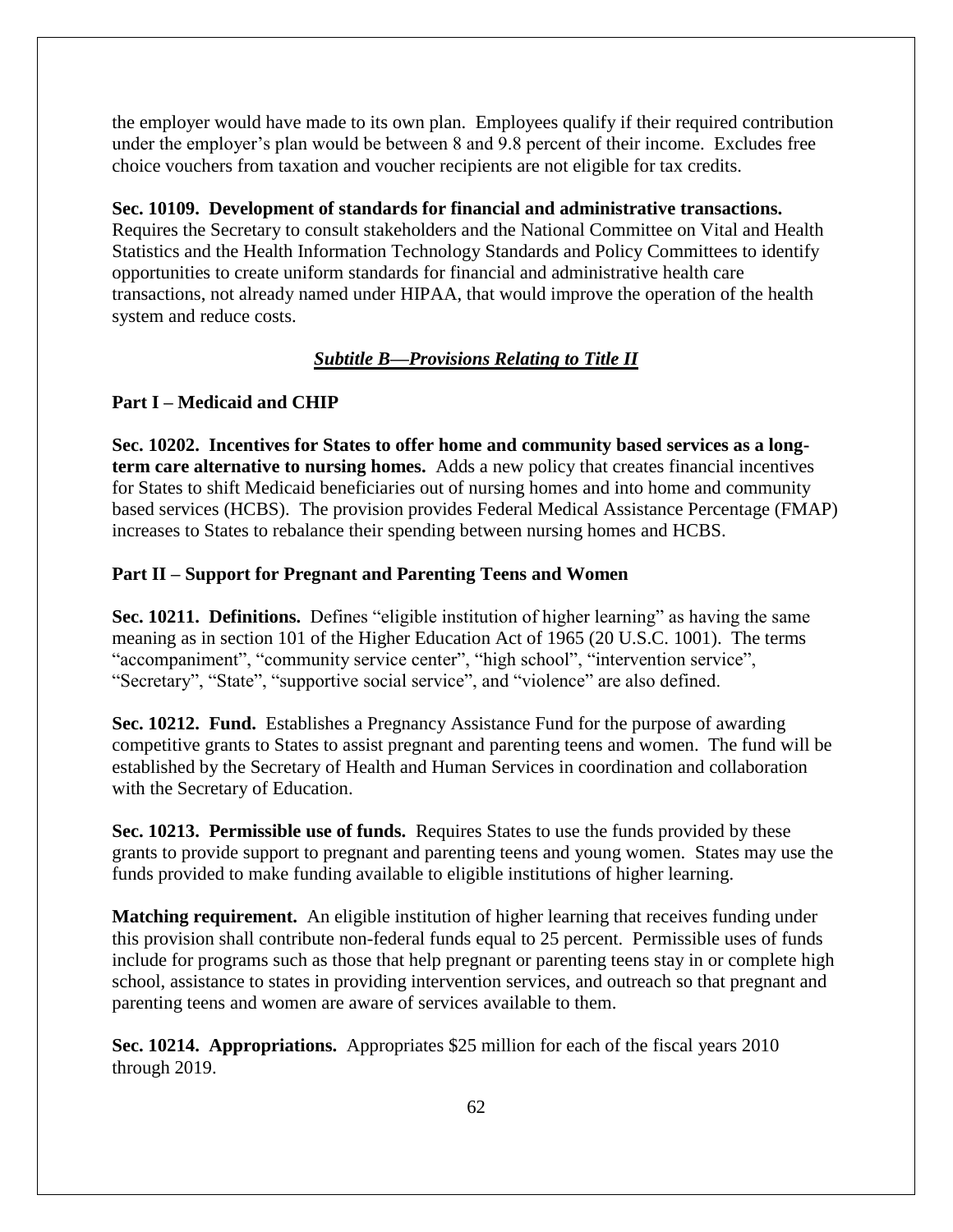## **Part III – Indian Health Care Improvement**

**Sec. 10221. Indian health care improvement.** Authorizes appropriations for the Indian Health Care Improvement Act, including programs to increase the Indian health care workforce, new programs for innovative care delivery models, behavioral health care services, new services for health promotion and disease prevention, efforts to improve access to health care services, construction of Indian health facilities, and an Indian youth suicide prevention grant program.

## *Subtitle C – Provisions Related to Title III*

**Sec. 10323. Medicare coverage for individuals exposed to environment health hazards.**  Provides Medicare coverage and medical screening services to individuals exposed to environmental health hazards as a result of a public health determination under the Comprehensive Environmental Response, Compensation, and Liability Act of 1980.

**Sec. 10324. Protections for frontier states.** Starting in fiscal year 2011, establishes hospital wage index and geographic practice expense floors for hospitals and physicians located in states in which at least 50 percent of the counties in the state are frontier.

**Sec. 10325. Revision to skilled nursing facility prospective payment system.** Delays implementation of certain skilled nursing facility "RUGs-IV" payment system changes by one year to October 1, 2011.

**Sec. 10326. Pilot testing pay-for-performance programs for certain Medicare providers.**  Provides the Secretary of HHS the authority to test value-based purchasing programs for inpatient rehabilitation facilities, inpatient psychiatric hospitals, long-term care hospitals, certain cancer hospitals and hospice providers by no later than January 1, 2016.

**Sec. 10328. Improvement in Part D medication therapy management (MTM) programs.**  Requires Part D prescription drug plans to include a comprehensive review of medications (either in person or through telehealth technology) and a written summary of the review as part of their medication therapy management programs. Plans must also enroll beneficiaries who qualify on a quarterly basis and allow for opt out.

**Sec. 10329. Developing methodology to assess health plan value.** Requires the Secretary of HHS to develop a methodology to measure health plan value.

**Sec. 10330. Modernizing computer and data systems of the Centers for Medicare & Medicaid Services to support improvements in care delivery.** Requires the Secretary of HHS to develop a plan (and a detailed budget for the resources needed to implement such plan) to modernize the computer and data systems of the Centers for Medicare & Medicaid Services to support improvements in care delivery.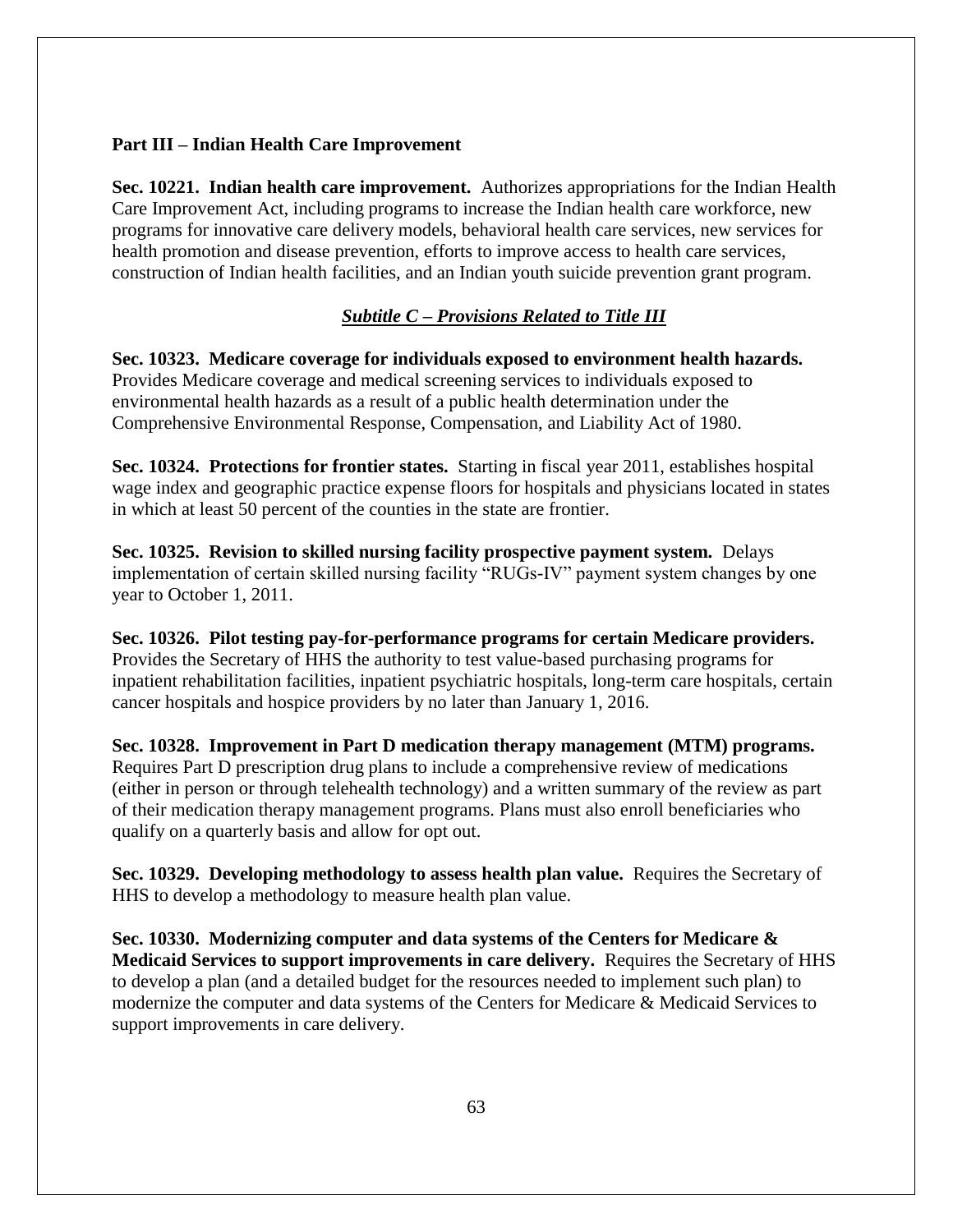**Sec. 10331. Public reporting of performance information.** Requires the Secretary of HHS to develop a "Physician Compare" website where Medicare beneficiaries can compare scientifically-sound measures of physician quality and patient experience measures, provided that such information provides an accurate portrayal of physician performance.

**Sec. 10332. Availability of Medicare data for performance measurement.** Authorizes the release and use of standardized extracts of Medicare claims data to measure the performance of providers and suppliers in ways that protect patient privacy and in accordance with other requirements.

**Sec. 10333. Community-based collaborative care networks.** Provides grants to develop networks of providers to deliver coordinated care to low-income populations.

**Sec. 10334. Minority health.** Codifies the Office of Minority Health at the Department of Health and Human Services (HHS) and a network of minority health offices located within HHS. Elevates the National Center on Minority Health and Health Disparities at the National Institutes of Health from a Center to an Institute. The Offices of Minority Health will monitor health, health care trends, and quality of care among minority patients and evaluate the success of minority health programs and initiatives.

**Sec. 10335. Technical correction to hospital value-based purchasing (VBP) program**. Clarifies that the hospital VBP program shall not include measures of hospital readmissions.

**Sec. 10336. GAO study and report on Medicare beneficiary access to high-quality dialysis services.** Directs the Comptroller General to submit to Congress, within one year of enactment, a study on the impact on Medicare beneficiary access to high-quality dialysis services of the end stage renal disease prospective payment system.

## *Subtitle D—Provisions Relating to Title IV*

**Sec. 10407. Better diabetes care.** Directs the Secretary of HHS to develop a national report card on diabetes to be updated every two years. Directs the Secretary to work with health professionals and States to improve data collection related to diabetes and other chronic diseases. Provides for an Institute of Medicine study on the impact of diabetes on medical care.

**Sec. 10408. Grants for small businesses to provide comprehensive workplace wellness programs.** Authorizes an appropriation of \$200 million to give employees of small businesses access to comprehensive workplace wellness programs.

**Sec. 10409. Cures Acceleration Network.** Authorizes the Cures Acceleration Network, within the National Institutes of Health (NIH), to award grants and contracts to develop cures and treatments of diseases. Grants will be awarded to accelerate the development of medical products and behavioral therapies. The network shall work with the Food and Drug Administration (FDA) to streamline protocols assuring compliance with regulations and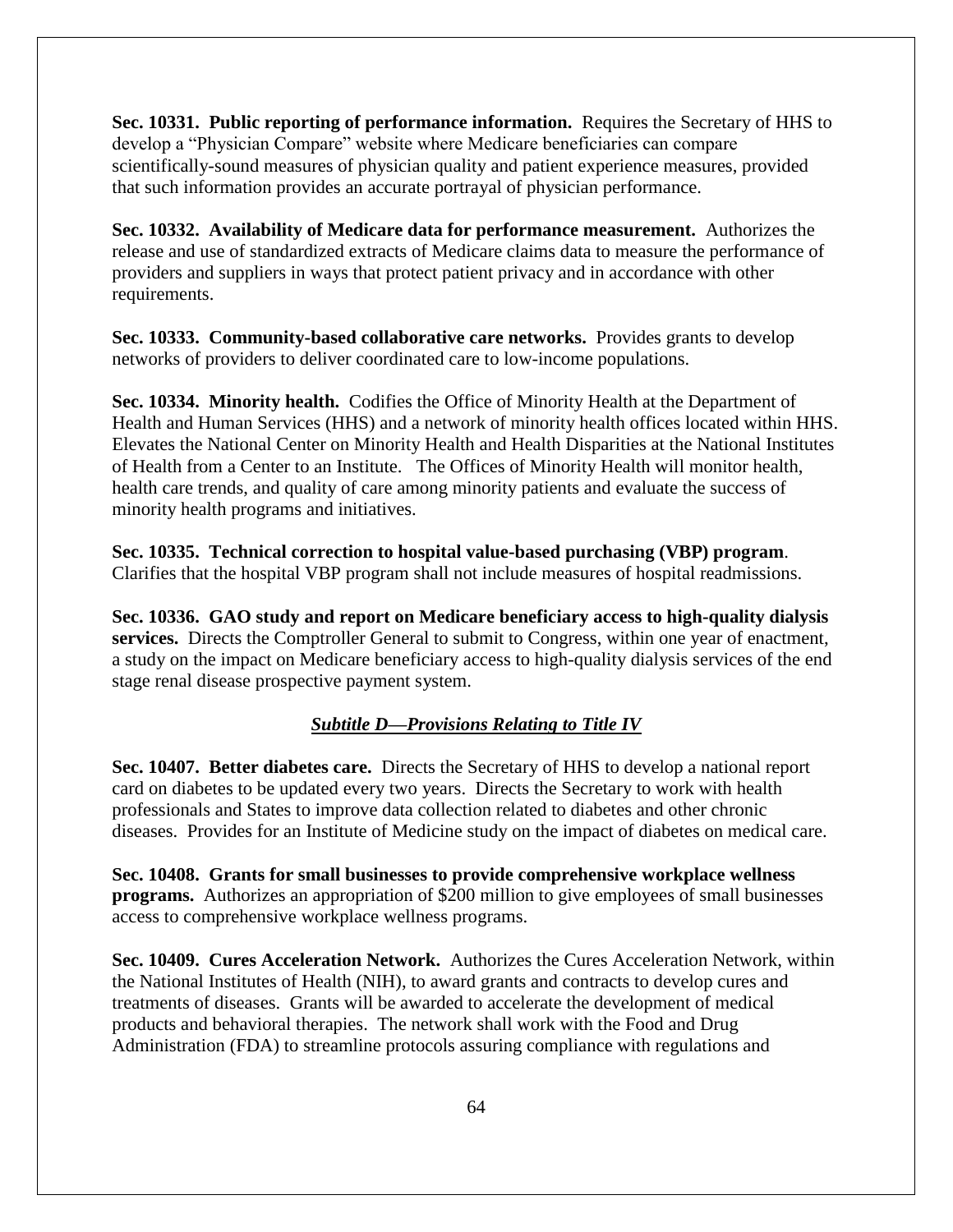standards that meet regulatory requirements at all stages of manufacturing, review, approval, and safety surveillance.

**Sec. 10410. Centers of excellence for depression.** Directs the Administrator of the Substance Abuse and Mental Health Services Administration to award grants to centers of excellence in the treatment of depressive disorders.

**Sec. 10411. Programs relating to congenital heart disease.** Allows the Secretary of HHS to enhance and expand existing infrastructure to track the epidemiology of congenital heart disease and to organize such information into a National Congenital Heart Disease Surveillance System. Expands, intensifies, and coordinates research at the NIH on congenital heart disease.

**Sec. 10412. Automated Defibrillation in Adam's Memory Act.** Amends and reauthorizes through 2014 public access defibrillation programs in Sec. 312 of the Public Health Service Act.

**Sec. 10413. Young women's breast health awareness and support of young women diagnosed with breast cancer.** Directs the Secretary of HHS to develop a national education campaign for young women and health care professionals about breast health and risk factors for breast cancer. Supports prevention research activities at the Centers for Disease Control and Prevention (CDC) on breast cancer in younger women.

## *Subtitle E – Provisions Relating to Title V*

#### **Sec. 10501. Amendments to Title V.**

- **(d) Loan repayment for faculty at schools that train physician assistants.** Includes faculty at schools for physician assistants as eligible or faculty loan repayment within the workforce diversity program.
- **(g) National diabetes prevention program.** Establishes a national diabetes prevention program at the CDC. State, local, and tribal public health departments and non-profit entities can use funds for community-based prevention activities, training and outreach, and evaluation.
- **(l) Rural physician training grants.** Authorizes grants for medical schools to establish programs that recruit students from underserved rural areas who have a desire to practice in their hometowns. Programs would provide students with specialized training in rural health issues, and assist them in finding residencies that specialize in training doctors for practice in underserved rural communities.
- **(m)(1) Preventive medicine and public health training grant program.** Amends and reauthorizes section 768 of the Public Health Service Act, the preventive medicine and public health residency program.